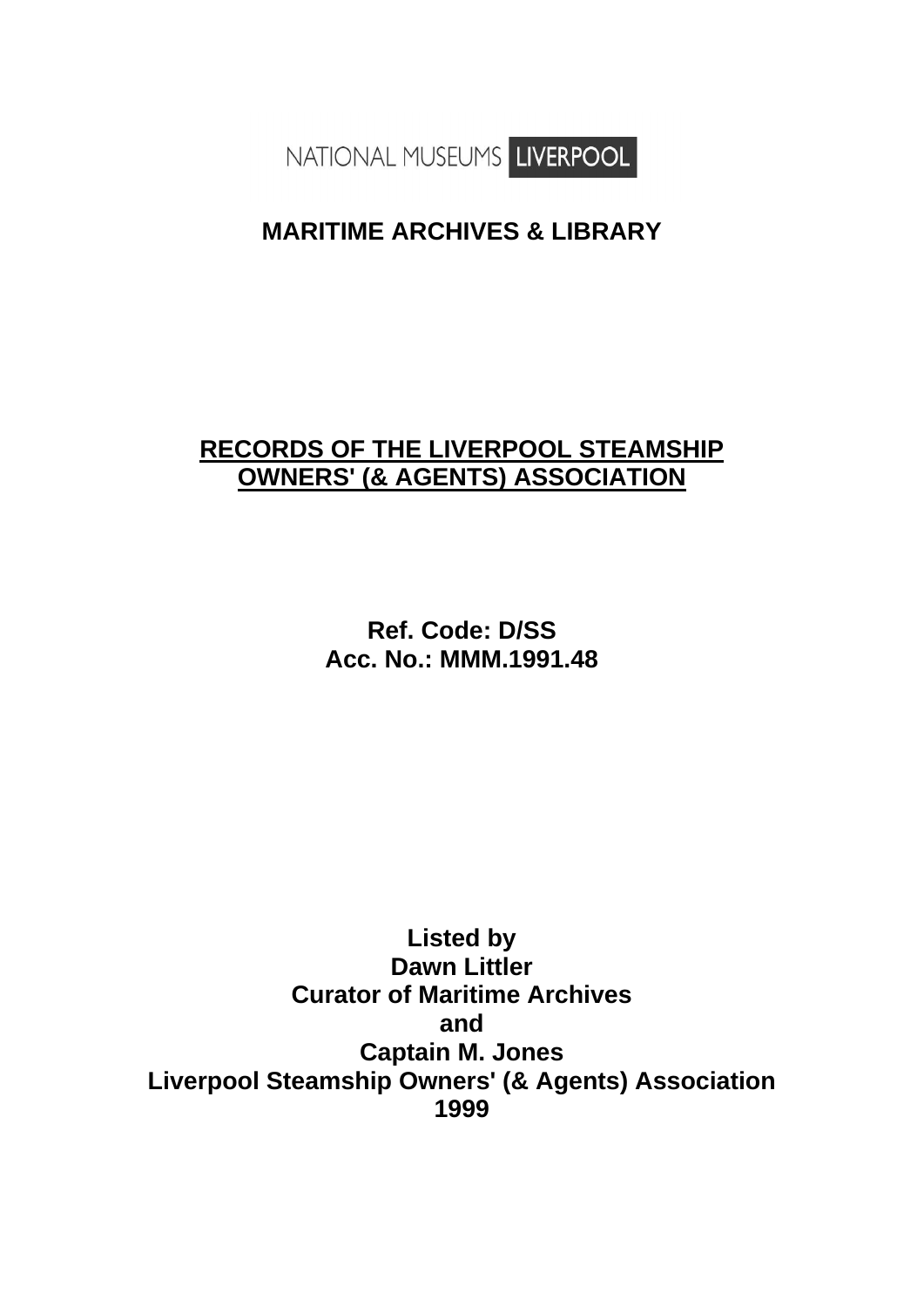#### **MARITIME ARCHIVES & LIBRARY**

#### **THE LIVERPOOL STEAMSHIP OWNERS' ASSOCIATION**

#### **INTRODUCTION**

**The Liverpool Steamship Owners' Association was established in 1858 to lobby the newly formed Mersey Docks & Harbour Board. It attracted a substantial membership from leading liner companies and as a result, became an influential body in national as well as local affairs, and was consistently consulted by parliamentary committees on the shipping industry. The minute books, which begin in 1858 and are almost complete, together with annual reports (1859-1981) and miscellaneous reports (1890- 1965), show the wide-range of interests of the Association. At the outset, in 1858, the steamship owners were chiefly concerned with preventing railway companies from operating steamship services; in 1887 they were critical of MDHB's arrangements for master porterage; during 1906 the Association lobbied the Liberal Government on its merchant shipping bill; in 1925 taxation of war-time profits was a major concern and in 1960 the Association complained to the British Government of the "nationalistic policies of foreign governments through the adoption of flag discrimination, subsidies and other artifices designed to maintain national merchant fleets regardless of economic considerations".<sup>1</sup>**

**The names in the records are like a roll-call of the great names in shipping and its history is very much the history of the deep sea liner trade. At the time of the formation of the Association, the total tonnage of British steamships was a mere 381,000 tons (less than 10%), compared with the total of 4,200,000 tons for all British shipping. Six shipowners formed the founding committee, representing 70,000 tons only. By 1958, the membership was 67, representing 4,631,240 tons.** 

**It was the steamship that was largely responsible for the development of the British Empire, enabling not only grain but frozen meat and other perishable commodities to be carried quickly and independently of the elements from one corner of the globe to the other. The chain of coaling and servicing facilities needed, brought business to colonial outposts such as Aden, Singapore and Colombo. It was Liverpool that dominated the European passenger and emigrant trade for the best part of the 19th century. So the records of this Association are not merely those of a local port, but of an extremely powerful body representing the interests of international trade.** 

**Never did the Association join any national grouping. Indeed, it opposed state interference of any kind. In the words of its official historian, it "……has never sought to interfere with the individual freedom of its members or to obtain for them relief from the due responsibility of their acts. On the contrary, it has consistently opposed all measures, calculated either by way of official controller by excessive rigidity of rules and standards, to hamper development. It has recognised that the first duty of the shipowner is to secure the safety of the lives and property entrusted to his care, but it has maintained that the individual shipowner, discharging that duty in a right manner, is entitled to carry on his own business in the manner which he believes will be productive of the best results".2 This is a classic statement of free trade policy, owing much to Adam Smith's economic theories, and giving the thumbs down to reformers such as Samuel Plimsoll, after which the load line gets its name, on the**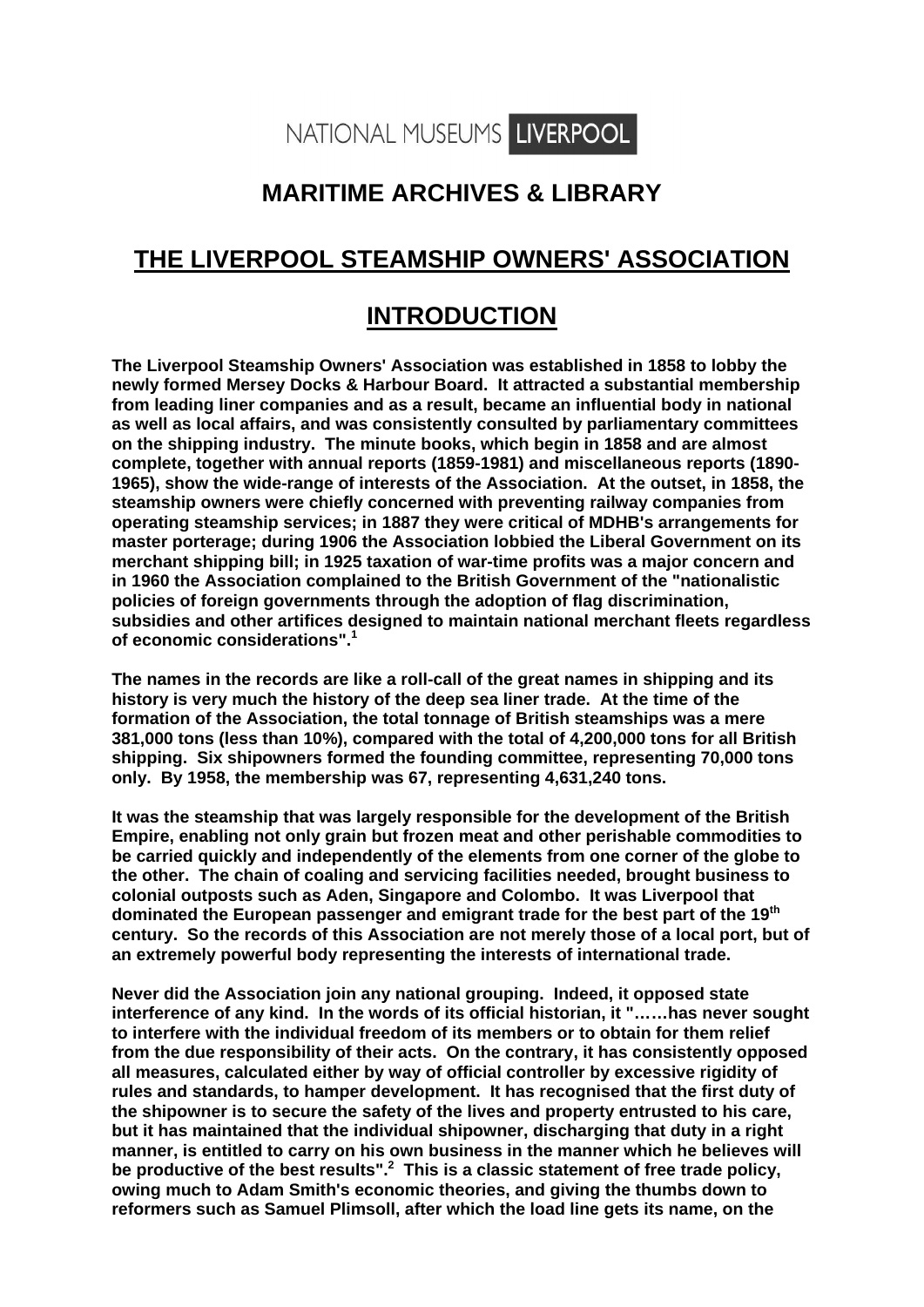**grounds that the shipowner can be trusted to do his duty by his employees. Indeed, R.H. Thornton argued that "the Holts, the Bibbys and men like McIver, of the Cunard, Ismay of the White Star", did far more to raise the general level of safety of life at sea than did the efforts of Samuel Plimsoll. Be that as it may, this remark illustrates the fact that the Association remained a bastion of classic Liberal philosophy and independence of thought. Shipping subsidies and unfair taxation were alike the targets of the Association's opposition. Indeed, it continued to be argued that the policies of successive British governments provided disincentives to shipping enterprise.** 

**In 1988, the Association merged with the Liverpool Shipowners' Association, founded in 1810, which had covered sail and tramp ships. That same year, Ocean Transport & Trading plc, once the largest shipping company, having sold its deep sea shipping interests, resigned its membership. Nonetheless, the Port of Liverpool's total tonnage that year was 19,500,000 tons, but of course not necessarily brought by British ships using British labour.** 

**The records of the Association emphasise the achievements of a glorious era and provide unrivalled scope, not only for the study of shipping in one of its most revolutionary centuries but of economic and political thought and practice, the industrial and social policy of a crucial sector of the national economy and also of worldwide issues affecting the history of many nations.** 

**The minute books, in particular, are remarkable in that they contain not only a detailed account of each meeting of the Association, but all correspondence sent to the Association, but all correspondence sent to the Association, reports and memoranda (confidential, unofficial and official), the Annual Reports of the Association and every piece of parliamentary legislation (and associated documents) having a bearing on the mercantile marine. Correspondents include the Board of Trade, Lloyds of London, Chambers of Commerce, overseas steamship owners' associations and harbour and port authorities throughout the world. Subjects covered range from imports into Liverpool (especially of cotton and grain), commodity prices, bills of lading and marine insurance, to unionised dock-side labour, safety at sea, the policing of the world's navigable rivers and the ice code - to name but a few. Documentation for the years covering the World Wars is particularly thorough. The minute books (1888-1952) are available on microfilm.** 

**The Association has recently undergone a change of name to the "Liverpool Steamship Owners' & Agents Association". This reflects the extended functions of ship owning brought about by the dramatic changes of the past thirty years.** 

#### **Important Note**

**Sections 1-5 of the collection were acquired in 1982 and sections 6-22 were acquired in 1999 leading to the revision of the following catalogue. Material in the Mersey Docks & Harbour Board collection (legal section) relating to the Association has also been included. Further information relating to the scope of the collection for researchers can be found at the end of this catalogue.** 

#### **References**

- 1. Annual Report, 1960, D/SS/2/7; L.H. Powell, *History of the Liverpool Steamship Owners Association*, 1858-1958 (Liverpool, 1958) possins.
- 2. Powell, p. 16.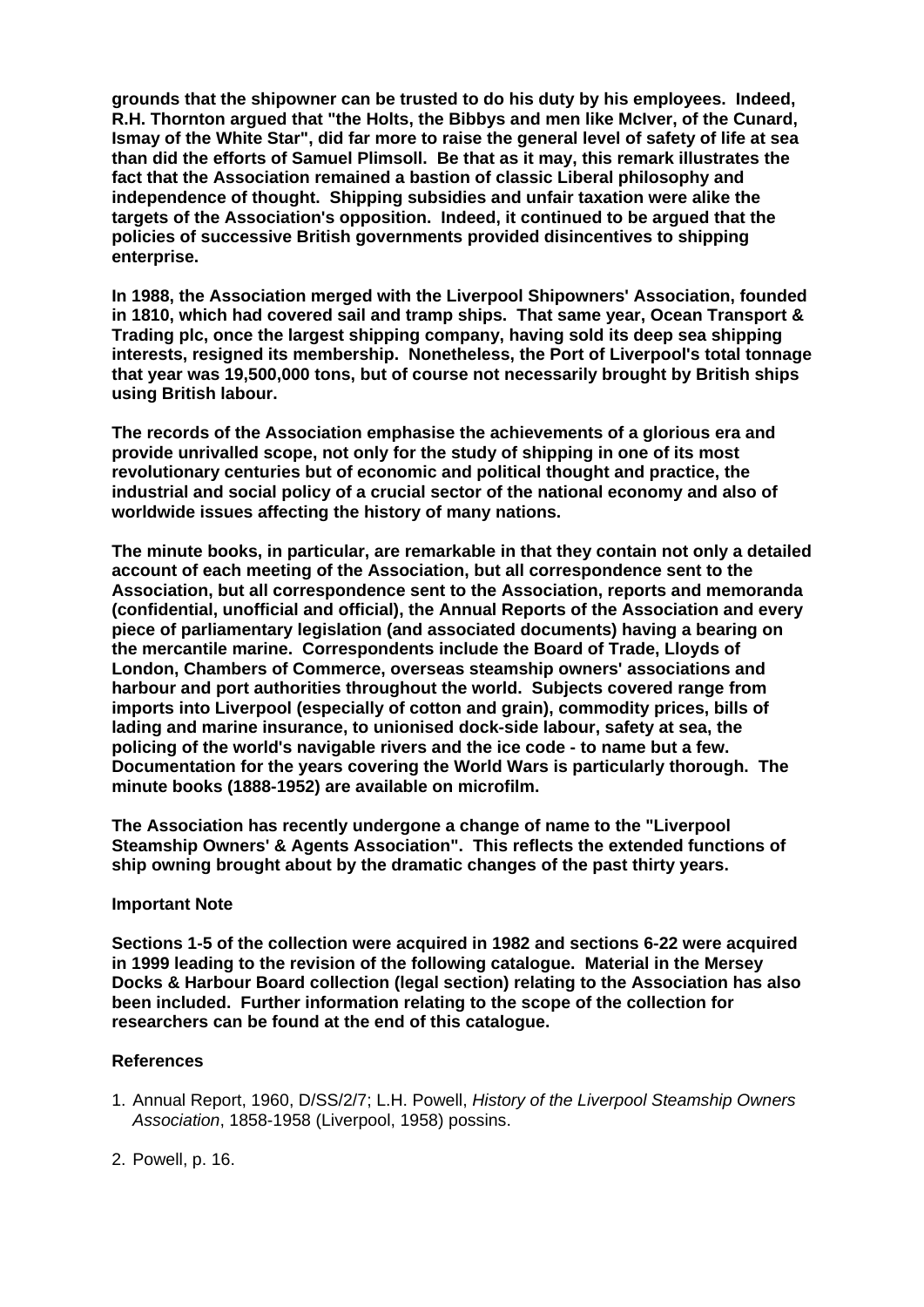#### **MARITIME ARCHIVES & LIBRARY**

# **THE LIVERPOOL STEAMSHIP OWNERS' ASSOCIATION**

#### **CONTENTS**

| $1/1 - 74$  | <b>Minute Books</b>                                                          | 1859-1989   |
|-------------|------------------------------------------------------------------------------|-------------|
| $2/1 - 34$  | <b>Printed Annual Reports</b>                                                | 1859-1989   |
| $3/1 - 40$  | <b>Miscellaneous Volumes of Reports</b>                                      | 1890-1965   |
| $4/1 - 44$  | <b>Reports of Annual Meetings</b>                                            | 1931-1994   |
| $5/1 - 2$   | <b>Wartime Documents</b>                                                     |             |
| $6/1 - 18$  | <b>Pilotage Committee (including the Pilotage Commission)</b>                | 1911 - 1988 |
| $7/1 - 6$   | <b>Port Operations / Port Users Committee</b>                                | 1962 - 1989 |
| 8/1         | <b>Ship Owners / Stevedoring Committee</b>                                   | 1972 - 1979 |
| $9/1 - 4$   | <b>Marine Superintendents Committee</b>                                      | 1924 - 1990 |
| $10/1 - 5$  | <b>Towage (including Liverpool Tug Owners Association</b><br><b>Minutes)</b> | 1946 - 1990 |
| $11/1 - 4$  | <b>Port Employers Committee</b>                                              | 1966 - 1984 |
| $12/1 - 7$  | <b>Boatmen &amp; Shore Gangs Committee</b>                                   | 1960 - 1993 |
| $13/1 - 7$  | <b>Traffic Committee</b>                                                     | 1976 - 1985 |
| 14/1        | <b>General Committee</b>                                                     | 1990 - 1994 |
| $15/1 - 28$ | <b>Secretarial Correspondence</b>                                            | 1948 - 1992 |
| $16/1 - 2$  | <b>Financial</b>                                                             | 1957 - 1991 |
| $17/1 - 9$  | <b>Administration</b>                                                        | 1942 - 1994 |
| 18/1        | <b>HM Customs &amp; Excise</b>                                               | 1977 - 1985 |
| $19/1 - 2$  | <b>Merseyside Chamber of Commerce</b>                                        | 1985 - 1993 |
| $20/1 - 2$  | <b>Liverpool School of Tropical Medicine</b>                                 | 1960 - 1993 |
| 21/1        | <b>Mersey Docks &amp; Harbour Company</b>                                    | 1984 - 1989 |
| $22/1 - 5$  | <b>Miscellaneous</b>                                                         | 1965 - 1993 |
| 23          | <b>Material in Mersey Docks &amp; Harbour Board Collection</b>               | 1903 - 1908 |
| 24          | <b>Source Guide for Researchers</b>                                          | 1999        |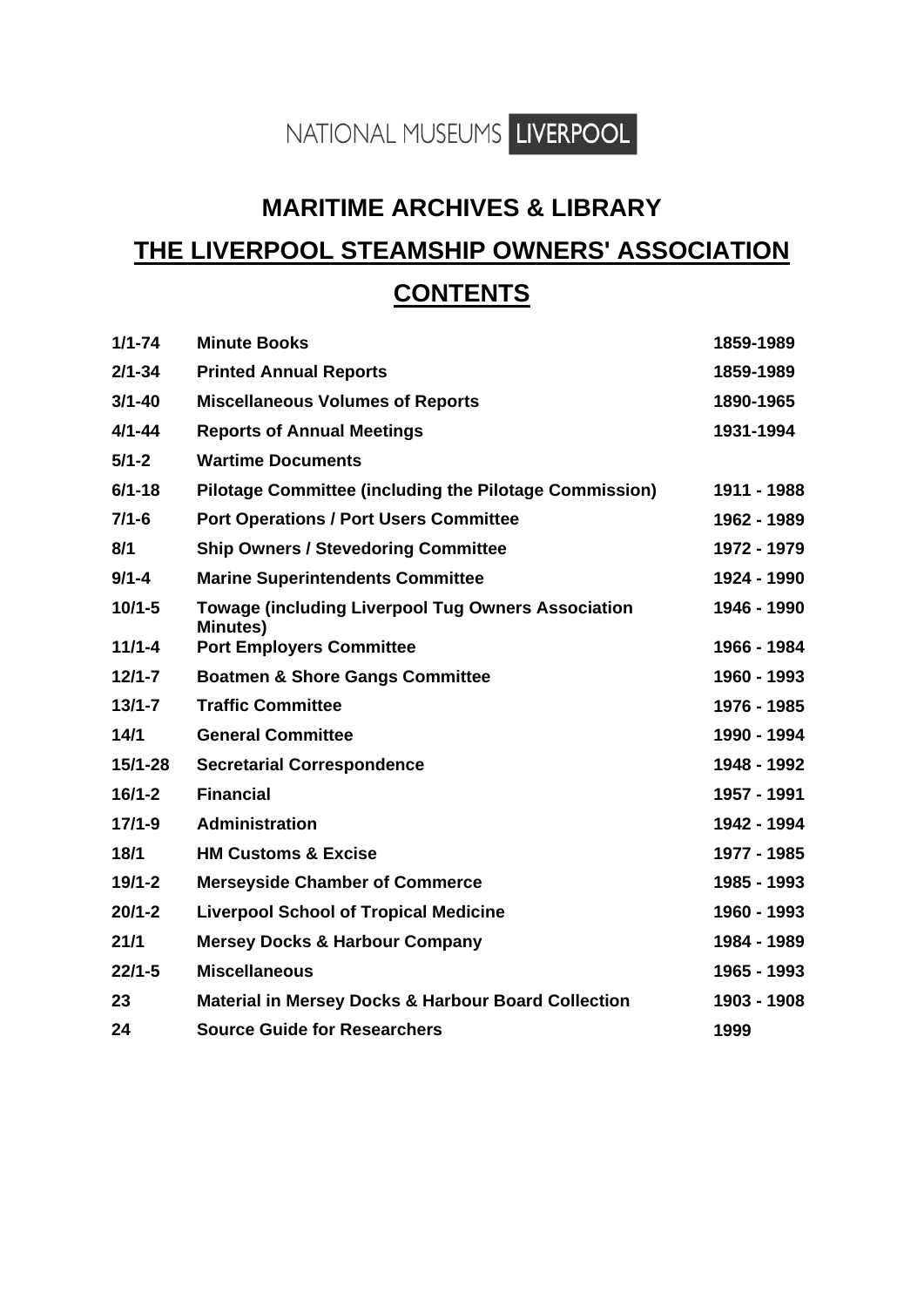#### **MARITIME ARCHIVES & LIBRARY**

| Ref. Code        | <b>Description</b>                                                                             | Date(s)                       |
|------------------|------------------------------------------------------------------------------------------------|-------------------------------|
| $D/SS/1/1 - 74$  | <b>MINUTE BOOKS</b>                                                                            | 1858 - 1989                   |
|                  | (Please use the microfilms for Volumes 1-66 to avoid wear and<br>tear on the original volumes) |                               |
| $\mathbf 1$      |                                                                                                | 15 Dec 1858 -<br>12 Aug 1880  |
| $\sqrt{2}$       |                                                                                                | 28 Aug 1880 -<br>15 Apr 1889  |
| 2a               |                                                                                                | 5 May 1889 -<br>21 Jan 1896   |
| 3                |                                                                                                | 3 Jan 1896 -<br>7 Mar 1899    |
| $\overline{4}$   |                                                                                                | 10 Apr 1899 -<br>8 Mar 1901   |
| 5                |                                                                                                | 25 Mar 1901 -<br>20 June 1902 |
| $\,6$            |                                                                                                | 22 Aug 1902 -<br>28 Oct 1903  |
| $\overline{7}$   |                                                                                                | 17 Nov 1903 -<br>8 Feb 1905   |
| $\bf 8$          |                                                                                                | 15 Feb 1905 -<br>4 Dec 1905   |
| $\boldsymbol{9}$ |                                                                                                | 12 Dec 1905 -<br>8 Nov 1906   |
| 10               |                                                                                                | 7 Nov 1906 -<br>10 Feb 1908   |
| 11               |                                                                                                | 6 Mar 1908 -<br>25 June 1909  |
| 12               |                                                                                                | 23 June 1909 -<br>12 Jul 1910 |
|                  |                                                                                                |                               |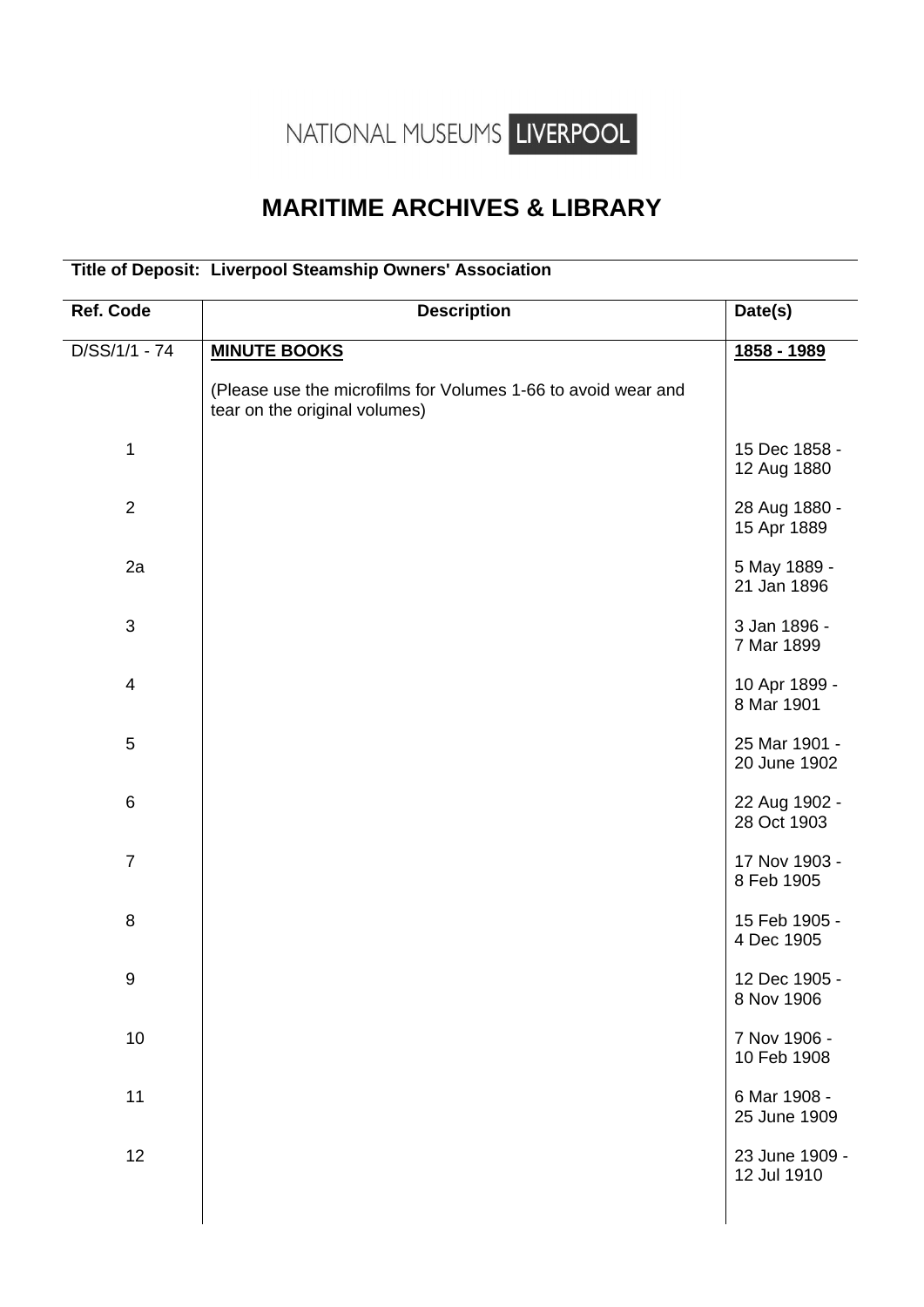#### **MARITIME ARCHIVES & LIBRARY**

| Ref. Code       | <b>Description</b>         | Date(s)                       |
|-----------------|----------------------------|-------------------------------|
| $D/SS/1/1 - 74$ | <b>MINUTE BOOKS (cont)</b> | 1859 - 1989                   |
| 13              |                            | 12 Jul 1910 -<br>10 Jul 1911  |
| 14              |                            | 1 Aug 1911 -<br>19 June 1912  |
| 15              |                            | 24 Jul 1912 -<br>21 Oct 1913  |
| 16              |                            | 29 Oct 1913 -<br>17 Jul 1914  |
| 17              |                            | 7 Aug 1914 -<br>17 Sept 1915  |
| 18              |                            | 23 Sept 1915 -<br>19 Jul 1916 |
| 19              |                            | 10 Aug 1916 -<br>7 Aug 1917   |
| 20              |                            | 28 Aug 1917 -<br>27 May 1918  |
| 21              |                            | 23 May 1918 -<br>23 Sept 1918 |
| 22              |                            | 30 Sept 1918 -<br>7 May 1919  |
| 23              |                            | 8 May 1919 -<br>23 Jan 1920   |
| 24              |                            | 10 Jan 1920 -<br>28 Oct 1920  |
| 25              |                            | 4 Nov 1920 -<br>13 Apr 1921   |
| 26              |                            | 18 Apr 1921 -<br>5 Dec 1921   |
|                 |                            |                               |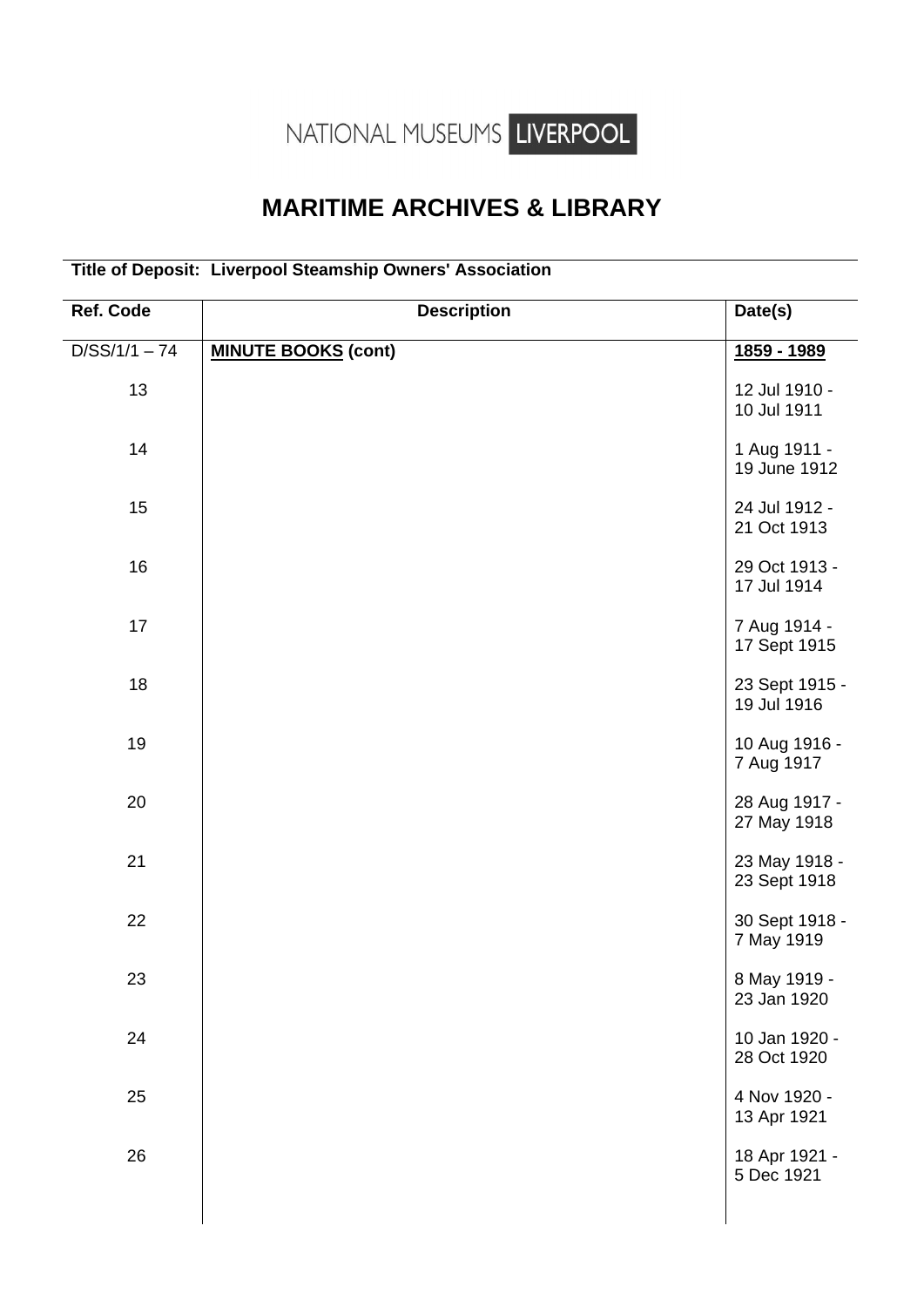#### **MARITIME ARCHIVES & LIBRARY**

| Ref. Code       | <b>Description</b>         | Date(s)                       |
|-----------------|----------------------------|-------------------------------|
| $D/SS/1/1 - 74$ | <b>MINUTE BOOKS (cont)</b> | 1859 - 1989                   |
| 27              |                            | 6 Dec 1921 -<br>27 June 1922  |
| 28              |                            | 12 Jul 1922 -<br>21 Mar 1923  |
| 29              |                            | 26 Mar 1923 -<br>3 Dec 1923   |
| 30              |                            | 4 Dec 1923 -<br>27 June 1924  |
| 31              |                            | 9 Jul 1924 -<br>8 Apr 1925    |
| 32              |                            | 28 Apr 1925 -<br>4 Jan 1926   |
| 33              |                            | 5 Jan 1926 -<br>27 Jul 1926   |
| 34              |                            | 7 Sept 1926 -<br>17 May 1927  |
| 35              |                            | 6 May 1927 -<br>14 Feb 1928   |
| 36              |                            | 14 Feb 1928 -<br>19 Nov 1928  |
| 37              |                            | 20 Nov 1928 -<br>11 June 1929 |
| 38              |                            | 17 June 1929 -<br>8 Jan 1930  |
| 39              |                            | 3 Feb 1930 -<br>8 Dec 1930    |
| 40              |                            | 9 Dec 1930 -<br>16 June 1930  |
|                 |                            |                               |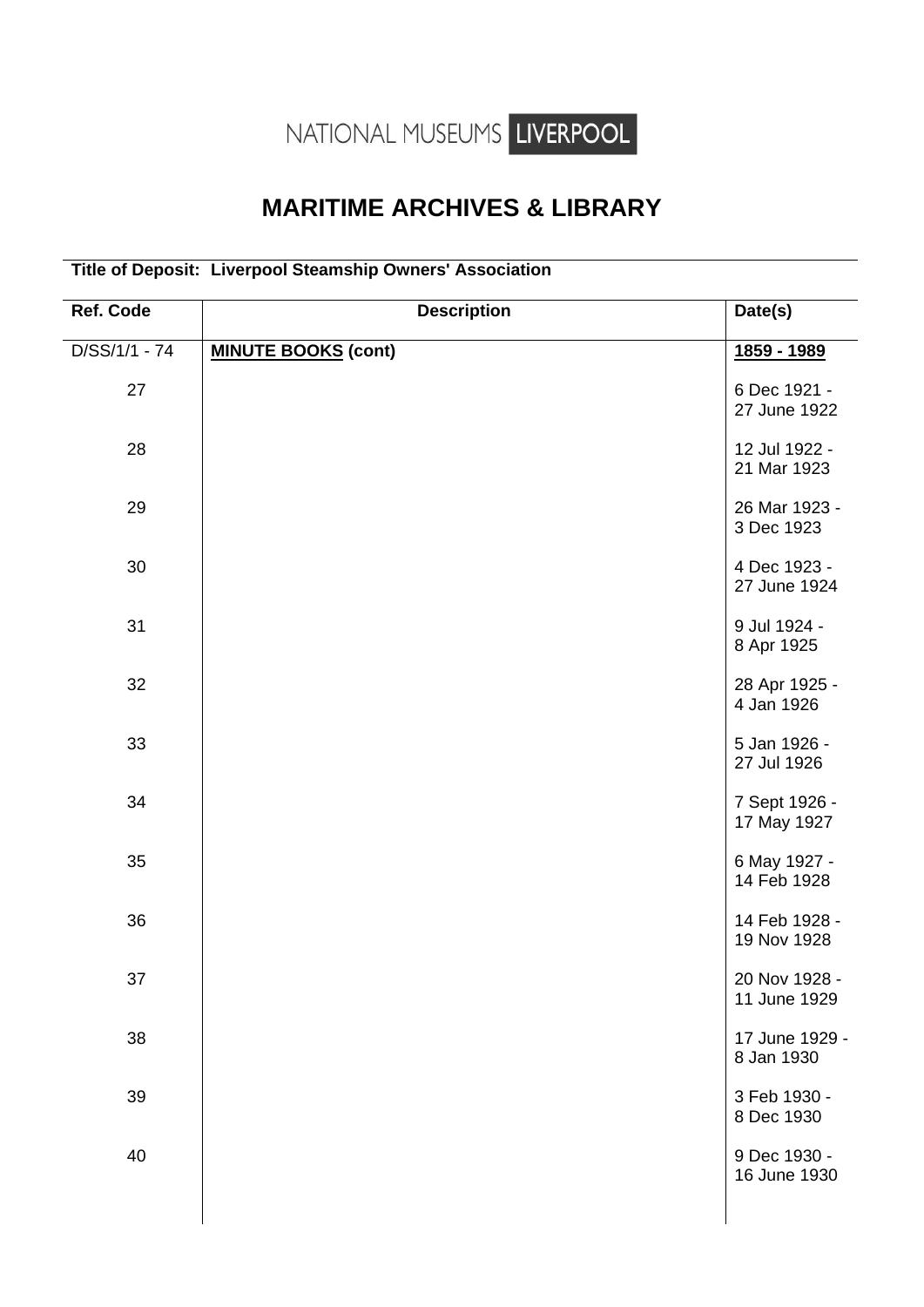#### **MARITIME ARCHIVES & LIBRARY**

| Ref. Code       | <b>Description</b>         | Date(s)                       |
|-----------------|----------------------------|-------------------------------|
| $D/SS/1/1 - 74$ | <b>MINUTE BOOKS (cont)</b> | 1859 - 1989                   |
| 41              |                            | 22 June 1931 -<br>23 Feb 1932 |
| 42              |                            | 29 Feb 1932 -<br>2 Dec 1932   |
| 43              |                            | 7 Dec 1932 -<br>18 Jul 1933   |
| 44              |                            | 5 Sept 1933 -<br>1 May 1934   |
| 45              |                            | 29 May 1934 -<br>22 Jan 1935  |
| 46              |                            | 12 Feb 1935 -<br>13 Nov 1935  |
| 47              |                            | 12 Nov 1935 -<br>16 June 1936 |
| 48              |                            | 30 June 1936 -<br>12 Apr 1937 |
| 49              |                            | 3 May 1937 -<br>13 Dec 1937   |
| 50              |                            | 17 Jan 1938 -<br>18 Jul 1938  |
| 51              |                            | 12 Sept 1938 -<br>17 Apr 1939 |
| 52              |                            | 10 May 1939 -<br>9 Oct 1939   |
| 53              |                            | 20 Oct 1939 -<br>8 Apr 1940   |
| 54              |                            | 16 Apr 1940 -<br>9 Oct 1940   |
|                 |                            |                               |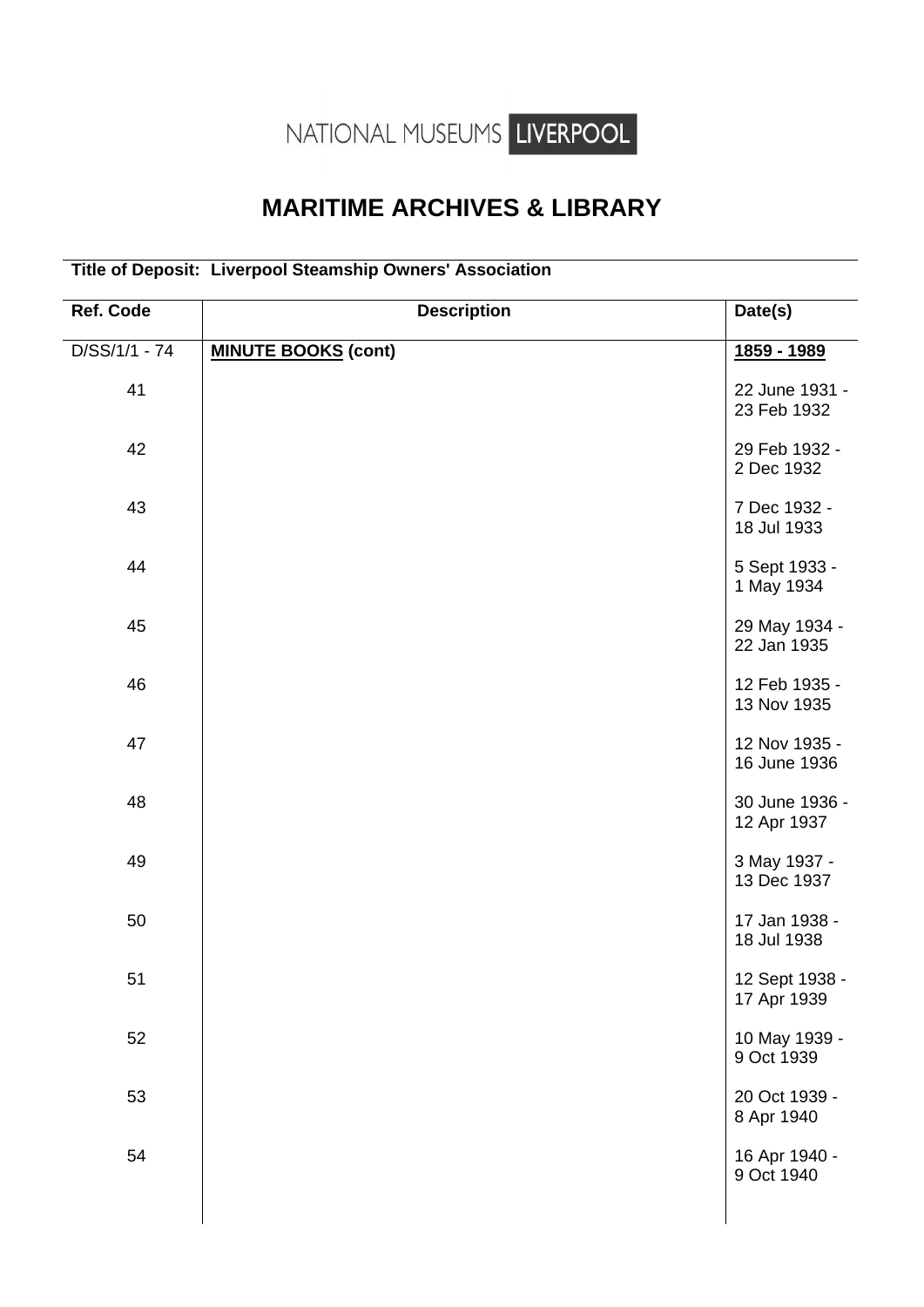### **MARITIME ARCHIVES & LIBRARY**

| <b>Ref. Code</b> | <b>Description</b>           | Date(s)                      |
|------------------|------------------------------|------------------------------|
| $D/SS/1/1 - 74$  | <b>MINUTE BOOKS (cont)</b>   | 1859 - 1989                  |
| 55               |                              | 20 Nov 1940 -<br>17 Jul 1941 |
| 56               |                              | 4 Sept 1941 -<br>5 May 1942  |
| 57               |                              | 28 Jul 1942 -<br>6 Apr 1943  |
| 58               |                              | 24 May 1943 -<br>17 Dec 1943 |
| 59               |                              | 4 Jan 1944 -<br>16 Aug 1944  |
| 60               |                              | 18 Aug 1944 -<br>27 Mar 1945 |
| 61               |                              | 23 Nov 1964 -<br>24 Nov 1970 |
| 62               |                              | 1 Feb 1946 -<br>23 Jan 1947  |
| 63               |                              | 28 Jan 1947 -<br>2 Mar 1948  |
| 64               |                              | 4 Mar 1948 -<br>8 Mar 1949   |
| 65               |                              | 3 May 1949 -<br>28 Nov 1950  |
| 66               |                              | 23 Jan 1951 -<br>19 Aug 1952 |
|                  | N.B. End of microfilm copies |                              |
| 67               |                              | 9 Sept 1952 -<br>18 Nov 1953 |
|                  |                              |                              |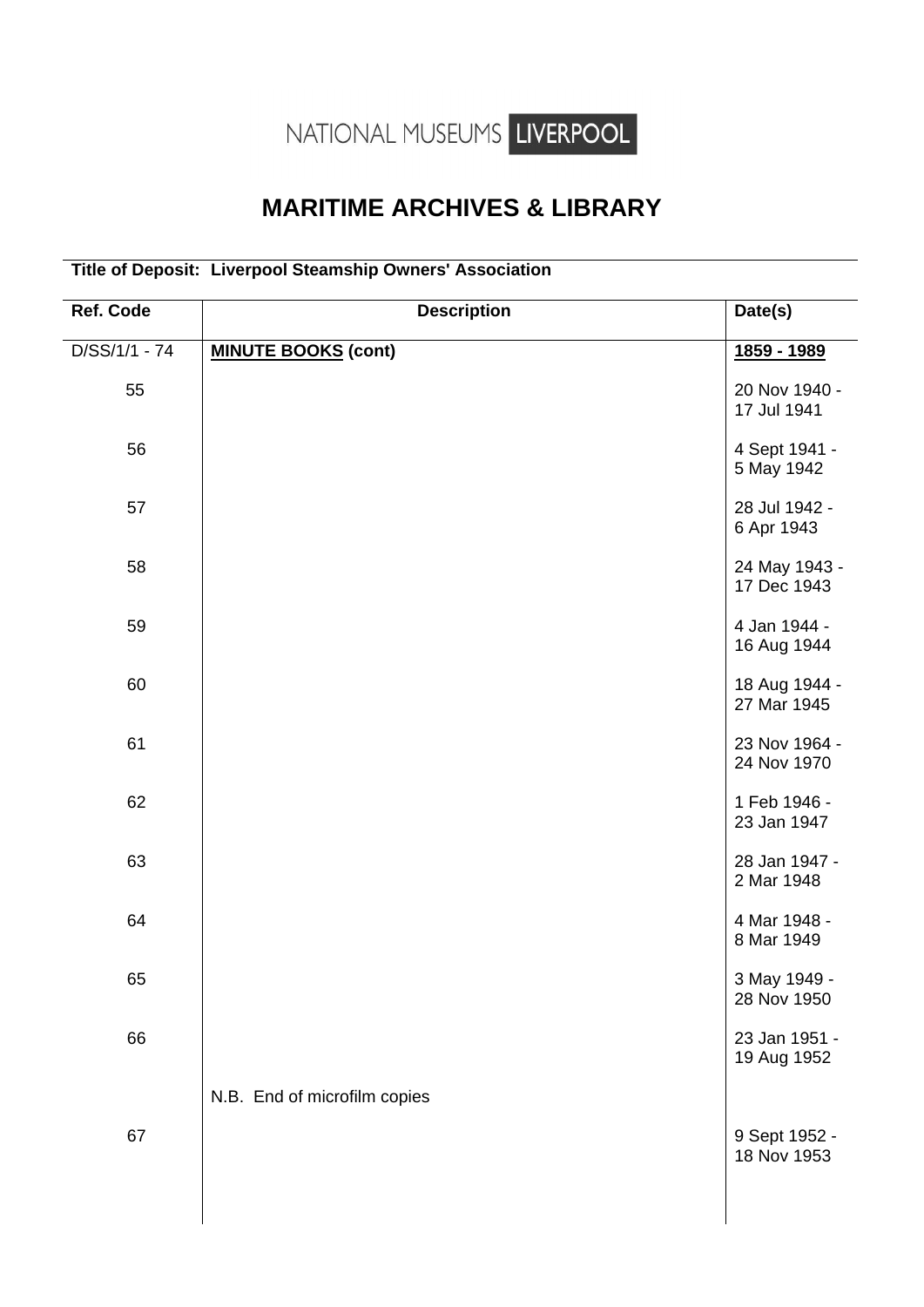### **MARITIME ARCHIVES & LIBRARY**

| Ref. Code       | <b>Description</b>                   | Date(s)                        |
|-----------------|--------------------------------------|--------------------------------|
| $D/SS/1/1 - 74$ | <b>MINUTE BOOKS (cont)</b>           | 1859 - 1989                    |
| 68              |                                      | 15 Dec 1953 -<br>7 Sept 1955   |
| 69              |                                      | 7 Nov 1955 -<br>23 Jul 1957    |
| 70              |                                      | 26 Sept 1957 -<br>18 June 1959 |
| 71              |                                      | 6 Aug 1959 -<br>21 May 1962    |
| 72              |                                      | 29 May 1962 -<br>2 Sept 1964   |
|                 | N.B. No Minute Books for 1965 - 1970 |                                |
| 73              |                                      | 7 Jan 1971 -<br>6 Dec 1979     |
| 74              |                                      | 15 Jan 1980 -<br>27 Oct 1989   |
|                 |                                      |                                |
|                 |                                      |                                |
|                 |                                      |                                |
|                 |                                      |                                |
|                 |                                      |                                |
|                 |                                      |                                |
|                 |                                      |                                |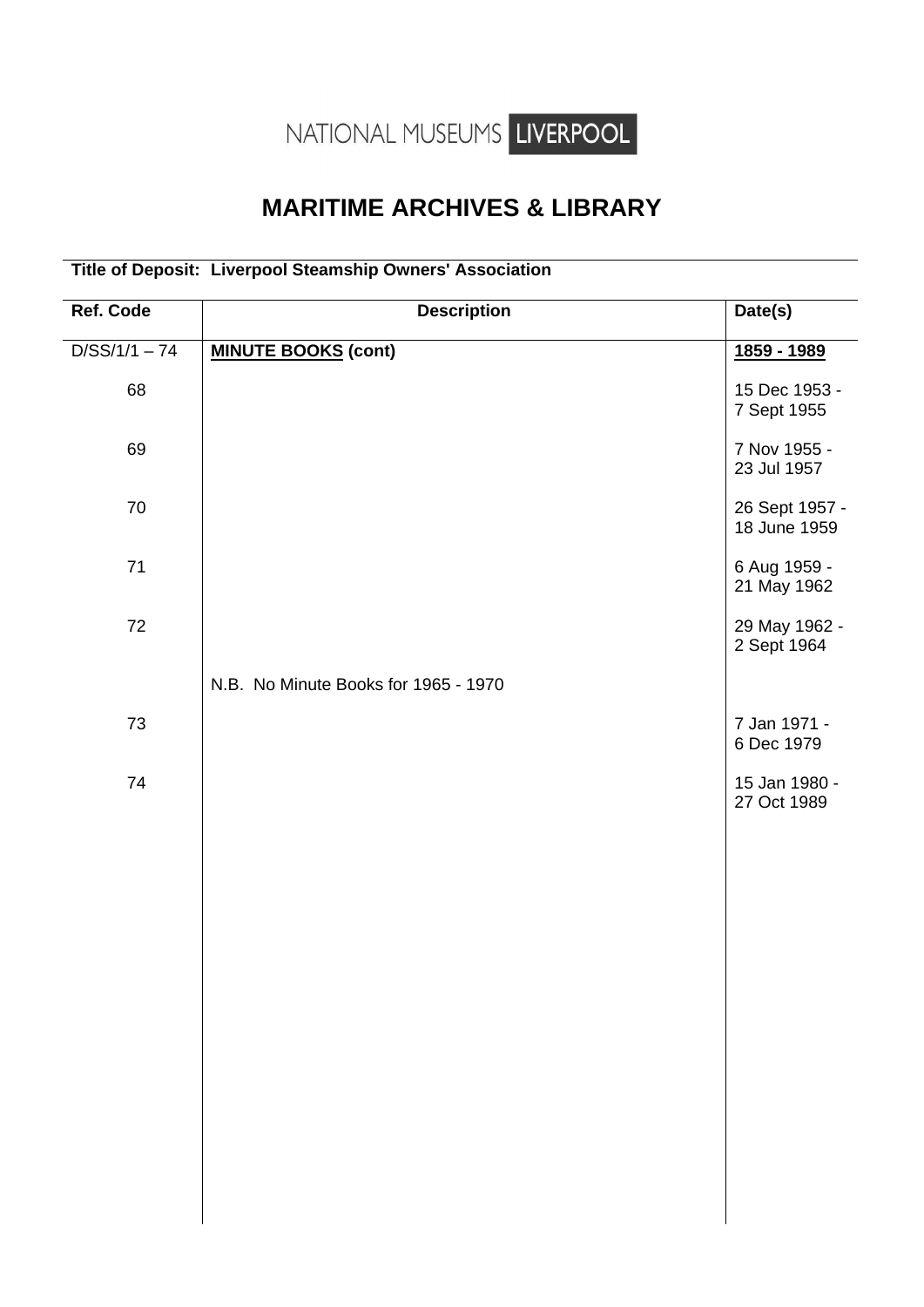| Title of Deposit: Liverpool Steamship Owners' Association |                                                                                                                               |                            |  |
|-----------------------------------------------------------|-------------------------------------------------------------------------------------------------------------------------------|----------------------------|--|
| Ref. Code                                                 | <b>Description</b>                                                                                                            | Date(s)                    |  |
| D/SS/2/1-34                                               | PRINTED ANNUAL REPORTS                                                                                                        | 1859 - 1989                |  |
|                                                           | (Reports do not appear to have been presented annually until<br>1868.) Nos. 1-7 Bound Volumes includes Rules and Regulations. |                            |  |
| Nos.<br>$\overline{\phantom{1}}$                          |                                                                                                                               | 1859, 1861,<br>1868 - 1893 |  |
| $\overline{2}$                                            |                                                                                                                               | 1893 - 1907                |  |
| 3                                                         |                                                                                                                               | 1908 - 1918                |  |
| $\overline{\mathbf{4}}$                                   |                                                                                                                               | 1918 - 1925                |  |
| 5                                                         |                                                                                                                               | 1926 - 1936                |  |
| 6                                                         |                                                                                                                               | 1937 - 1949                |  |
| $\overline{7}$                                            |                                                                                                                               | 1950 - 1961                |  |
| 8                                                         |                                                                                                                               | 1962                       |  |
| $\boldsymbol{9}$                                          |                                                                                                                               | 1963                       |  |
| 10                                                        |                                                                                                                               | 1964                       |  |
| 11                                                        |                                                                                                                               | 1965                       |  |
| 12                                                        |                                                                                                                               | 1966                       |  |
| 13                                                        |                                                                                                                               | 1967                       |  |
| 14                                                        |                                                                                                                               | 1968                       |  |
| 15                                                        |                                                                                                                               | 1969                       |  |
| 16                                                        |                                                                                                                               | 1970                       |  |
| 17                                                        |                                                                                                                               | 1971                       |  |
| 18                                                        |                                                                                                                               | 1972                       |  |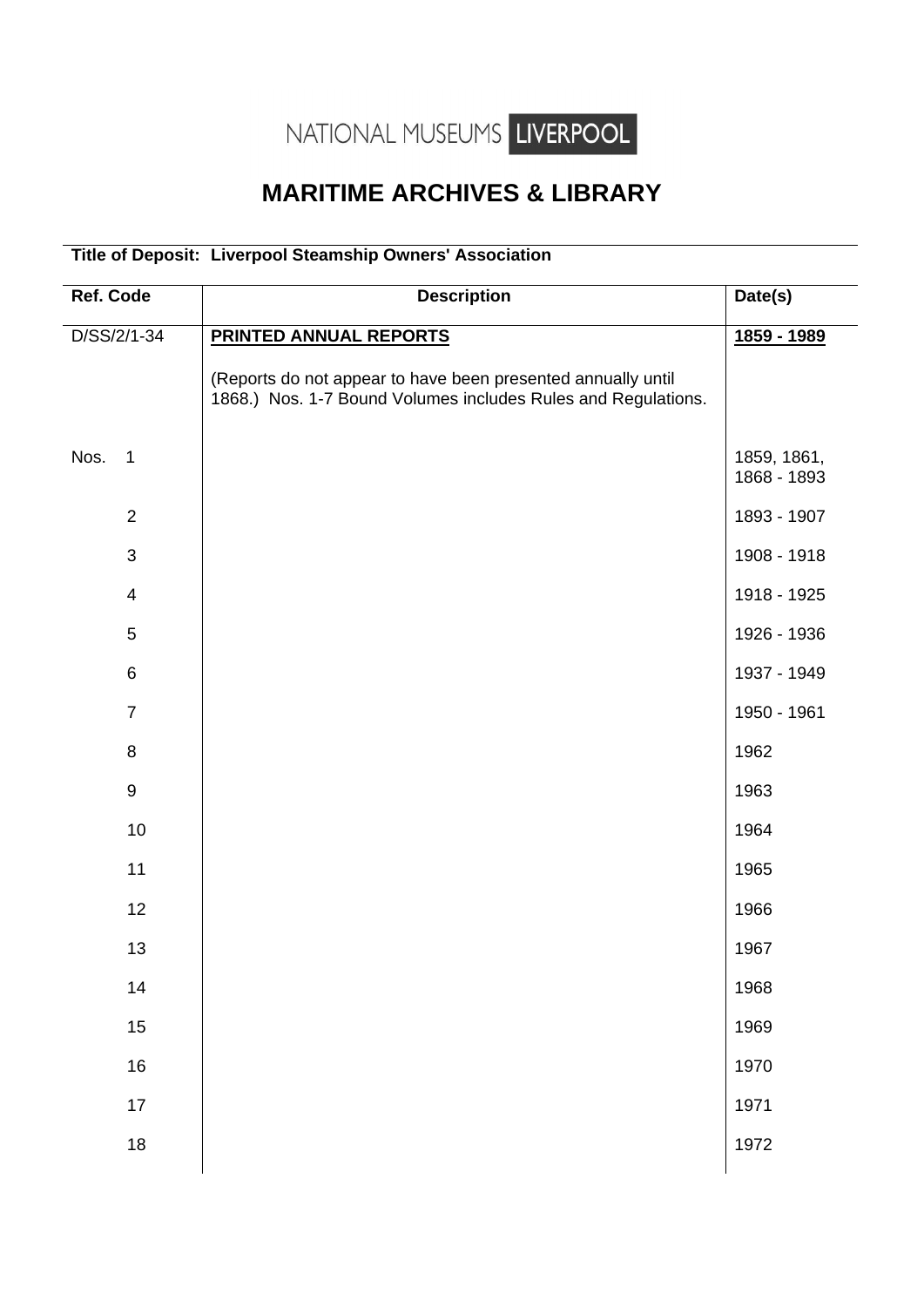### **MARITIME ARCHIVES & LIBRARY**

| Ref. Code    | <b>Description</b>                   | Date(s)     |
|--------------|--------------------------------------|-------------|
| D/SS/2/1-34  | <b>PRINTED ANNUAL REPORTS (cont)</b> | 1859 - 1989 |
| $19$<br>Nos. |                                      | 1973        |
| $20\,$       |                                      | 1974        |
| 21           |                                      | 1975        |
| 22           |                                      | 1976 - 1977 |
| 23           |                                      | 1977 - 1978 |
| 24           |                                      | 1978 - 1979 |
| 25           |                                      | 1979 - 1980 |
| 26           |                                      | 1980 - 1981 |
| 27           |                                      | 1981 - 1982 |
| 28           |                                      | 1982 - 1983 |
| 29           |                                      | 1983 - 1984 |
| $30\,$       |                                      | 1984 - 1985 |
| 31           |                                      | 1985 - 1986 |
| 32           |                                      | 1986 - 1987 |
| 33           |                                      | 1987 - 1988 |
| 34           |                                      | 1988 - 1989 |
|              |                                      |             |
|              |                                      |             |
|              |                                      |             |
|              |                                      |             |
|              |                                      |             |
|              |                                      |             |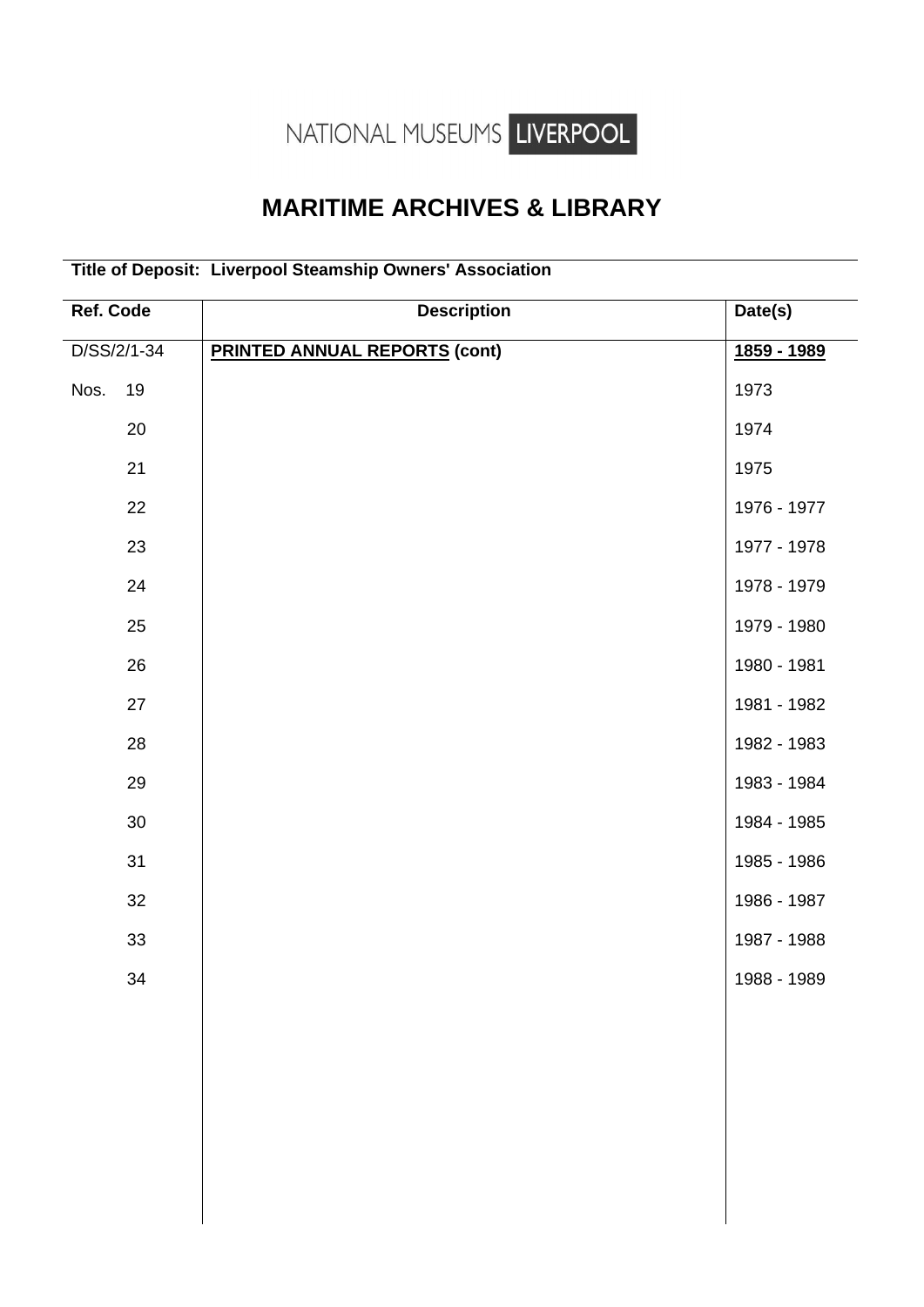#### **MARITIME ARCHIVES & LIBRARY**

| Ref. Code               | <b>Description</b>                      | Date(s)     |
|-------------------------|-----------------------------------------|-------------|
| D/SS/3/1-40             | <b>MISCELLANEOUS VOLUMES OF REPORTS</b> | 1890 - 1965 |
| 1                       |                                         | 1890 - 1898 |
| $\sqrt{2}$              |                                         | 1898 - 1900 |
| $\mathbf{3}$            |                                         | 1901 - 1903 |
| $\overline{\mathbf{4}}$ |                                         | 1904 - 1907 |
| $\sqrt{5}$              |                                         | 1907 - 1908 |
| $\,6\,$                 |                                         | 1909 - 1910 |
| $\overline{7}$          |                                         | 1911 - 1912 |
| $\,8\,$                 |                                         | 1913 - 1914 |
| $\boldsymbol{9}$        |                                         | 1915 - 1916 |
| $10$                    |                                         | 1917 - 1918 |
| 11                      |                                         | 1919 - 1920 |
| 12                      |                                         | 1921 - 1922 |
| 13                      |                                         | 1923 - 1924 |
| 14                      |                                         | 1925 - 1926 |
| 15                      |                                         | 1927 - 1928 |
| $16$                    |                                         | 1929 - 1930 |
| 17                      |                                         | 1931 - 1932 |
| 18                      |                                         | 1933 - 1934 |
| 19                      |                                         | 1935 - 1936 |
| $20\,$                  |                                         | 1937 - 1938 |
| 21                      |                                         | 1939        |
|                         |                                         |             |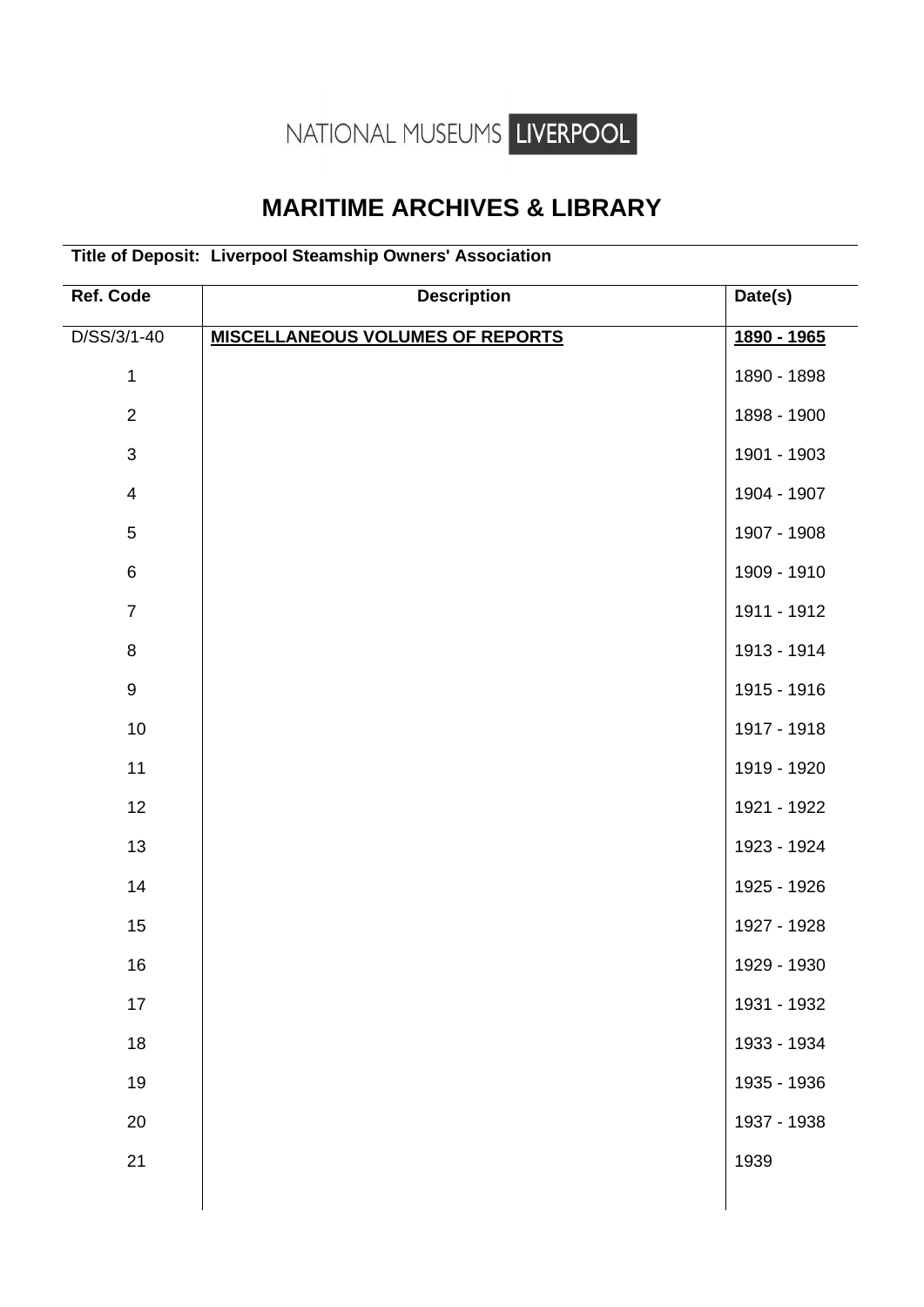### **MARITIME ARCHIVES & LIBRARY**

| Ref. Code   | <b>Description</b>                             | Date(s)     |
|-------------|------------------------------------------------|-------------|
| D/SS/3/1-40 | <b>MISCELLANEOUS VOLUMES OF REPORTS (cont)</b> | 1890 - 1965 |
| 22          |                                                | 1940        |
| 23          |                                                | 1940 - 1941 |
| 24          |                                                | 1942 - 1943 |
| 25          |                                                | 1944        |
| 26          |                                                | 1945        |
| 27          |                                                | 1946        |
| 28          |                                                | 1947        |
| 29          |                                                | 1948        |
| $30\,$      |                                                | 1949        |
| 31          |                                                | 1950        |
| $32\,$      |                                                | 1951        |
| $33\,$      |                                                | 1952        |
| 34          |                                                | 1953        |
| 35          |                                                | 1954 - 1955 |
| 36          |                                                | 1956 - 1957 |
| 37          |                                                | 1958 - 1959 |
| 38          |                                                | 1960 - 1961 |
| $39\,$      |                                                | 1962 - 1963 |
| 40          |                                                | 1964 - 1965 |
|             |                                                |             |
|             |                                                |             |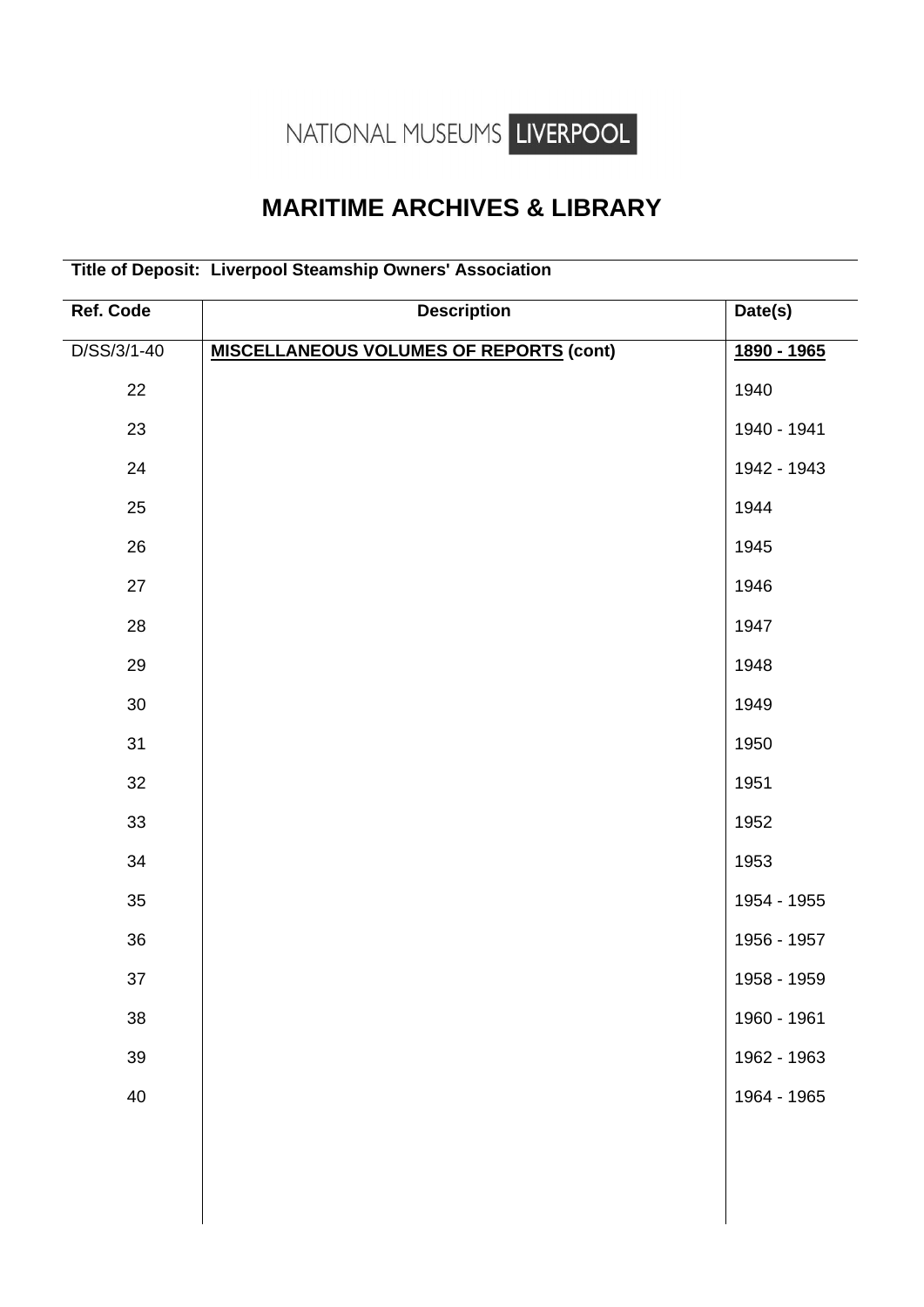#### **MARITIME ARCHIVES & LIBRARY**

| Ref. Code               | <b>Description</b>                                                                | Date(s)     |
|-------------------------|-----------------------------------------------------------------------------------|-------------|
| D/SS/4/1-44             | <b>REPORTS OF ANNUAL MEETINGS, CHAIRMAN'S SPEECH</b><br><b>AND COMMENTS, ETC.</b> | 1931 - 1994 |
|                         | (Loose in one envelope)                                                           |             |
| $\mathbf{1}$            |                                                                                   | 1931        |
| $\overline{2}$          |                                                                                   | 1944        |
| $\mathfrak{S}$          |                                                                                   | 1945        |
| $\overline{\mathbf{4}}$ |                                                                                   | 1946        |
| 5                       |                                                                                   | 1947        |
| $\,6\,$                 |                                                                                   | 1948        |
| $\overline{7}$          |                                                                                   | 1949        |
| $\,8\,$                 |                                                                                   | 1950        |
| $\boldsymbol{9}$        |                                                                                   | 1951        |
| $10$                    |                                                                                   | 1952        |
| 11                      |                                                                                   | 1953        |
| 12                      |                                                                                   | 1954        |
| 13                      |                                                                                   | 1955        |
| 14                      |                                                                                   | 1956        |
| 15                      |                                                                                   | 1957        |
| 16                      |                                                                                   | 1958        |
| $17$                    |                                                                                   | 1959        |
| 18                      |                                                                                   | 1960        |
| $19$                    |                                                                                   | 1961        |
| $20\,$                  | (x 2)                                                                             | 1962        |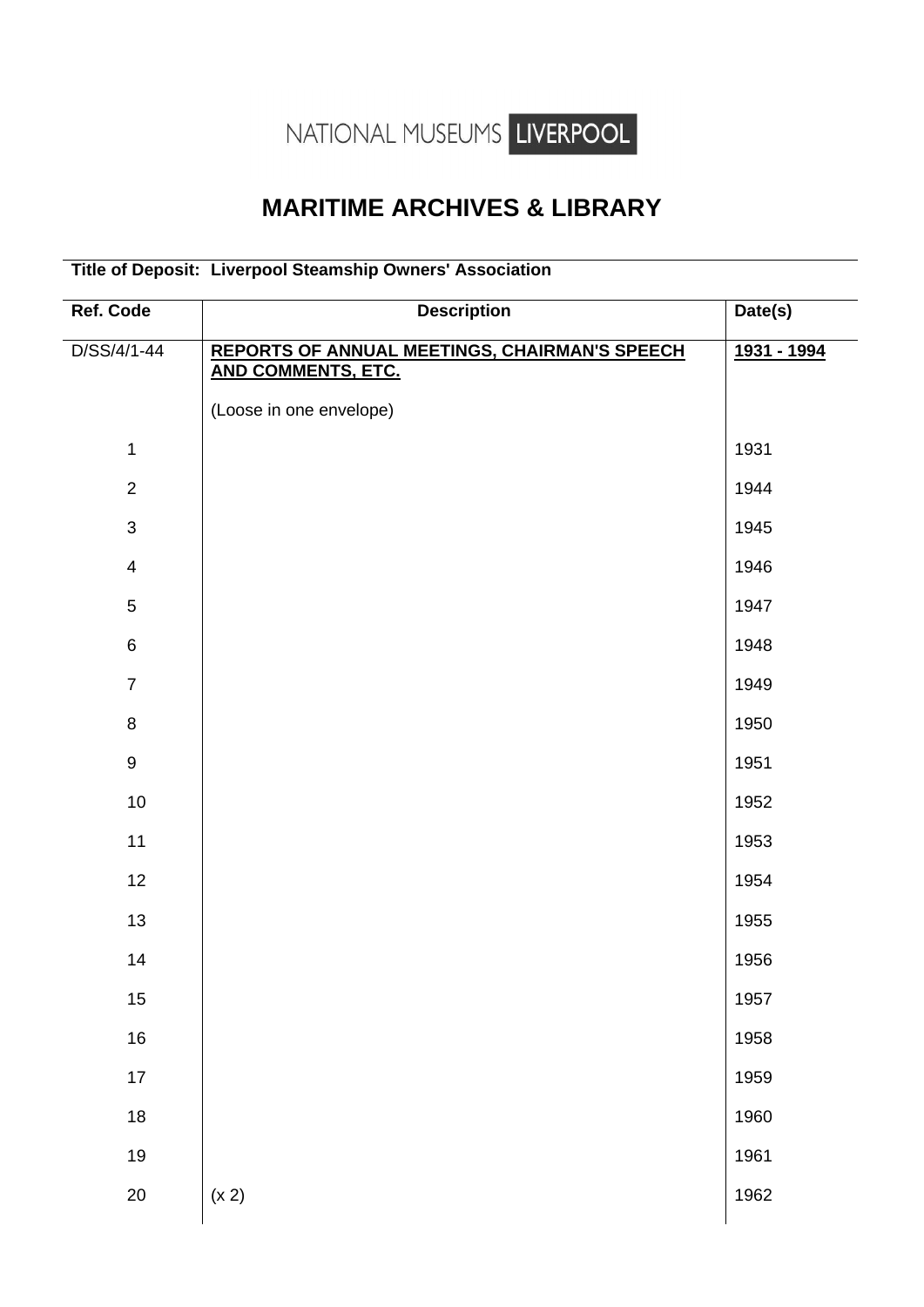#### **MARITIME ARCHIVES & LIBRARY**

| Ref. Code   | <b>Description</b>                                                                       | Date(s)     |
|-------------|------------------------------------------------------------------------------------------|-------------|
| D/SS/4/1-44 | <b>REPORTS OF ANNUAL MEETINGS, CHAIRMAN'S SPEECH</b><br><b>AND COMMENTS, ETC. (cont)</b> | 1931 - 1994 |
| 21          |                                                                                          | 1963        |
| 22          |                                                                                          | 1965        |
| 23          |                                                                                          | 1966        |
| 24          |                                                                                          | 1967        |
| 25          |                                                                                          | 1968        |
| 26          |                                                                                          | 1969        |
| 27          |                                                                                          | 1970        |
| 28          |                                                                                          | 1971        |
| 29          |                                                                                          | 1972        |
| $30\,$      |                                                                                          | 1973        |
|             |                                                                                          | No 1974     |
| 31          |                                                                                          | 1975        |
| 32          |                                                                                          | 1976        |
| 33          |                                                                                          | 1978        |
| 34          |                                                                                          | 1981        |
| 35          |                                                                                          | 1982        |
| 36          |                                                                                          | 1983        |
| 37          |                                                                                          | 1984        |
| 38          |                                                                                          | 1985        |
| 39          |                                                                                          | 1986        |
| 40          |                                                                                          | 1987        |
|             |                                                                                          |             |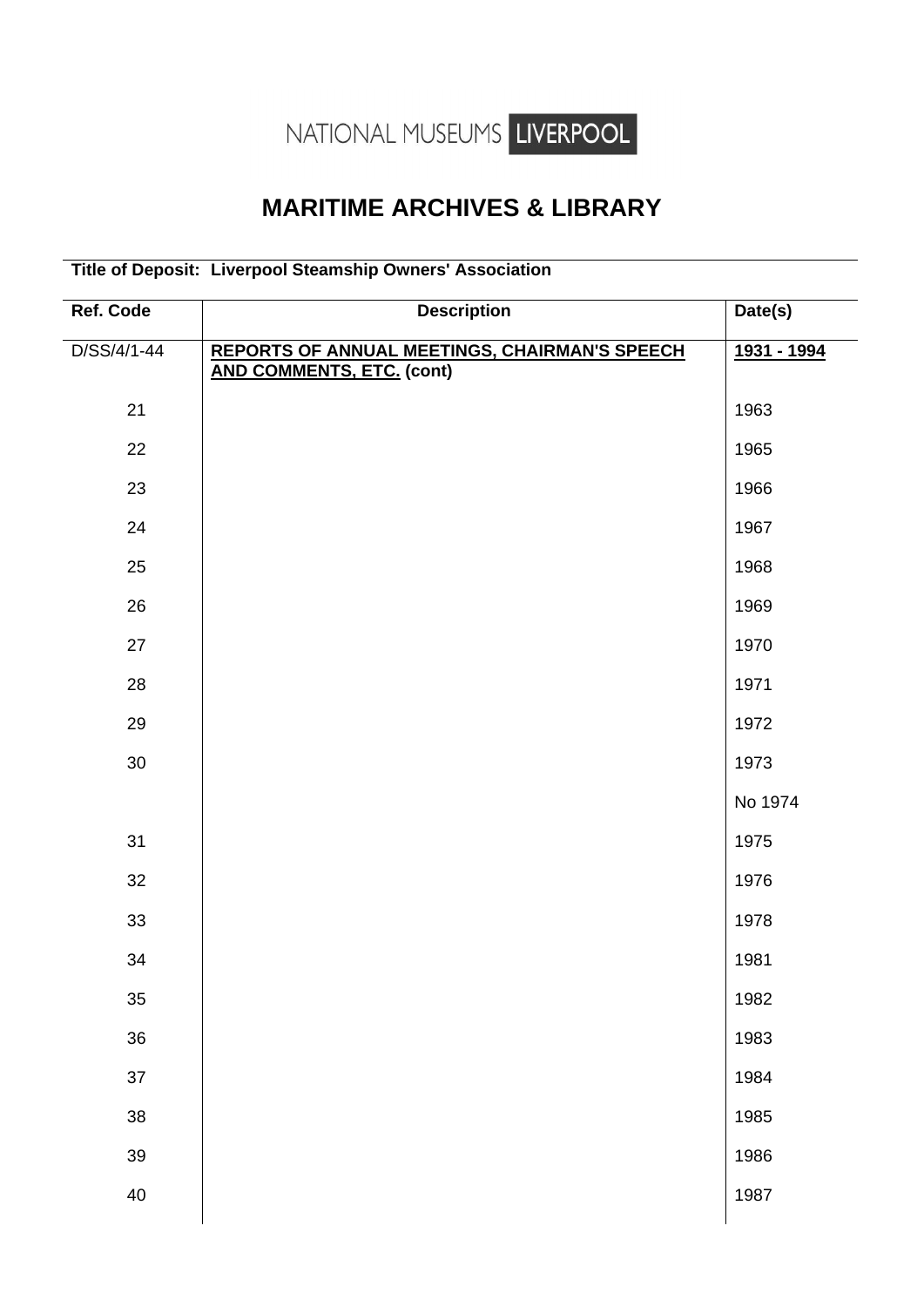#### **MARITIME ARCHIVES & LIBRARY**

| Ref. Code   | <b>Description</b>                                   | Date(s)     |
|-------------|------------------------------------------------------|-------------|
| D/SS/4/1-44 | <b>REPORTS OF ANNUAL MEETINGS, CHAIRMAN'S SPEECH</b> | 1931 - 1994 |
|             | <b>AND COMMENTS, ETC. (cont)</b>                     |             |
| 41          |                                                      | 1989        |
| 42          |                                                      | 1990 - 1991 |
| 43          |                                                      | 1992 - 1993 |
| 44          |                                                      | 1993 - 1994 |
|             |                                                      |             |
|             |                                                      |             |
|             |                                                      |             |
|             |                                                      |             |
|             |                                                      |             |
|             |                                                      |             |
|             |                                                      |             |
|             |                                                      |             |
|             |                                                      |             |
|             |                                                      |             |
|             |                                                      |             |
|             |                                                      |             |
|             |                                                      |             |
|             |                                                      |             |
|             |                                                      |             |
|             |                                                      |             |
|             |                                                      |             |
|             |                                                      |             |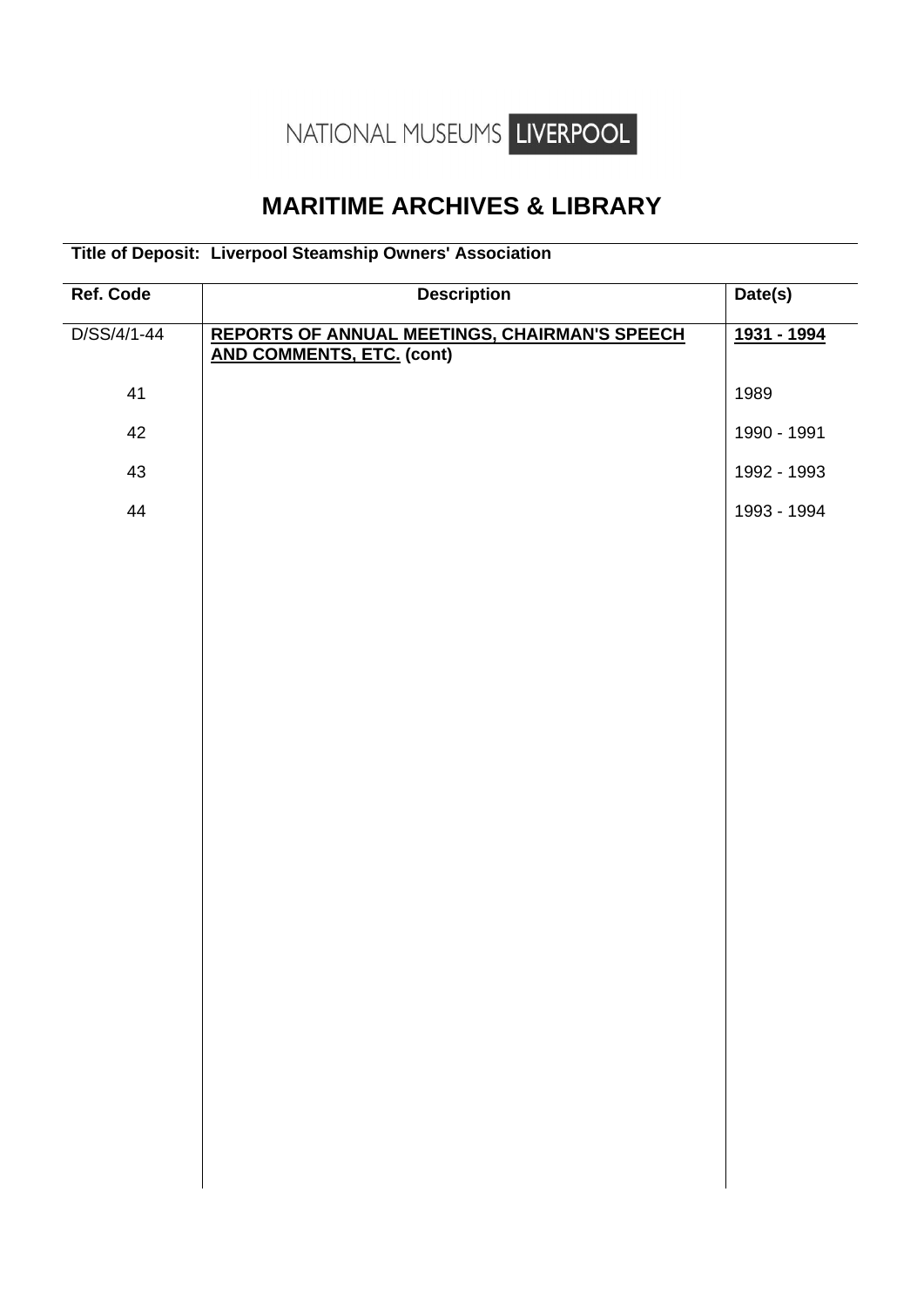#### **MARITIME ARCHIVES & LIBRARY**

# **Title of Deposit: Liverpool Steamship Owners' Association Ref. Code** Description Description Date(s) D/SS/5/1-2 **WARTIME DOCUMENTS 1937 - 1945** 1 Lecture on port and supply problems in a future war. Given by Sir Lionel A.P. Warner, CBE, at the Imperial Defence College. 4 Oct 1937 2 | Minutes of meetings on "Losses of and Damage to Imports". | 24 Nov 1942 -14 Dec 1945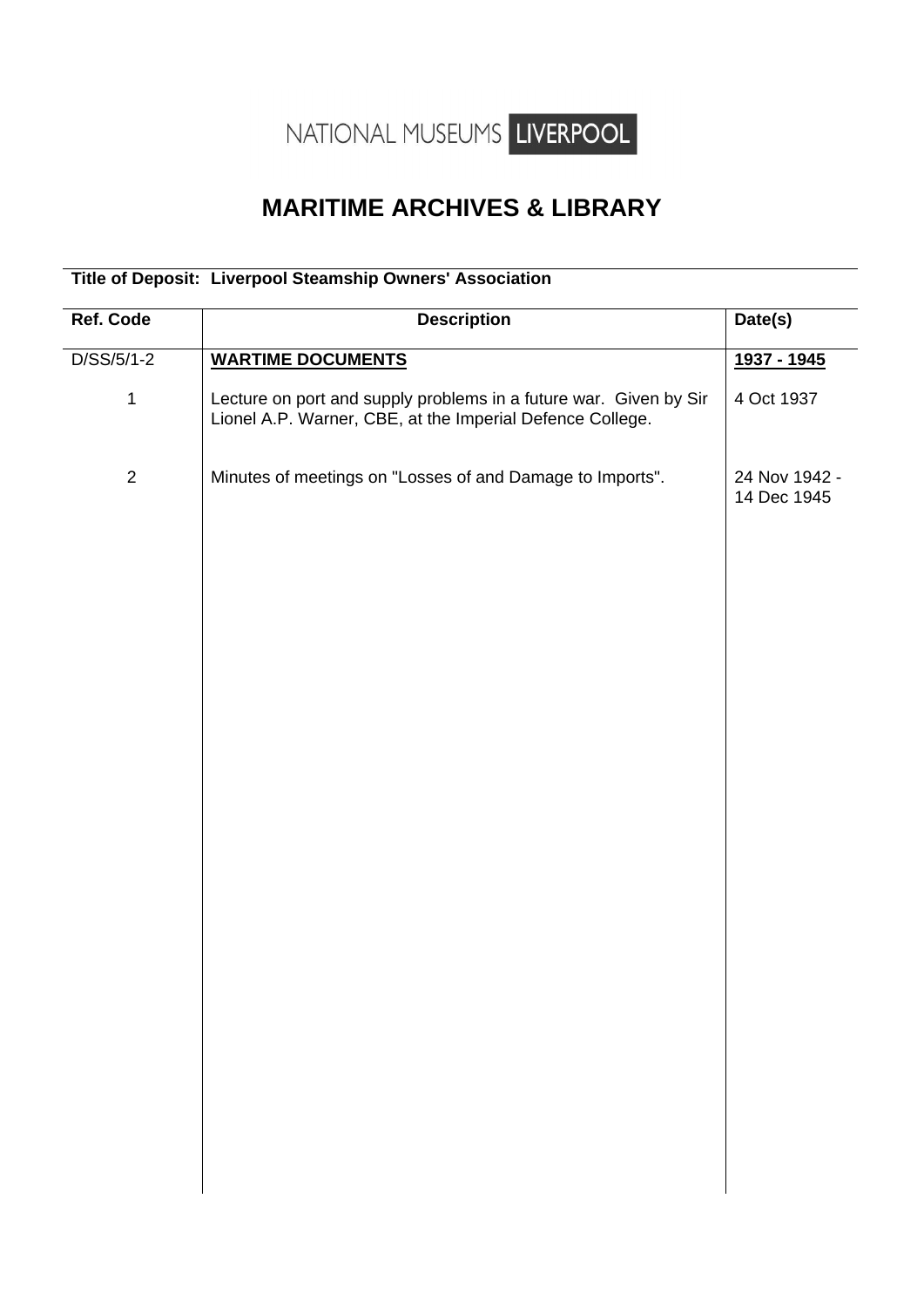| Title of Deposit: Liverpool Steamship Owners Association |                                                                                                                                                                                                                                                                |                                |
|----------------------------------------------------------|----------------------------------------------------------------------------------------------------------------------------------------------------------------------------------------------------------------------------------------------------------------|--------------------------------|
| <b>Ref Code:</b>                                         | <b>Description</b>                                                                                                                                                                                                                                             | Date(s)                        |
| D/SS/6/1-18                                              | <b>PILOTAGE COMMITTEE</b>                                                                                                                                                                                                                                      | 1911-1988                      |
| $1/1 - 6$                                                | <b>The Pilotage Commission</b>                                                                                                                                                                                                                                 | <u> 1911 - 1988</u>            |
| 1                                                        | Pilotage Commission returns of number of pilots employed in the<br>UK.                                                                                                                                                                                         | 1961-1988                      |
| $\overline{2}$                                           | Annual Report & Accounts, and press release.                                                                                                                                                                                                                   | 1982                           |
| 3                                                        | Departmental Committee (HMG) Report on Pilotage, includes<br>issue of The Pilot, 1945.                                                                                                                                                                         | 1911                           |
| 4                                                        | Letch Report with correspondence.                                                                                                                                                                                                                              | 1 Jul 1947-<br>22 Nov 1978     |
| 5                                                        | Dept. of Trade Report on Marine Pilotage in UK.                                                                                                                                                                                                                | <b>June 1974</b>               |
| 6                                                        | Report on draft bylaws for Liverpool Pilotage.                                                                                                                                                                                                                 | n.d., c1980                    |
| $\overline{2}$                                           | LSSOA Pilotage Committee minutes of meetings and related and<br>correspondence.                                                                                                                                                                                | 13 Apr 1965-<br>18 Aug 1988    |
| 3                                                        | Pilotage Working Party sub-committee minutes                                                                                                                                                                                                                   | 5 Oct 1973-<br>23 Jan 1974     |
| $\overline{4}$                                           | Folder of Liverpool Pilotage bylaws with correspondence.                                                                                                                                                                                                       | 1960-1970                      |
| 5                                                        | Booklets & lists of Liverpool Pilotage rates and dues.<br>[18 items]                                                                                                                                                                                           | 1971-1988                      |
| 6                                                        | Liverpool District Pilotage Fund bylaws and correspondence<br>including notices, circulars re proposed re-organisation of Liverpool<br>Pilotage District (c.1973).                                                                                             | 8 Mar 1972-<br>5 Nov 1975      |
| 7                                                        | "Work Index" Study re hours and pay of Liverpool pilots with<br>correspondence.                                                                                                                                                                                | 7 June 1968-<br>1 Dec 1986     |
| 8                                                        | Study of number of pilots employed in Liverpool Pilotage District<br>and SCOP report produced by the Pilotage Committee of the<br>Chamber of Shipping and Pilotage Service Review sub-committee<br>on Marine Pilotage in UK, with circulars and correspondence | c.15 Nov 1973-<br>26 July 1974 |
|                                                          |                                                                                                                                                                                                                                                                |                                |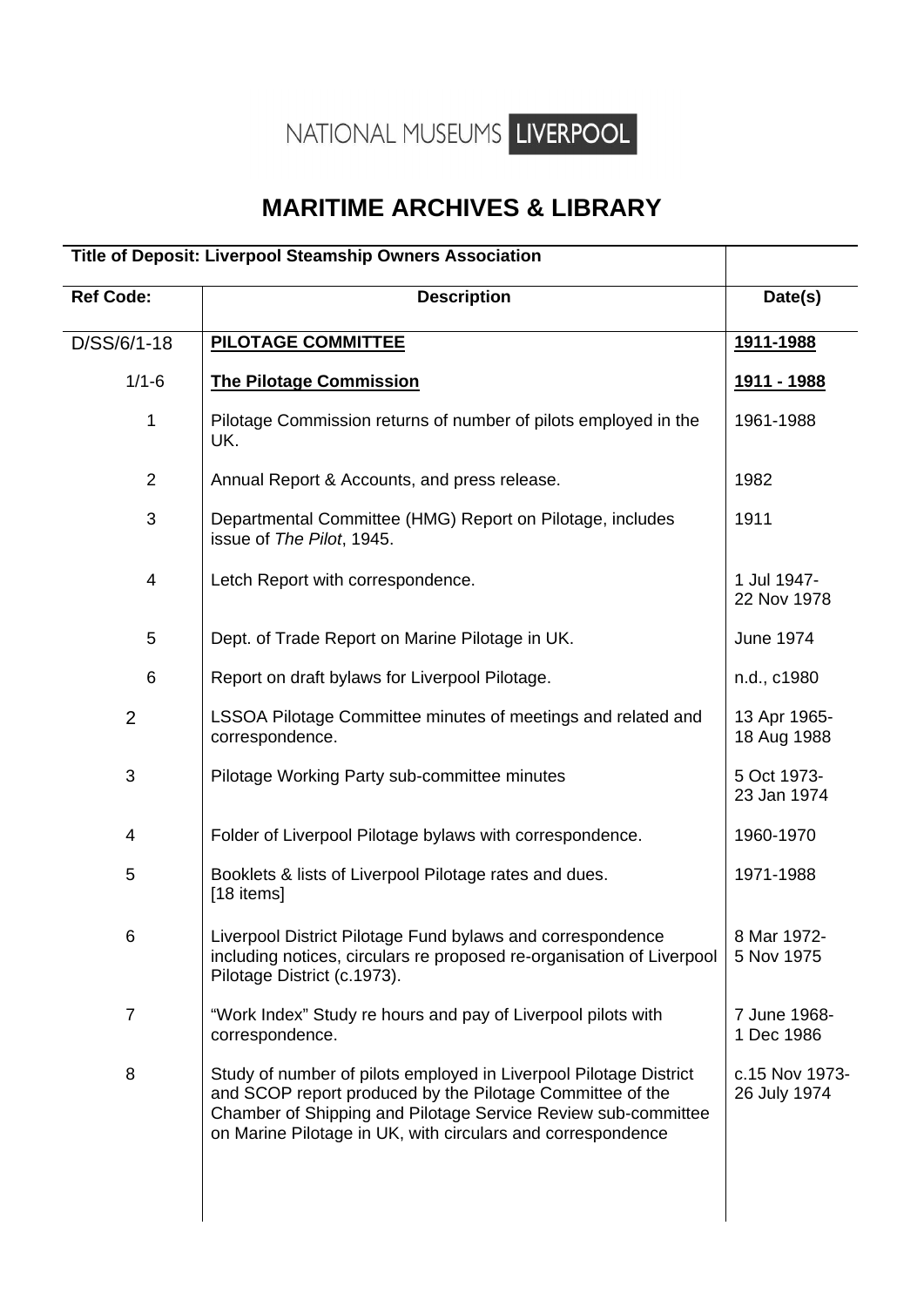| Title of Deposit: Liverpool Steamship Owners' Association |                                                                                                                                                                 |                               |
|-----------------------------------------------------------|-----------------------------------------------------------------------------------------------------------------------------------------------------------------|-------------------------------|
| <b>Ref Code:</b>                                          | <b>Description</b>                                                                                                                                              | Date(s)                       |
| D/SS/6/1-18                                               | <b>PILOTAGE COMMITTEE (cont)</b>                                                                                                                                | 1911 - 1988                   |
| $9/1 - 3$                                                 | <b>Pilotage Annuity scheme:</b>                                                                                                                                 | <u> 1950 - 1975</u>           |
| 1                                                         | Folder containing circulars, notices and correspondence re<br>Liverpool Pilots annuity scheme and severance fund.                                               | 27 Feb 1950 -<br>8 Jan 1974   |
| $\overline{2}$                                            | Annuity bylaws                                                                                                                                                  | 1957/1969/<br>1972            |
| 3                                                         | Correspondence re Liverpool Pilots severance scheme.                                                                                                            | 1975                          |
| 10                                                        | Report "The General Directions for Navigation in the Port of<br>Liverpool re the future of Liverpool Pilotage service, with<br>correspondence.                  | 19 Jan 1987 -<br>3 June 1988  |
| 11                                                        | Correspondence and circulars re appropriated pilots.                                                                                                            | 31 Dec 1968 -<br>14 May 1976  |
| $12/1 - 2$                                                | <b>Circulars &amp; Correspondence re Pilotage</b>                                                                                                               | $1969 - 1974$                 |
| 1                                                         | Study re pilotage of larger vessels in the Mersey and other UK<br>ports, with correspondence and circulars.                                                     | 3 Jan 1969 -<br>13 Jan 1974   |
| $\overline{2}$                                            | Circulars and correspondence re special high tonnage pilotage<br>dues.                                                                                          | 15 Mar 1974 -<br>9 Jul 1974   |
| 13                                                        | Circulars and correspondence re Dock Pilotage.                                                                                                                  | 1 June 1970 -<br>29 June 1977 |
| 14                                                        | Correspondence re compulsory pilotage.                                                                                                                          | 4 Mar 1977                    |
| 15                                                        | Enquiry into Liverpool Bay Western Boarding Station, notices,<br>circulars and correspondence.                                                                  | 26 July 1974 -<br>6 Oct 1977  |
| 16                                                        | Correspondence re dispute over boundaries of Liverpool Pilotage<br>District.                                                                                    | 4 Feb 1969 -<br>19 Sept 1971  |
| 17                                                        | File containing correspondence re Manchester ship canal<br>dues and charges, pilotage exemptions for ship canal and<br>proposed compulsory ship canal pilotage. | 21 May 1971-<br>12 May 1988   |
| 18                                                        | Correspondence with M.P.s re high cost of Liverpool pilotage.                                                                                                   | 7 July 1982 -<br>11 Aug 1982  |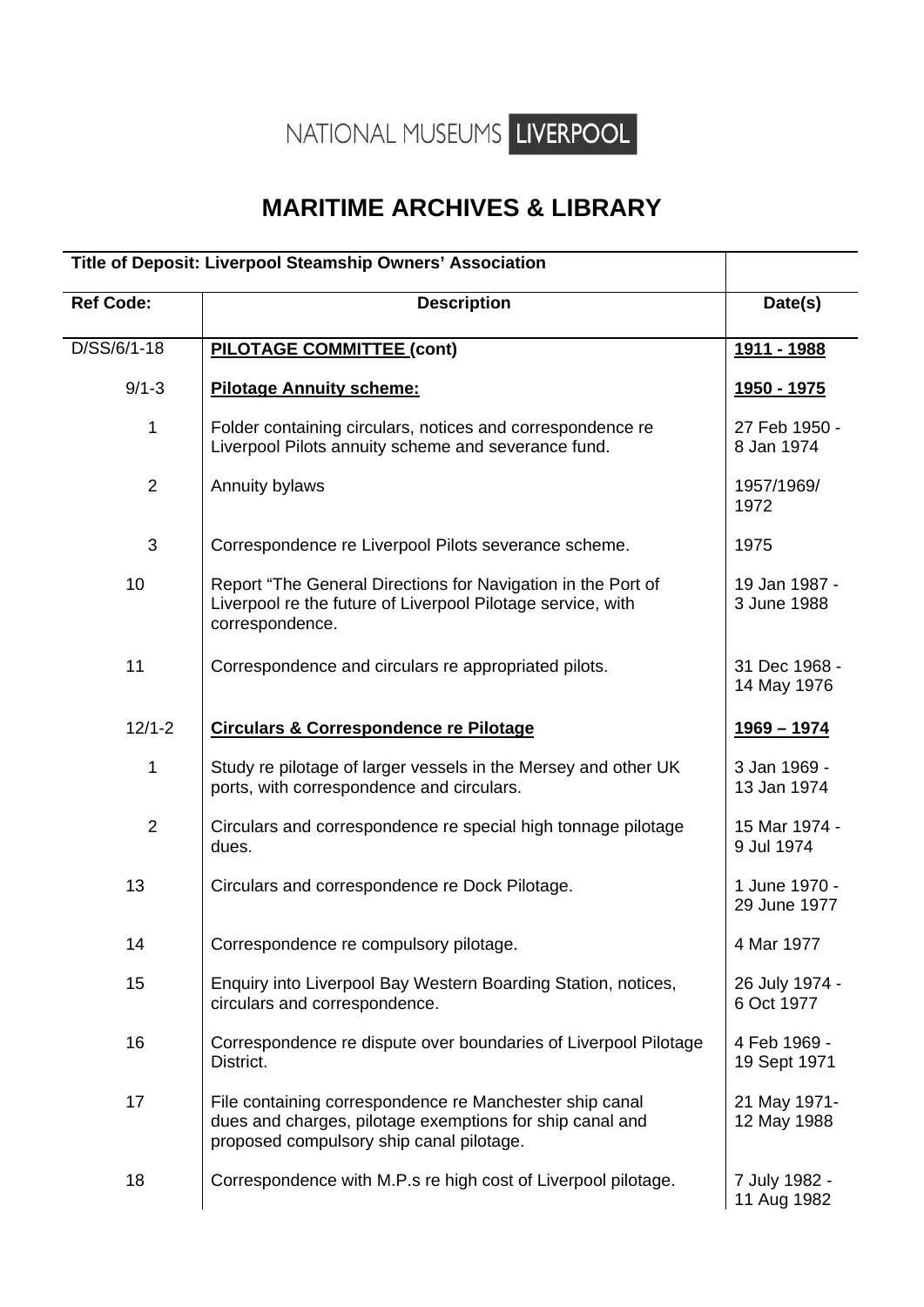| Title of Deposit: Liverpool Steamship Owners' Association |                                                                                                                                         |                               |
|-----------------------------------------------------------|-----------------------------------------------------------------------------------------------------------------------------------------|-------------------------------|
| <b>Ref Code:</b>                                          | <b>Description</b>                                                                                                                      | Date(s)                       |
| $D/SS/7/1-6$                                              | PORT OPERATIONS/PORT USERS COMMITTTEE                                                                                                   | 1962-1989                     |
| 1                                                         | Minutes.                                                                                                                                | 13 Feb 1980 -<br>22 Feb 1989  |
| $\overline{2}$                                            | Correspondence.                                                                                                                         | 4 June 1980 -<br>16 Nov 1989  |
| $\sqrt{3}$                                                | Lists of Committee members.                                                                                                             | 1982/1988                     |
| $\overline{4}$                                            | Chairman's report and Committee report                                                                                                  | c.19 June<br>1989             |
| $\mathbf 5$                                               | Correspondence re port productivity, tonnage measurements and<br>cargo handling charges                                                 | 16 Dec 1970 -<br>22 June 1982 |
| $6\phantom{1}6$                                           | Folder containing:<br>Booklets on cargo handling charges produced by MDHB and<br>Liverpool Master Porters & Master Porters Association. | 1978 - 1981                   |
|                                                           | Booklet re F.O.B. (Free on board) Contract for UK ports.<br>"Mersey Mammoth" floating crane booklets and charges                        | 1962/65<br>1987               |
|                                                           |                                                                                                                                         |                               |
|                                                           |                                                                                                                                         |                               |
|                                                           |                                                                                                                                         |                               |
|                                                           |                                                                                                                                         |                               |
|                                                           |                                                                                                                                         |                               |
|                                                           |                                                                                                                                         |                               |
|                                                           |                                                                                                                                         |                               |
|                                                           |                                                                                                                                         |                               |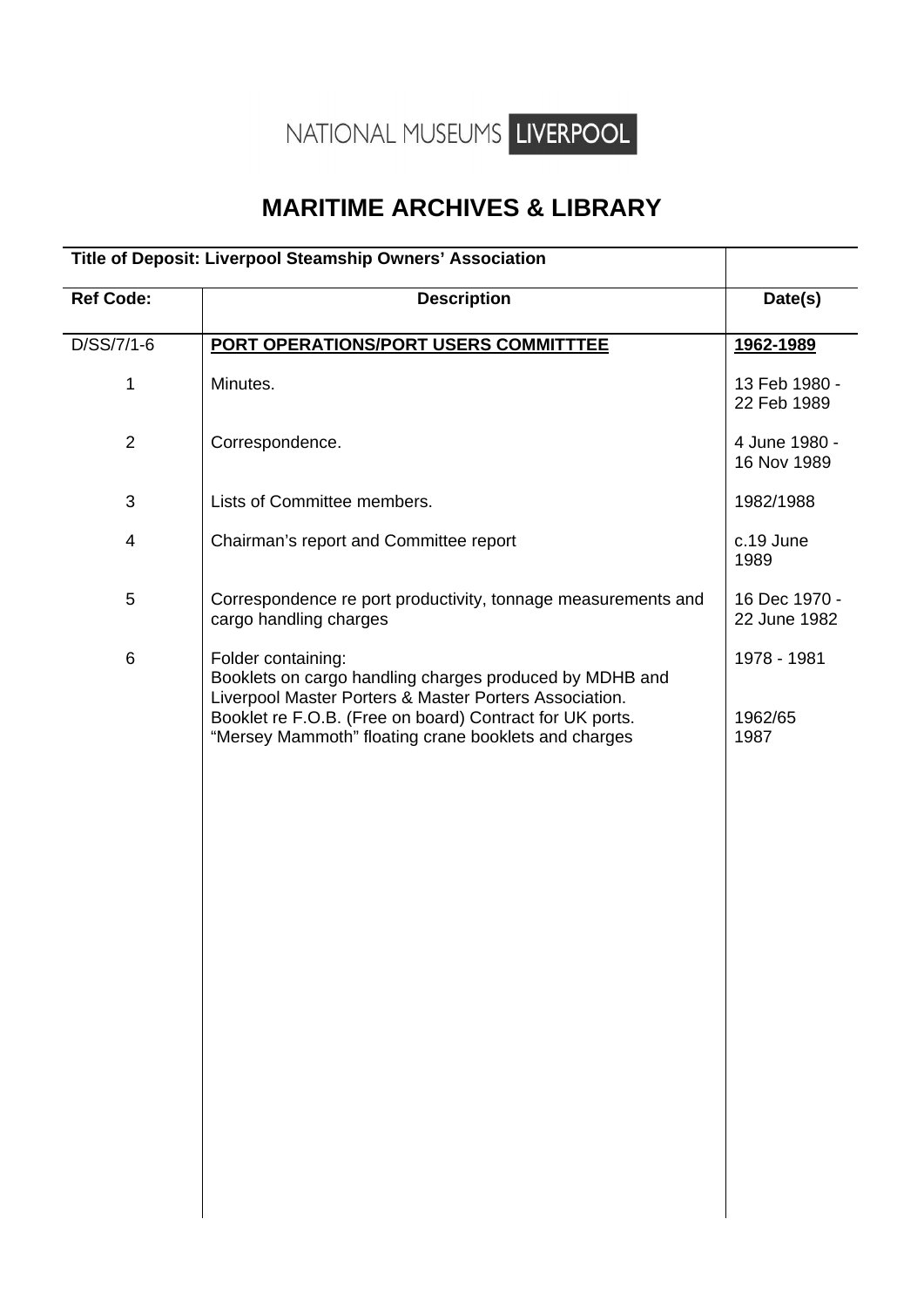| Title of Deposit: Liverpool Steamship Owners' Association |                                                                |                             |
|-----------------------------------------------------------|----------------------------------------------------------------|-----------------------------|
| <b>Ref Code:</b>                                          | <b>Description</b>                                             | Date(s)                     |
| D/SS/8/1                                                  | SHIPOWNERS/STEVEDORING COMMITTEE                               | 1972-1979                   |
| $\mathbf 1$                                               | Minutes and list of committee members, with<br>correspondence. | 26 Jan 1972 -<br>5 Dec 1979 |
|                                                           |                                                                |                             |
|                                                           |                                                                |                             |
|                                                           |                                                                |                             |
|                                                           |                                                                |                             |
|                                                           |                                                                |                             |
|                                                           |                                                                |                             |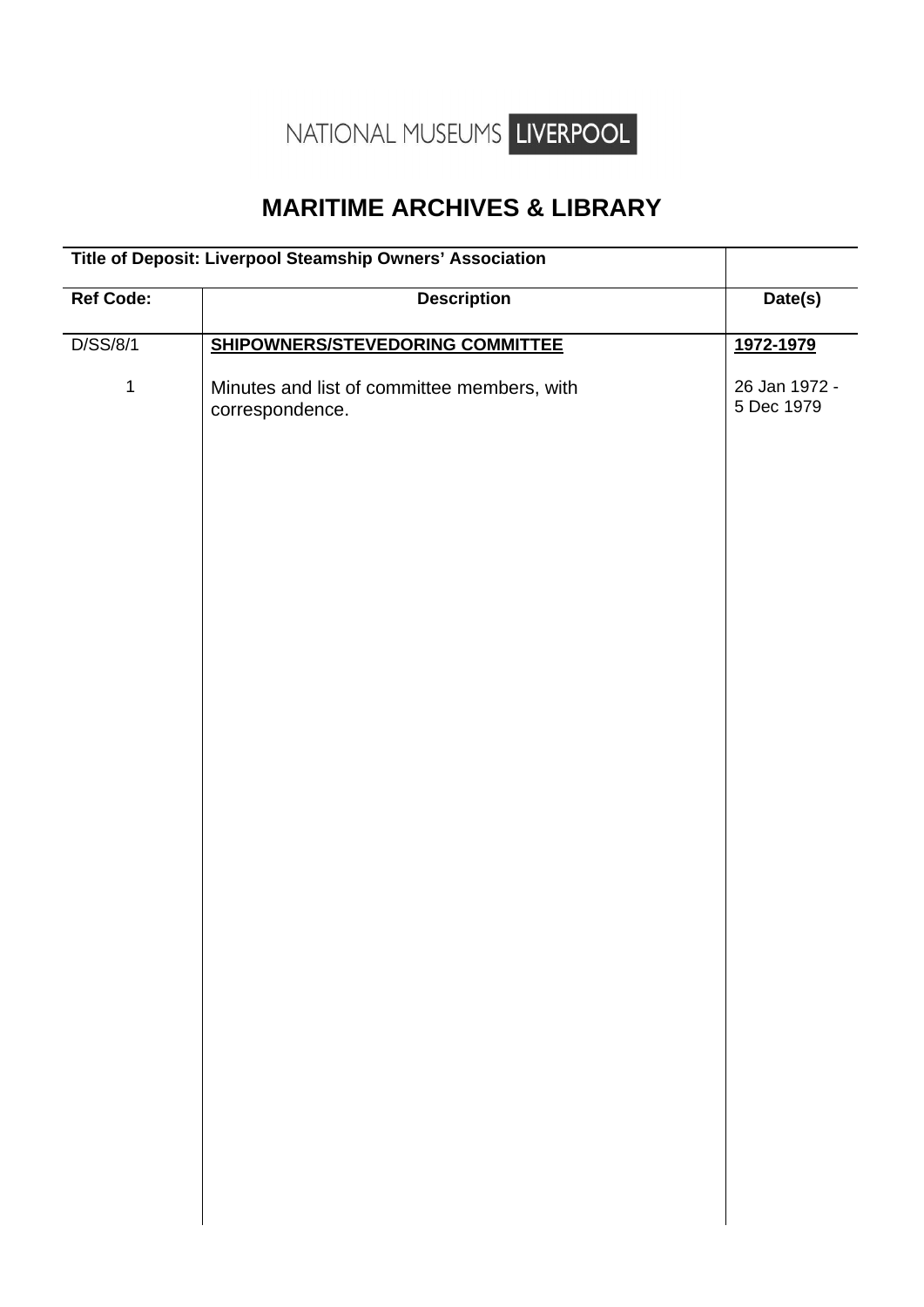| Title of Deposit: Liverpool Steamship Owners' Association |                                                                                                                                          |                              |
|-----------------------------------------------------------|------------------------------------------------------------------------------------------------------------------------------------------|------------------------------|
| <b>Ref Code:</b>                                          | <b>Description</b>                                                                                                                       | Date(s)                      |
| D/SS/9/1-14                                               | <b>MARINE SUPERINTENDENTS COMMITTEE</b>                                                                                                  | 1975-1979                    |
| 1                                                         | Minutes. Includes correspondence re future of committee (1975)                                                                           | 13 Nov 1975 -<br>6 Dec 1979  |
| $\overline{2}$                                            | List of members.                                                                                                                         | 1978                         |
| 3                                                         | Printed committee report and accounts.                                                                                                   | 1921/1974                    |
| $\overline{4}$                                            | Correspondence re collision rules, MDHB Mersey Collision rules,<br>1924, 1953-4, 1960, 1970, 1979.                                       | 1924 -<br>6 Mar 1979         |
| 5                                                         | Correspondence re oil pollution on navigable waters Bill                                                                                 | 9 Sept 1970 -<br>7 Sept 1972 |
| $6/1 - 3$                                                 | <b>Port Security</b>                                                                                                                     | 1972 - 1986                  |
| 1                                                         | Port Security Committee minutes.                                                                                                         | 1 June 1974 -<br>14 Dec 1979 |
| $\overline{2}$                                            | Reports produced by the Mersey Docks Liaison Committee<br>Liverpool & Bootle Constabulary re security of Dock Estate. [3<br>items]       | 1971/1972                    |
| 3                                                         | HM Government guidance notes "Protection of shipping against<br>terrorism and sabotage.                                                  | August 1986                  |
| $\overline{7}$                                            | Correspondence re MDHB requirement to fit VHF radios.                                                                                    | 17 Aug -<br>29 Oct 1971      |
| 8                                                         | Correspondence re Royal Seaforth container terminal                                                                                      | 13 Oct 1971 -<br>6 Feb 1978  |
| 9                                                         | Anglesey Marine Oil Terminal: Correspondence re exclusion area<br>and proof of evidence re Revision Order Anglesey Terminal Act,<br>etc. | 4 June 1974 -<br>2 Feb 1981  |
| 10                                                        | MDHB general directions for navigation in the Port of Liverpool<br>with correspondence.                                                  | 4 Apr 1973 -<br>2 Sept 1988. |
| 11                                                        | Correspondence re oil drilling in Liverpool Bay.                                                                                         | 27 Jul 1973 -<br>20 Jul 1976 |
| 12                                                        | Correspondence re fendering at Gladstone lock                                                                                            | 15 Aug 1973 -<br>15 Dec 1978 |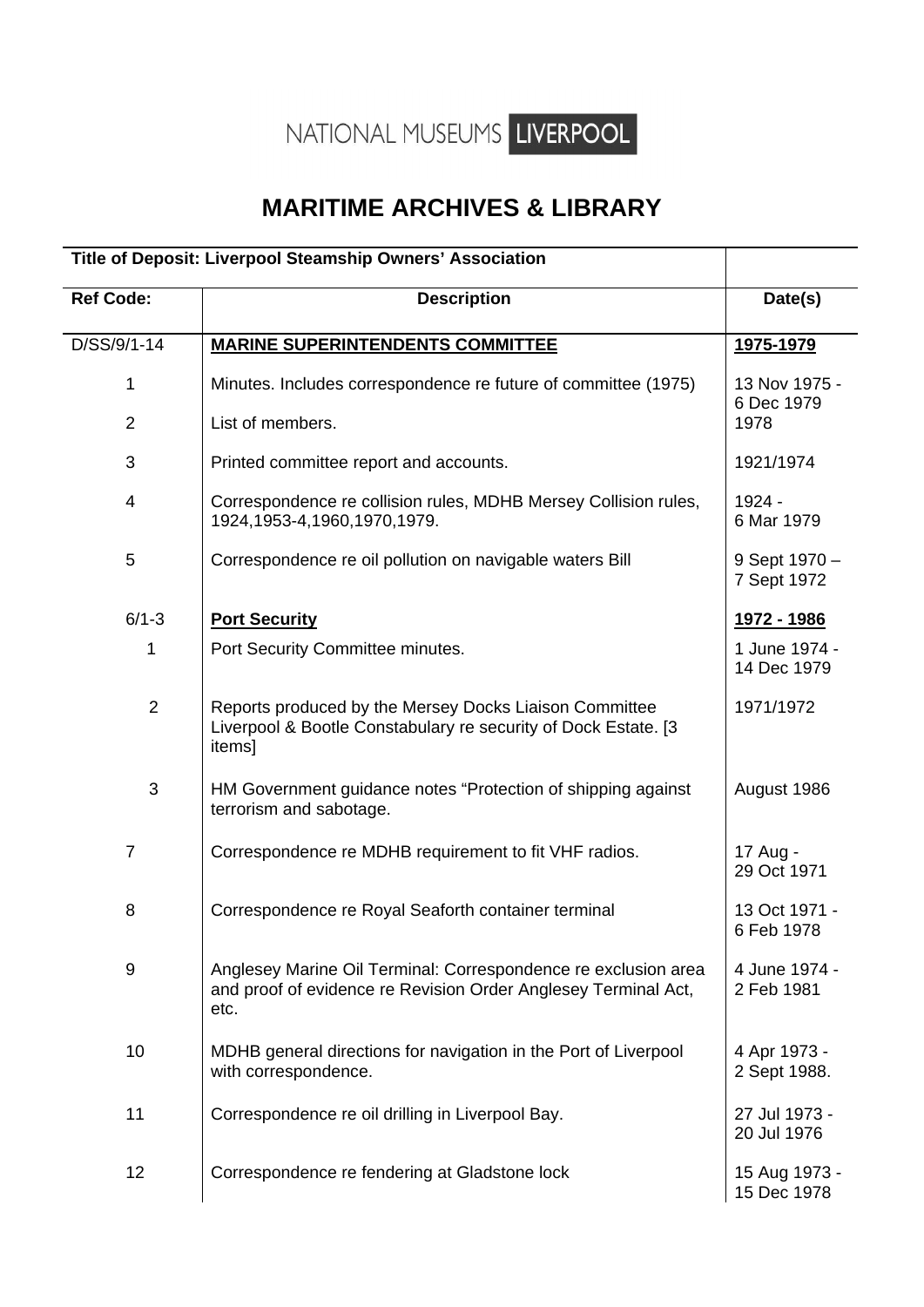| Title of Deposit: Liverpool Steamship Owners Association |                                                  |                          |
|----------------------------------------------------------|--------------------------------------------------|--------------------------|
| <b>Ref Code:</b>                                         | <b>Description</b>                               | Date(s)                  |
| D/SS/9/1-14                                              | <b>MARINE SUPERINTENDENTS COMMITTEE (cont.)</b>  | 1975-1979                |
| 13                                                       | Correspondence, etc. re proposed Mersey Barrage. | 7 Jul 1986 -<br>Feb 1991 |
| 14                                                       | Correspondence re light dues                     | 19 Jul -<br>31 Jul 1990  |
|                                                          |                                                  |                          |
|                                                          |                                                  |                          |
|                                                          |                                                  |                          |
|                                                          |                                                  |                          |
|                                                          |                                                  |                          |
|                                                          |                                                  |                          |
|                                                          |                                                  |                          |
|                                                          |                                                  |                          |
|                                                          |                                                  |                          |
|                                                          |                                                  |                          |
|                                                          |                                                  |                          |
|                                                          |                                                  |                          |
|                                                          |                                                  |                          |
|                                                          |                                                  |                          |
|                                                          |                                                  |                          |
|                                                          |                                                  |                          |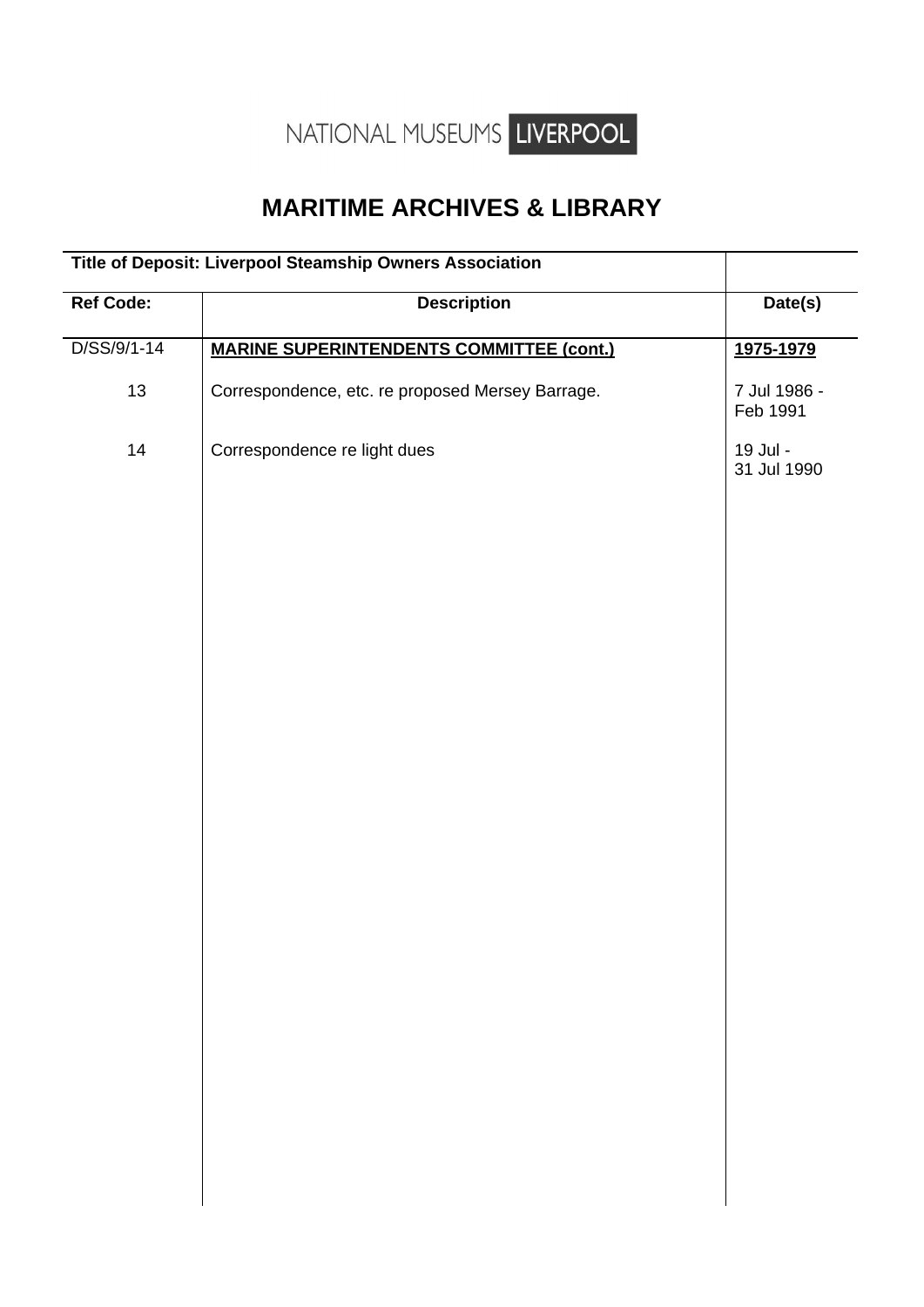| <b>Title of Deposit: Liverpool Steamship Owners Association</b> |                                                                                          |                               |
|-----------------------------------------------------------------|------------------------------------------------------------------------------------------|-------------------------------|
| <b>Ref Code:</b>                                                | <b>Description</b>                                                                       | Date(s)                       |
| D/SS/10/1-5                                                     | <b>TOWAGE (Incl. Liverpool Tug Owners Association minutes)</b>                           | 1946-1990                     |
| 1                                                               | Correspondence re Mersey towage and towage restrictions by<br>TGWW and other unions.     | 16 Sept 1946 -<br>3 May 1990  |
| $\overline{2}$                                                  | Towage rate cards for various companies.                                                 | 1963-1986                     |
| $\sqrt{3}$                                                      | Correspondence re terms, conditions and charges for Mersey<br>towage.                    | 26 Jan 1965 -<br>10 July 1980 |
| $\overline{4}$                                                  | Liverpool Tug Owners Association: Correspondence and minutes.                            | 23 Apr 1980 -<br>11 May 1988  |
| $\,$ 5 $\,$                                                     | General Council on British Shipping Investigation into UK towage,<br>and correspondence. | 18 Aug -<br>9 Sept 1980       |
|                                                                 |                                                                                          |                               |
|                                                                 |                                                                                          |                               |
|                                                                 |                                                                                          |                               |
|                                                                 |                                                                                          |                               |
|                                                                 |                                                                                          |                               |
|                                                                 |                                                                                          |                               |
|                                                                 |                                                                                          |                               |
|                                                                 |                                                                                          |                               |
|                                                                 |                                                                                          |                               |
|                                                                 |                                                                                          |                               |
|                                                                 |                                                                                          |                               |
|                                                                 |                                                                                          |                               |
|                                                                 |                                                                                          |                               |
|                                                                 |                                                                                          |                               |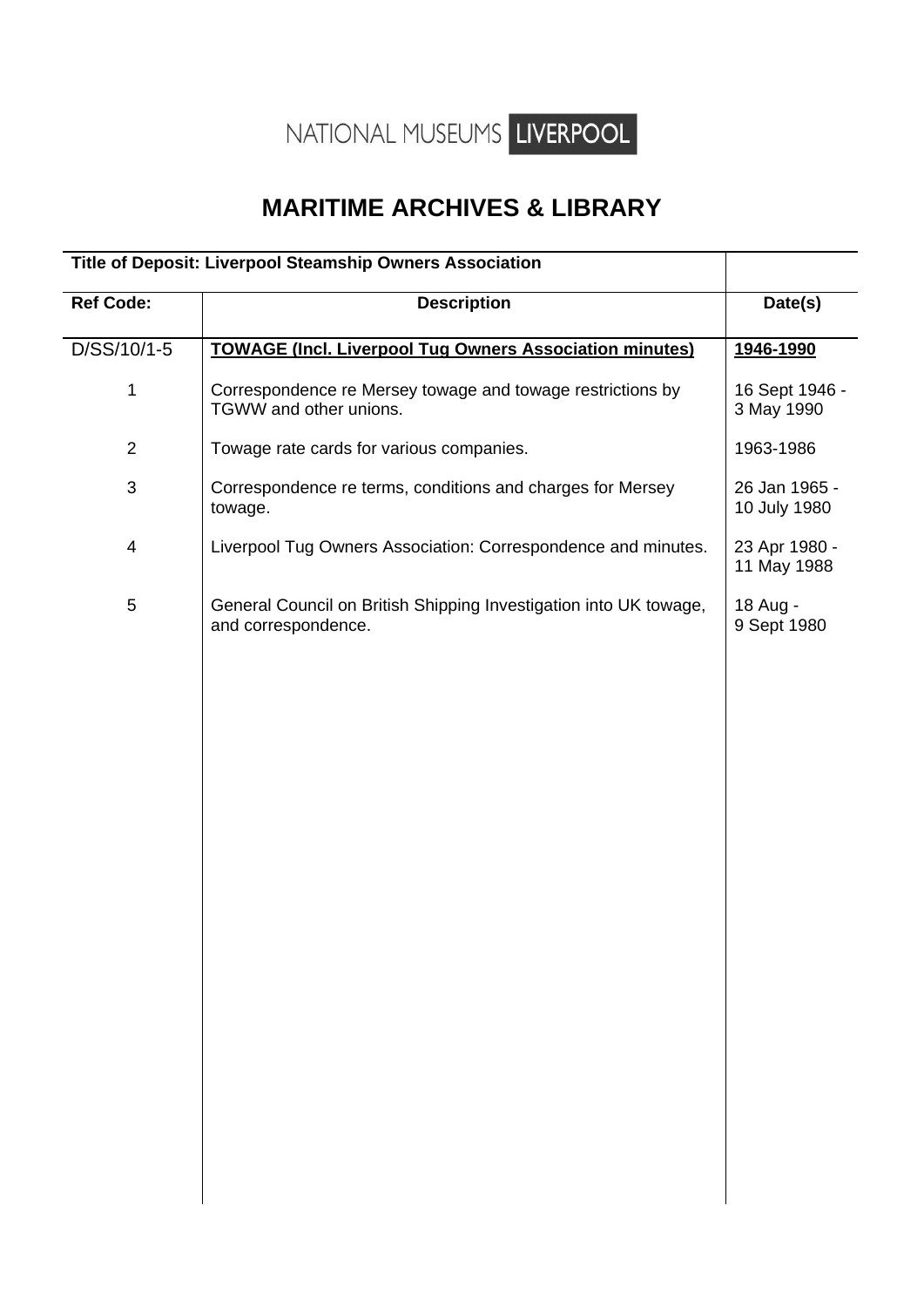| Title of Deposit: Liverpool Steamship Owners Association |                                                                                                                              |                              |
|----------------------------------------------------------|------------------------------------------------------------------------------------------------------------------------------|------------------------------|
| <b>Ref Code:</b>                                         | <b>Description</b>                                                                                                           | Date(s)                      |
| D/SS/11/1-4                                              | <b>PORT EMPLOYERS COMMITTEE</b>                                                                                              | 1966-1984                    |
| 1                                                        | General file re dock labour, etc.                                                                                            | 2 July 1973 -<br>24 Mar 1992 |
| $\sqrt{2}$                                               | Employer's Association of Port of Liverpool Policy sub-committee<br>report.                                                  | 1984                         |
| $3/1 - 3$                                                | <b>Booklets:</b>                                                                                                             |                              |
| $\mathbf{1}$<br>$\frac{2}{3}$                            | The Employer's Association Rules<br>Dock Work Regulations Bill<br>Agreement with Association of Clerical Staff               | 1966<br>1967<br>25 Aug 1971  |
| 4                                                        | Correspondence with local shipping companies re special pay<br>awards as compensation for handling dirty or special cargoes. | 8 Aug 1968 -<br>25 Sept 1969 |
|                                                          |                                                                                                                              |                              |
|                                                          |                                                                                                                              |                              |
|                                                          |                                                                                                                              |                              |
|                                                          |                                                                                                                              |                              |
|                                                          |                                                                                                                              |                              |
|                                                          |                                                                                                                              |                              |
|                                                          |                                                                                                                              |                              |
|                                                          |                                                                                                                              |                              |
|                                                          |                                                                                                                              |                              |
|                                                          |                                                                                                                              |                              |
|                                                          |                                                                                                                              |                              |
|                                                          |                                                                                                                              |                              |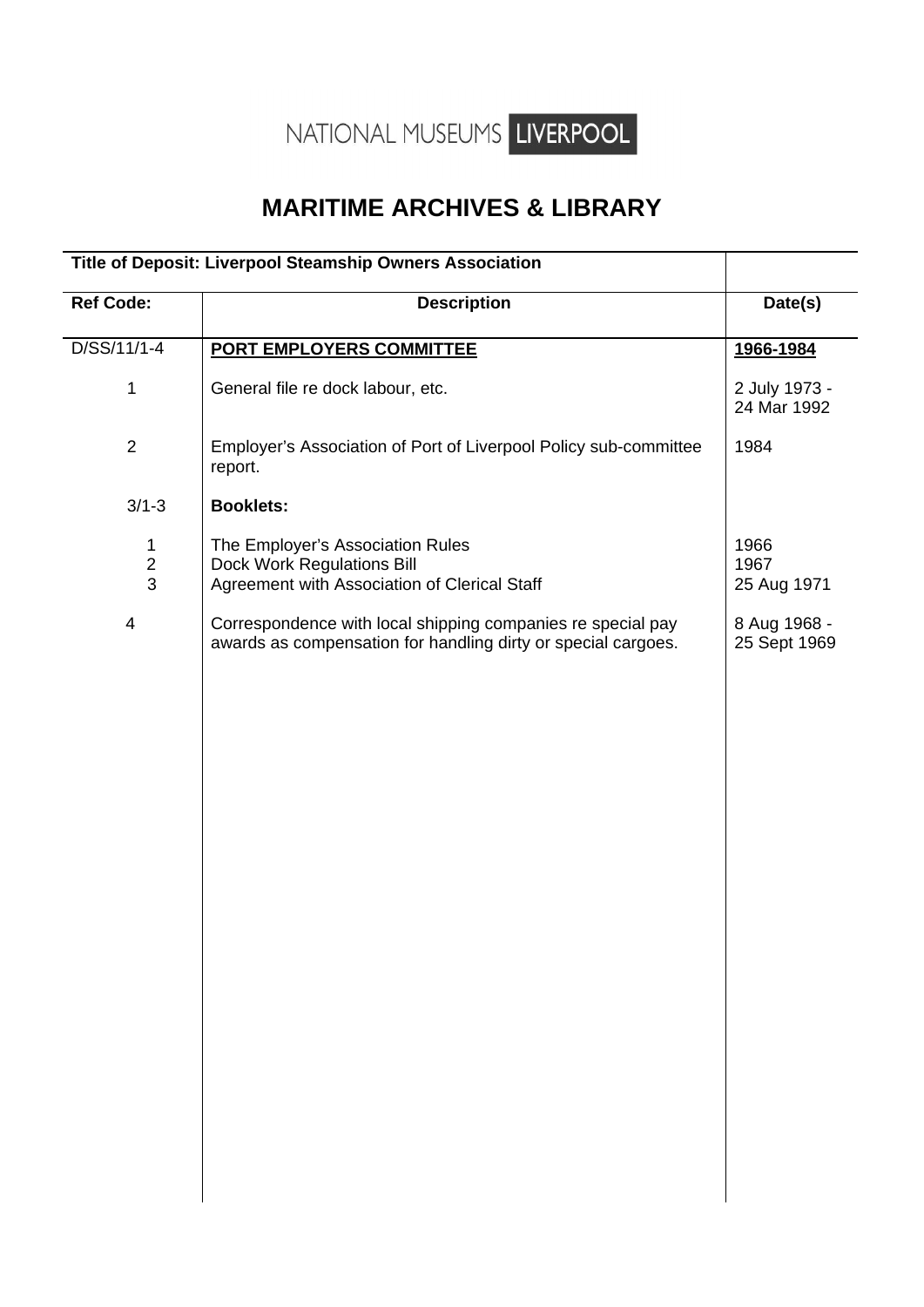| <b>Ref Code:</b><br><b>Description</b><br>Date(s)<br>D/SS/12/1-7<br><b>BOATMEN &amp; SHORE GANGS COMMITTEE</b><br>1960-1993<br>Rules for the employment of gigboat men.<br>1960<br>$\mathbf 1$<br>$\overline{2}$<br>Correspondence re mooring services<br>7 Apr 1993<br>3<br>General correspondence re boatmen.<br>7 Jan 1969 -<br>4 Oct 1977<br>Minutes of meetings with MDHC and Boatmen and shore gang<br>1973/1976<br>$\overline{4}$<br>unions.<br>$\,$ 5 $\,$<br>Correspondence re handling of voyage stores<br>21 Mar 1977<br>$\,6$<br>Reports on disputes.<br>9 Feb 1978 -<br>4 May 1978<br>$\overline{7}$<br>Port of Liverpool Ancillary Services, terms and conditions for line<br>4 Feb 1975<br>handling. | Title of Deposit: Liverpool Steamship Owners Association |  |                |
|---------------------------------------------------------------------------------------------------------------------------------------------------------------------------------------------------------------------------------------------------------------------------------------------------------------------------------------------------------------------------------------------------------------------------------------------------------------------------------------------------------------------------------------------------------------------------------------------------------------------------------------------------------------------------------------------------------------------|----------------------------------------------------------|--|----------------|
|                                                                                                                                                                                                                                                                                                                                                                                                                                                                                                                                                                                                                                                                                                                     |                                                          |  |                |
|                                                                                                                                                                                                                                                                                                                                                                                                                                                                                                                                                                                                                                                                                                                     |                                                          |  |                |
|                                                                                                                                                                                                                                                                                                                                                                                                                                                                                                                                                                                                                                                                                                                     |                                                          |  |                |
|                                                                                                                                                                                                                                                                                                                                                                                                                                                                                                                                                                                                                                                                                                                     |                                                          |  | 20 Sept 1973 - |
|                                                                                                                                                                                                                                                                                                                                                                                                                                                                                                                                                                                                                                                                                                                     |                                                          |  |                |
|                                                                                                                                                                                                                                                                                                                                                                                                                                                                                                                                                                                                                                                                                                                     |                                                          |  |                |
|                                                                                                                                                                                                                                                                                                                                                                                                                                                                                                                                                                                                                                                                                                                     |                                                          |  |                |
|                                                                                                                                                                                                                                                                                                                                                                                                                                                                                                                                                                                                                                                                                                                     |                                                          |  |                |
|                                                                                                                                                                                                                                                                                                                                                                                                                                                                                                                                                                                                                                                                                                                     |                                                          |  |                |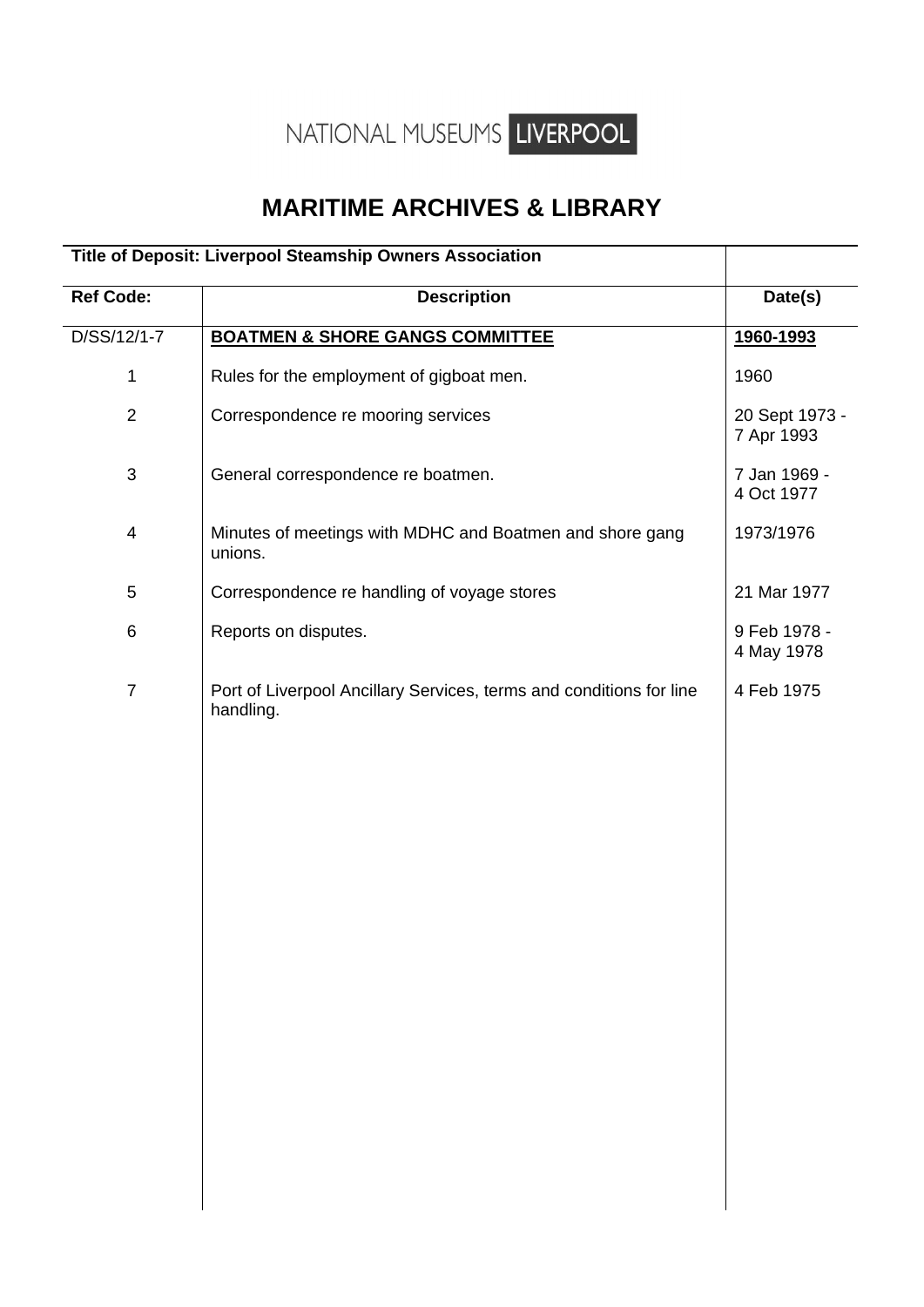| Title of Deposit: Liverpool Steamship Owners Association |                                                                                                                            |                              |
|----------------------------------------------------------|----------------------------------------------------------------------------------------------------------------------------|------------------------------|
| <b>Ref Code:</b>                                         | <b>Description</b>                                                                                                         | Date(s)                      |
| D/SS/13/1-7                                              | <b>TRAFFIC COMMITTEE (Includes cargo and shipping</b><br>documents)                                                        | 1976-1985                    |
| 1                                                        | Minutes.                                                                                                                   | 14 Dec 1976 -<br>31 Mar 1987 |
| $\overline{2}$                                           | General correspondence including General Council on British<br>Shipping (GCBS) et al re customs export documentation, etc. | 13 Oct 1977 -<br>15 Nov 1985 |
| 3                                                        | List of committee members.                                                                                                 | 1983                         |
| 4                                                        | Report "Simpler export documents"                                                                                          | 1965                         |
| $\mathbf 5$                                              | Report of the International Chamber of Shipping "Standard<br>Formats for Bills of Lading"                                  | 1971                         |
| 6                                                        | Report by Sitpro "Port Procedures"                                                                                         | 1978                         |
| $\overline{7}$                                           | Report by Sitpro "The use and misuse of shipping notes"                                                                    | 1983                         |
|                                                          |                                                                                                                            |                              |
|                                                          |                                                                                                                            |                              |
|                                                          |                                                                                                                            |                              |
|                                                          |                                                                                                                            |                              |
|                                                          |                                                                                                                            |                              |
|                                                          |                                                                                                                            |                              |
|                                                          |                                                                                                                            |                              |
|                                                          |                                                                                                                            |                              |
|                                                          |                                                                                                                            |                              |
|                                                          |                                                                                                                            |                              |
|                                                          |                                                                                                                            |                              |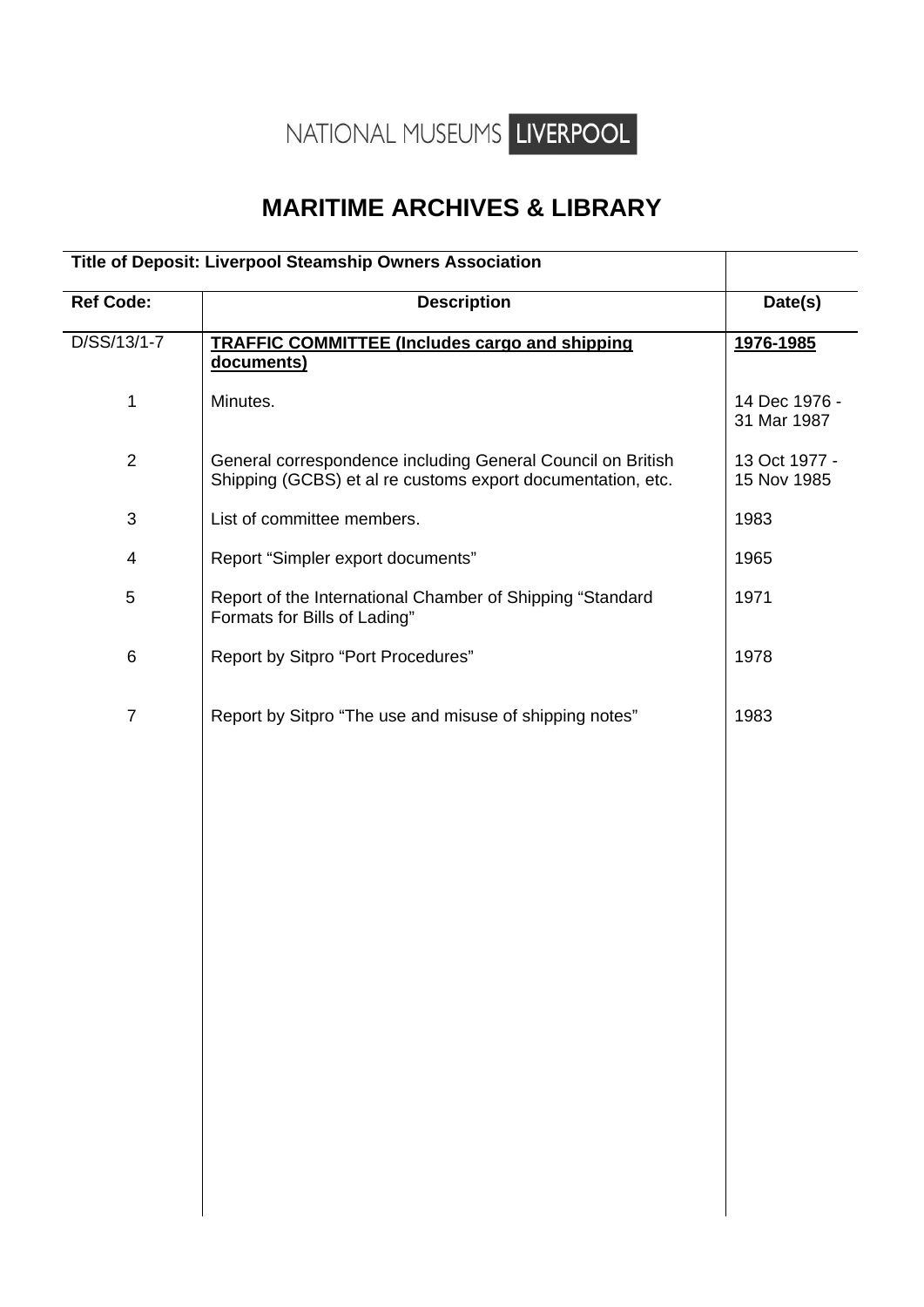| Title of Deposit: Liverpool Steamship Owners Association |                          |                             |
|----------------------------------------------------------|--------------------------|-----------------------------|
| Ref Code:                                                | <b>Description</b>       | Date(s)                     |
| D/SS/14/1                                                | <b>GENERAL COMMITTEE</b> | 1990-1994                   |
| $\mathbf 1$                                              | Minutes.                 | 4 Jul 1990 -<br>26 May 1994 |
|                                                          |                          |                             |
|                                                          |                          |                             |
|                                                          |                          |                             |
|                                                          |                          |                             |
|                                                          |                          |                             |
|                                                          |                          |                             |
|                                                          |                          |                             |
|                                                          |                          |                             |
|                                                          |                          |                             |
|                                                          |                          |                             |
|                                                          |                          |                             |
|                                                          |                          |                             |
|                                                          |                          |                             |
|                                                          |                          |                             |
|                                                          |                          |                             |
|                                                          |                          |                             |
|                                                          |                          |                             |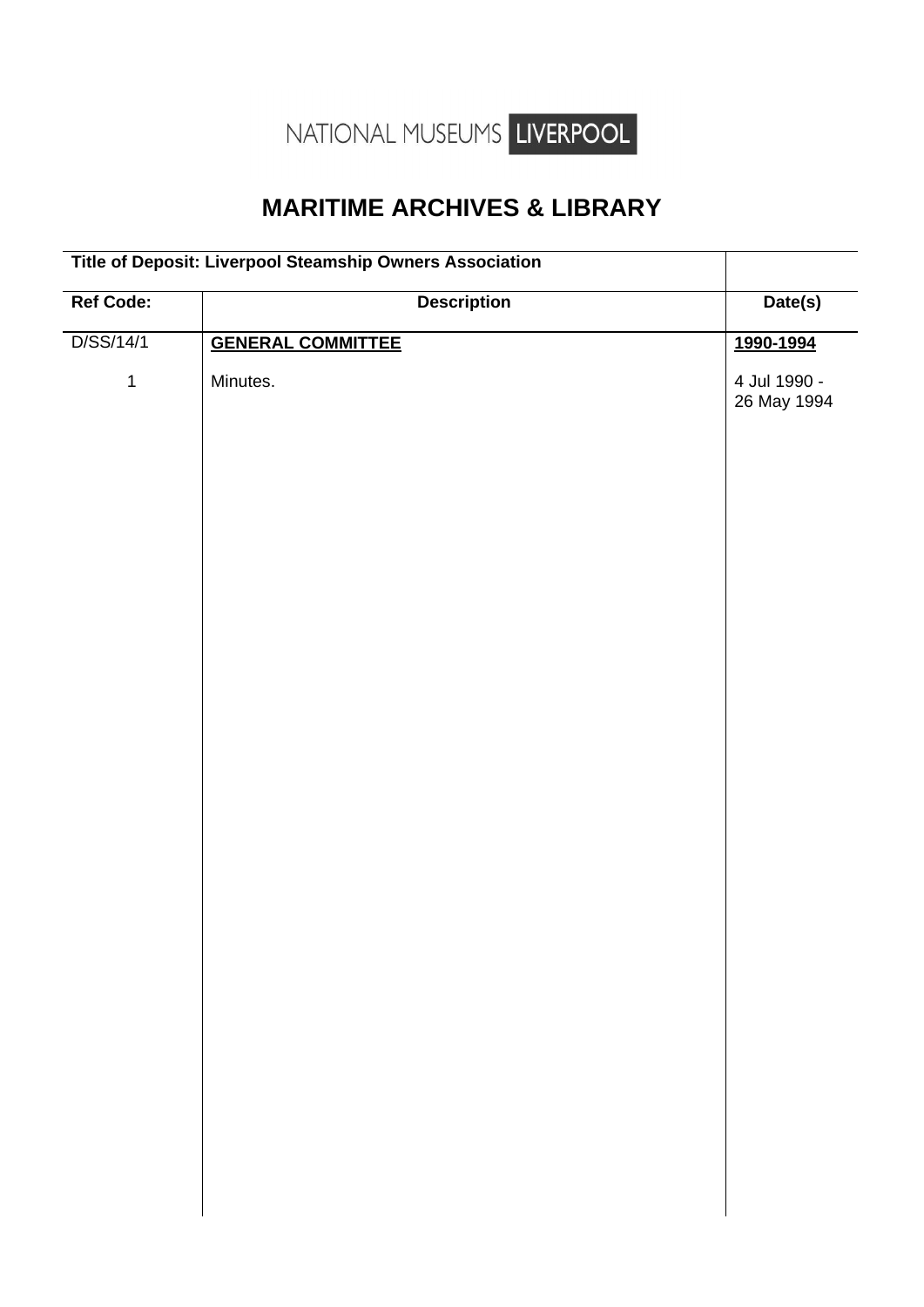| Title of Deposit: Liverpool Steamship Owners Association |                                                                                                                           |                              |
|----------------------------------------------------------|---------------------------------------------------------------------------------------------------------------------------|------------------------------|
| <b>Ref Code:</b>                                         | <b>Description</b>                                                                                                        | Date(s)                      |
| D/SS/15/1-28                                             | <b>SECRETARIAL CORRESPONDENCE</b>                                                                                         | 1948-1992                    |
| $1 - 5$                                                  | <b>Loose Correspondence:</b>                                                                                              | 1950-1984                    |
| 1                                                        | Correspondence with shipping companies re entry of tonnage, sale<br>of ships                                              | 3 May 1950 -<br>29 Jan 1958  |
| $\overline{2}$                                           | Correspondence re appointment and resignation of shipping<br>companies as members                                         | 23 May 1957 -<br>31 Jan 1984 |
| 3                                                        | Correspondence re relationship of Association with MDHC and<br>possible merger with The Liverpool Shipowners' Association | 21 Jan 1969 -<br>8 Feb 1972  |
| $\overline{4}$                                           | Correspondence re EDC Port Congestion Working Group                                                                       | 10 Aug 1970 -<br>10 Nov 1971 |
| 5                                                        | Correspondence with individuals re appointment and resignation<br>from committees and/or the Association                  | 21 Feb 1974 -<br>27 Feb 1981 |
| $6 - 10$                                                 | <b>Files of Correspondence:</b>                                                                                           | 1948-1969                    |
| 6                                                        | Correspondence with shipping companies re sale/transfer of ships,<br>membership, etc.                                     | 2 Mar 1948 -<br>3 June 1957  |
| $\overline{7}$                                           | As above                                                                                                                  | 13 Mar 1958 -<br>3 Mar 1967  |
| 8                                                        | As above.                                                                                                                 | 30 Jan 1967-<br>10 Dec 1969  |
| $9\,$                                                    | Correspondence re appointment, retirement and death of individual<br>members, etc.                                        | 13 Apr 1948 -<br>23 Dec 1961 |
| 10                                                       | As above.                                                                                                                 | 14 Jan 1963 -<br>1 May 1969  |
| $11 - 21$                                                | L.S.S.O.A. Circulars:                                                                                                     | 1971-1988                    |
| 11                                                       |                                                                                                                           | 30 June1971-<br>12 Oct 1971  |
| 12                                                       |                                                                                                                           | 14 Mar -<br>4 July 1974      |
| 13                                                       |                                                                                                                           | $6$ Jan $-$<br>31 Dec 1977   |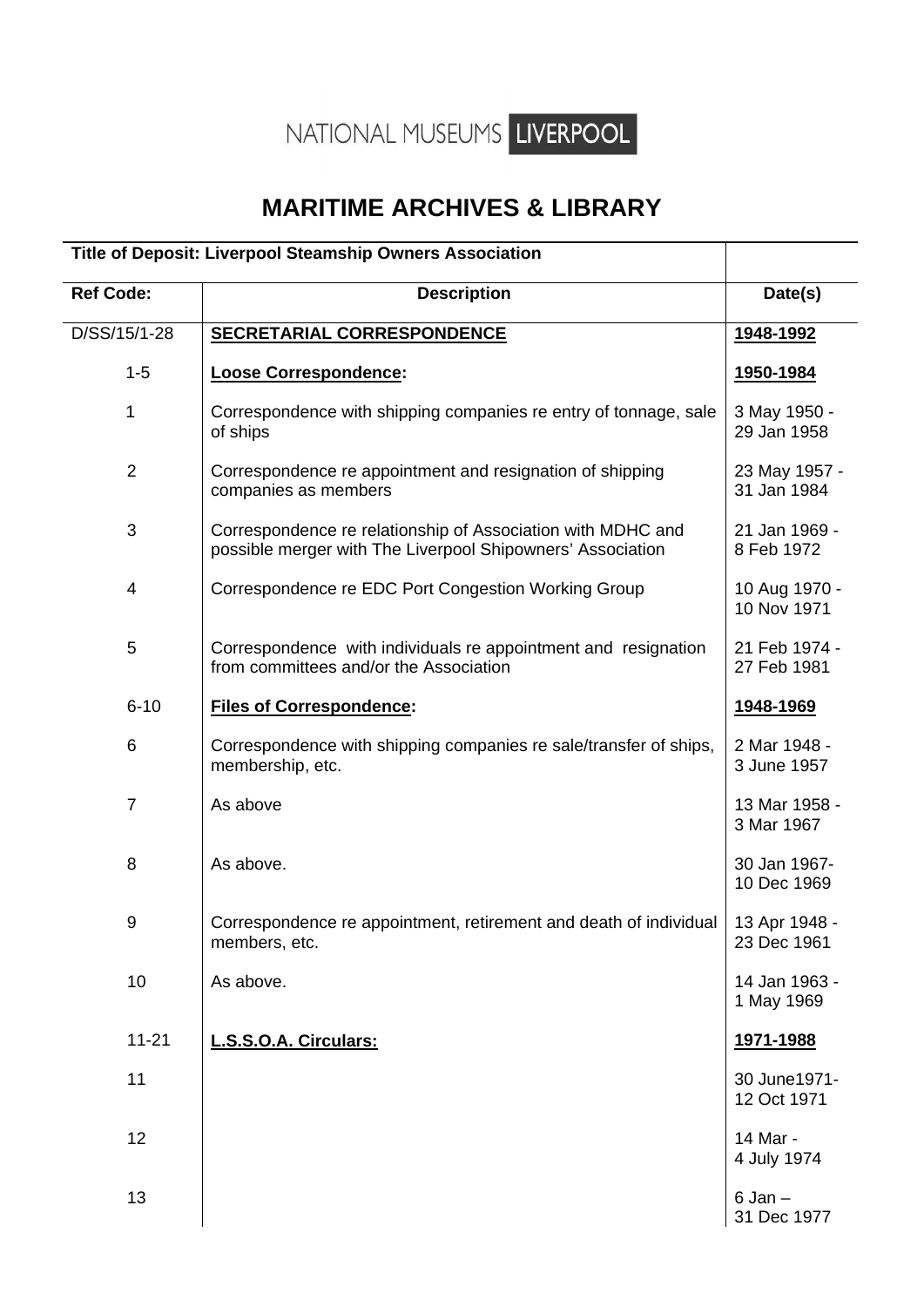| Title of Deposit: Liverpool Steamship Owners Association |                                                                                                                           |                                     |
|----------------------------------------------------------|---------------------------------------------------------------------------------------------------------------------------|-------------------------------------|
| <b>Ref Code:</b>                                         | <b>Description</b>                                                                                                        | Date(s)                             |
| D/SS/15/1-28                                             | <b>SECRETARIAL CORRESPONDENCE (cont)</b>                                                                                  | 1948 - 1992                         |
| 14                                                       | L.S.S.O.A. Circulars: (cont)                                                                                              | 1971-1988<br>13 Jan -<br>4 Dec 1978 |
| 15                                                       |                                                                                                                           | 10 Jan 1979 -<br>5 Dec 1979         |
| 16                                                       |                                                                                                                           | 8 Jan 1980 -<br>23 Dec 1980         |
| 17                                                       |                                                                                                                           | 19 Mar 1981-<br>11 Dec 1981         |
| 18                                                       |                                                                                                                           | 29 Dec 1981-<br>4 Sept 1982         |
| 19                                                       |                                                                                                                           | 14 Jan 1983 -<br>7 Dec 1983         |
| 20                                                       |                                                                                                                           | 24 Feb 1984 -<br>11 Dec 1986        |
| 21                                                       |                                                                                                                           | 26 Feb 1987 -<br>20 Apr 1988        |
| 22-28                                                    | <b>Files of Correspondence:</b>                                                                                           | <u> 1971 - 1992</u>                 |
| 22                                                       | General correspondence                                                                                                    | 22 May 1982 -<br><b>July1992</b>    |
| 23                                                       | Correspondence re Merchant navy fire-fighting courses in<br>Liverpool.                                                    | 25 May 1971 -<br>28 Feb 1983        |
| 24                                                       | Correspondence re carriage of dangerous goods                                                                             | 17 Nov 1976 -<br>16 June 1987       |
| 25                                                       | Correspondence with Dept. of Health & Social Security re<br>inspection of ships and derating (ie rodent removal) charges. | 23 June 1980 -<br>7 Aug 1990        |
| 26                                                       | Correspondence with Manchester Ship Canal Users Association.                                                              | 2 Feb 1985 -<br>7 Mar 1988          |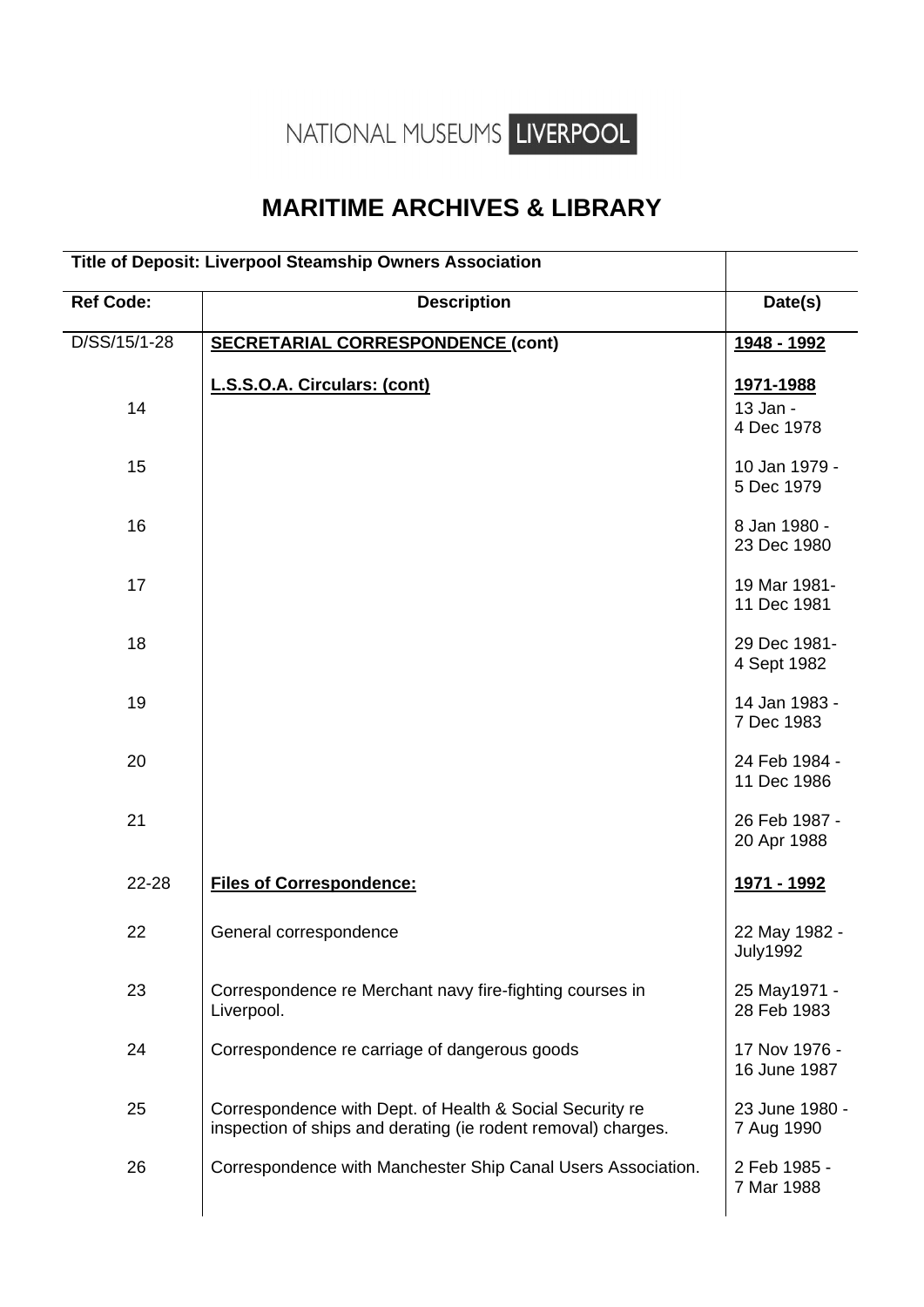| Title of Deposit: Liverpool Steamship Owners Association |                                                            |                              |
|----------------------------------------------------------|------------------------------------------------------------|------------------------------|
| <b>Ref Code:</b>                                         | <b>Description</b>                                         | Date(s)                      |
| D/SS/15/1-28                                             | <b>SECRETARIAL CORRESPONDENCE (cont)</b>                   | 1948 - 1992                  |
|                                                          | <b>Files of Correspondence: (cont)</b>                     | <u> 1971 – 1992</u>          |
| 27                                                       | Correspondence re Gold clause agreement.                   | 14 July 1977-<br>29 Apr 1982 |
| 28                                                       | Correspondence re Conwy Tunnel (Supplementary Powers Bill) | 1982                         |
|                                                          |                                                            |                              |
|                                                          |                                                            |                              |
|                                                          |                                                            |                              |
|                                                          |                                                            |                              |
|                                                          |                                                            |                              |
|                                                          |                                                            |                              |
|                                                          |                                                            |                              |
|                                                          |                                                            |                              |
|                                                          |                                                            |                              |
|                                                          |                                                            |                              |
|                                                          |                                                            |                              |
|                                                          |                                                            |                              |
|                                                          |                                                            |                              |
|                                                          |                                                            |                              |
|                                                          |                                                            |                              |
|                                                          |                                                            |                              |
|                                                          |                                                            |                              |
|                                                          |                                                            |                              |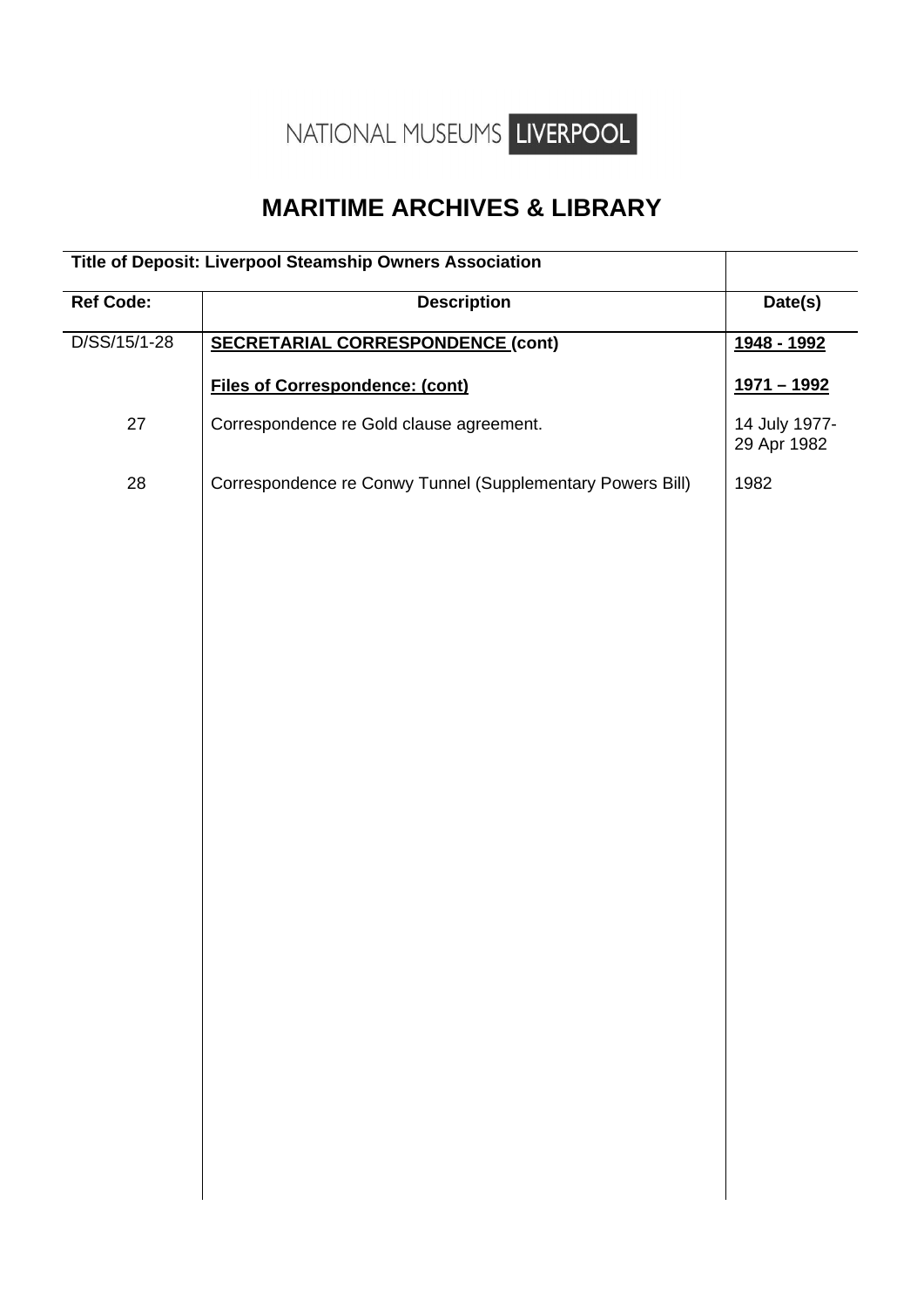| Title of Deposit: Liverpool Steamship Owners Association |                       |                              |
|----------------------------------------------------------|-----------------------|------------------------------|
| <b>Ref Code:</b>                                         | <b>Description</b>    | Date(s)                      |
| D/SS/16/1-2                                              | <b>FINANCIAL</b>      | 1957-1991                    |
| $\mathbf 1$                                              | Cash book             | 25 Feb 1957 -<br>7 Apr 1966  |
| $\sqrt{2}$                                               | Statement of accounts | 31 Dec 1975 -<br>30 Dec 1991 |
|                                                          |                       |                              |
|                                                          |                       |                              |
|                                                          |                       |                              |
|                                                          |                       |                              |
|                                                          |                       |                              |
|                                                          |                       |                              |
|                                                          |                       |                              |
|                                                          |                       |                              |
|                                                          |                       |                              |
|                                                          |                       |                              |
|                                                          |                       |                              |
|                                                          |                       |                              |
|                                                          |                       |                              |
|                                                          |                       |                              |
|                                                          |                       |                              |
|                                                          |                       |                              |
|                                                          |                       |                              |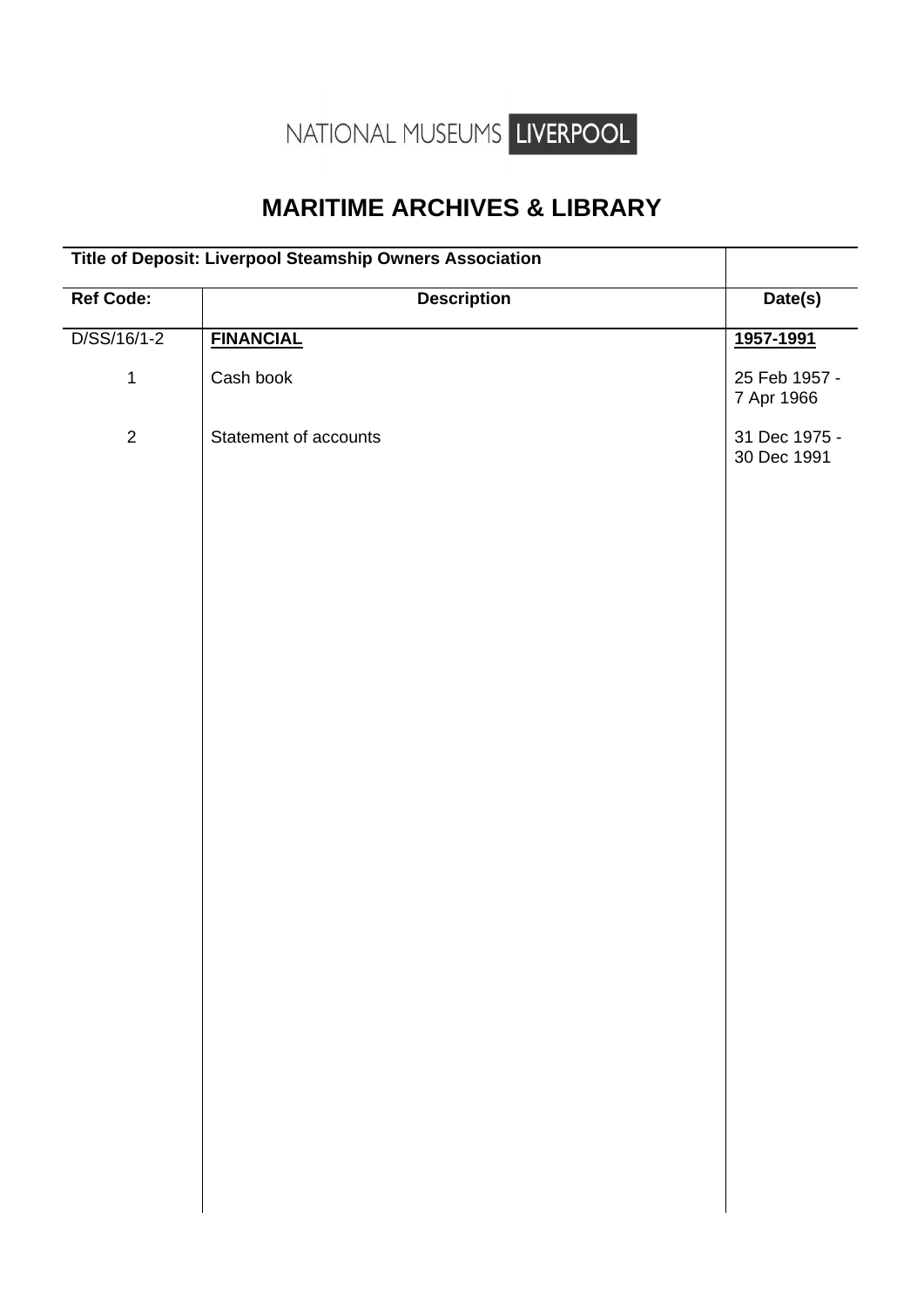| Title of Deposit: Liverpool Steamship Owners Association                                                                        |                                                                                                                                                                                                                                                                                                                                                                                                                                                        |                                                                                                                                   |
|---------------------------------------------------------------------------------------------------------------------------------|--------------------------------------------------------------------------------------------------------------------------------------------------------------------------------------------------------------------------------------------------------------------------------------------------------------------------------------------------------------------------------------------------------------------------------------------------------|-----------------------------------------------------------------------------------------------------------------------------------|
| <b>Ref Code:</b>                                                                                                                | <b>Description</b>                                                                                                                                                                                                                                                                                                                                                                                                                                     | Date(s)                                                                                                                           |
| D/SS/17/1-9                                                                                                                     | <b>ADMINISTRATION</b>                                                                                                                                                                                                                                                                                                                                                                                                                                  | 1942-1994                                                                                                                         |
| 1                                                                                                                               | Rules of the LSSOA, amended 1980 & 1985                                                                                                                                                                                                                                                                                                                                                                                                                | 1942                                                                                                                              |
| $\overline{2}$                                                                                                                  | Centenary Dinner menus (x2) and invitation                                                                                                                                                                                                                                                                                                                                                                                                             | 1958                                                                                                                              |
| 3                                                                                                                               | Printed vol.: A Hundred Years On: History of the LSSOA by L H<br>Powell                                                                                                                                                                                                                                                                                                                                                                                | 1958                                                                                                                              |
| $\overline{4}$                                                                                                                  | Articles produced for publication in Journal of Commerce and other<br>newspapers & magazines                                                                                                                                                                                                                                                                                                                                                           | 23 July 1962 -<br>17 Oct 1972                                                                                                     |
| 5                                                                                                                               | Circular to members of the General Purposes Committee re<br>constitution of said committee                                                                                                                                                                                                                                                                                                                                                             | 29 Dec 1971 -<br>14 Jan 1972                                                                                                      |
| 6                                                                                                                               | LSSOA membership lists and lists of committee members                                                                                                                                                                                                                                                                                                                                                                                                  | c.1970-1992                                                                                                                       |
| $\overline{7}$                                                                                                                  | Menus for luncheons in honour of President of the General Council<br>on British Shipping (x15). Also guest list, news cuttings, etc.                                                                                                                                                                                                                                                                                                                   | c.1976-1994                                                                                                                       |
| 8                                                                                                                               | Meetings signature register                                                                                                                                                                                                                                                                                                                                                                                                                            | 24 May 1980 -<br>25 Apr 1986                                                                                                      |
| $9/1 - 15$                                                                                                                      | CVs and career resumes of chairmen, some with<br>photographs:                                                                                                                                                                                                                                                                                                                                                                                          | (Dates=when<br><u>served)</u>                                                                                                     |
| 1<br>$\overline{c}$<br>$\ensuremath{\mathsf{3}}$<br>4<br>5<br>6<br>$\overline{7}$<br>8<br>9<br>10<br>11<br>12<br>13<br>14<br>15 | <b>Andrew Alexander</b><br>H. Leslie Bowes CBE (article)<br>William L. des Landes<br>Capt. Barry W. Fowler<br>James D.M. Forbes (no photograph)<br><b>Charles Wilson Harrison</b><br>R.H. Hobhouse (photograph only)<br>E.A. Jenkins OBE<br>Keith William Mayhew (Vice-chairman) (article)<br>Frederick R. Orman (no photograph)<br>Edwin S.R. Warwick (Vice-chairman)<br>(photo only)<br>David S. Taylor<br>J. M Weir<br>Unidentified<br>Unidentified | 1984/85<br>1954<br>1986/87<br>1986/87<br>1977<br>1978<br>1975/76<br>1984/85<br>n.d.<br>1982/83<br>1975/76<br>1978<br>n.d.<br>n.d. |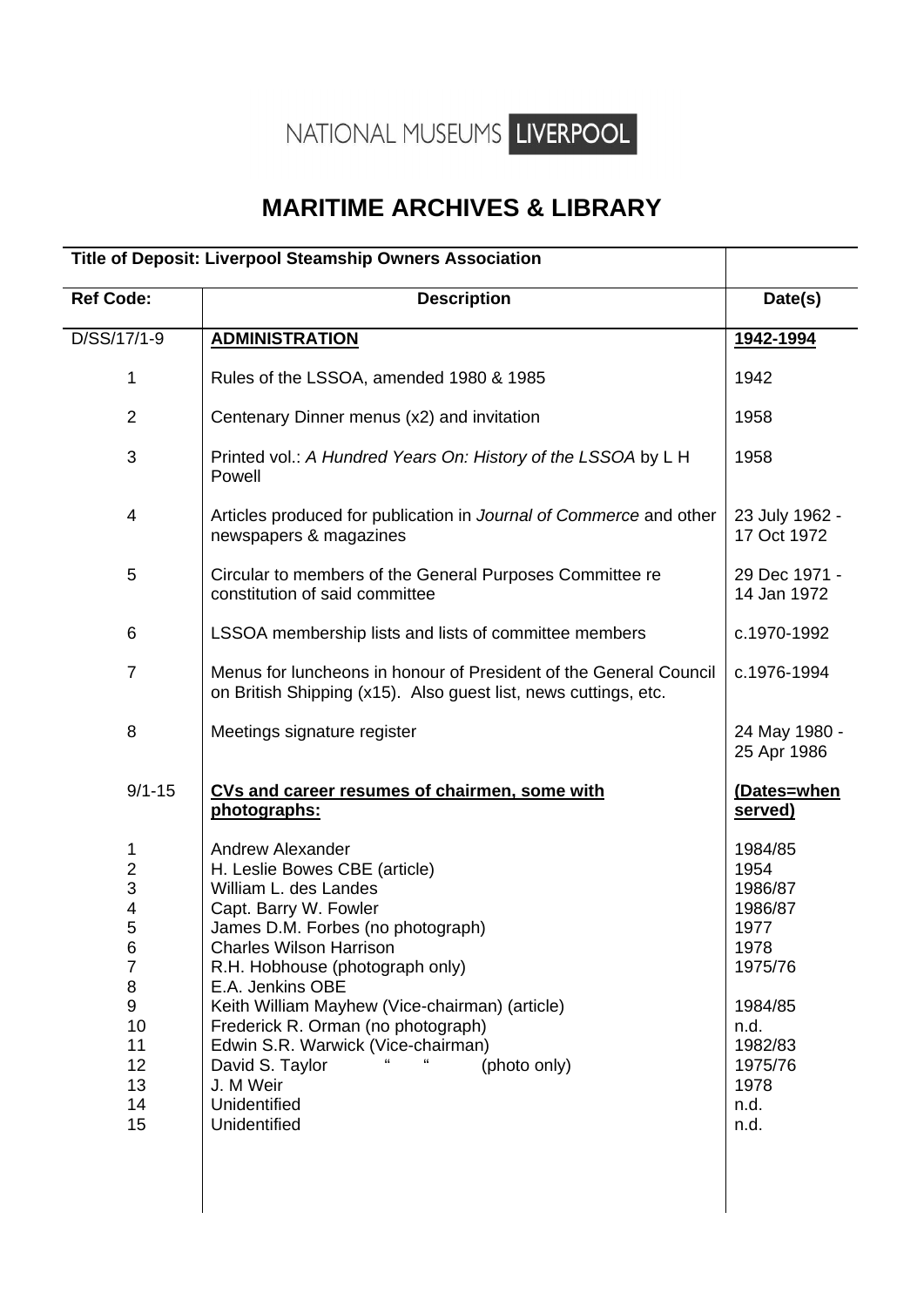|                  | Title of Deposit: Liverpool Steamship Owners Association |                             |
|------------------|----------------------------------------------------------|-----------------------------|
| <b>Ref Code:</b> | <b>Description</b>                                       | Date(s)                     |
| D/SS/18/1        | <b>H.M.CUSTOMS</b>                                       | 1977-1985                   |
| $\mathbf 1$      | Correspondence re Direct Trader Input                    | 2 Dec 1977 -<br>29 Aug 1985 |
|                  |                                                          |                             |
|                  |                                                          |                             |
|                  |                                                          |                             |
|                  |                                                          |                             |
|                  |                                                          |                             |
|                  |                                                          |                             |
|                  |                                                          |                             |
|                  |                                                          |                             |
|                  |                                                          |                             |
|                  |                                                          |                             |
|                  |                                                          |                             |
|                  |                                                          |                             |
|                  |                                                          |                             |
|                  |                                                          |                             |
|                  |                                                          |                             |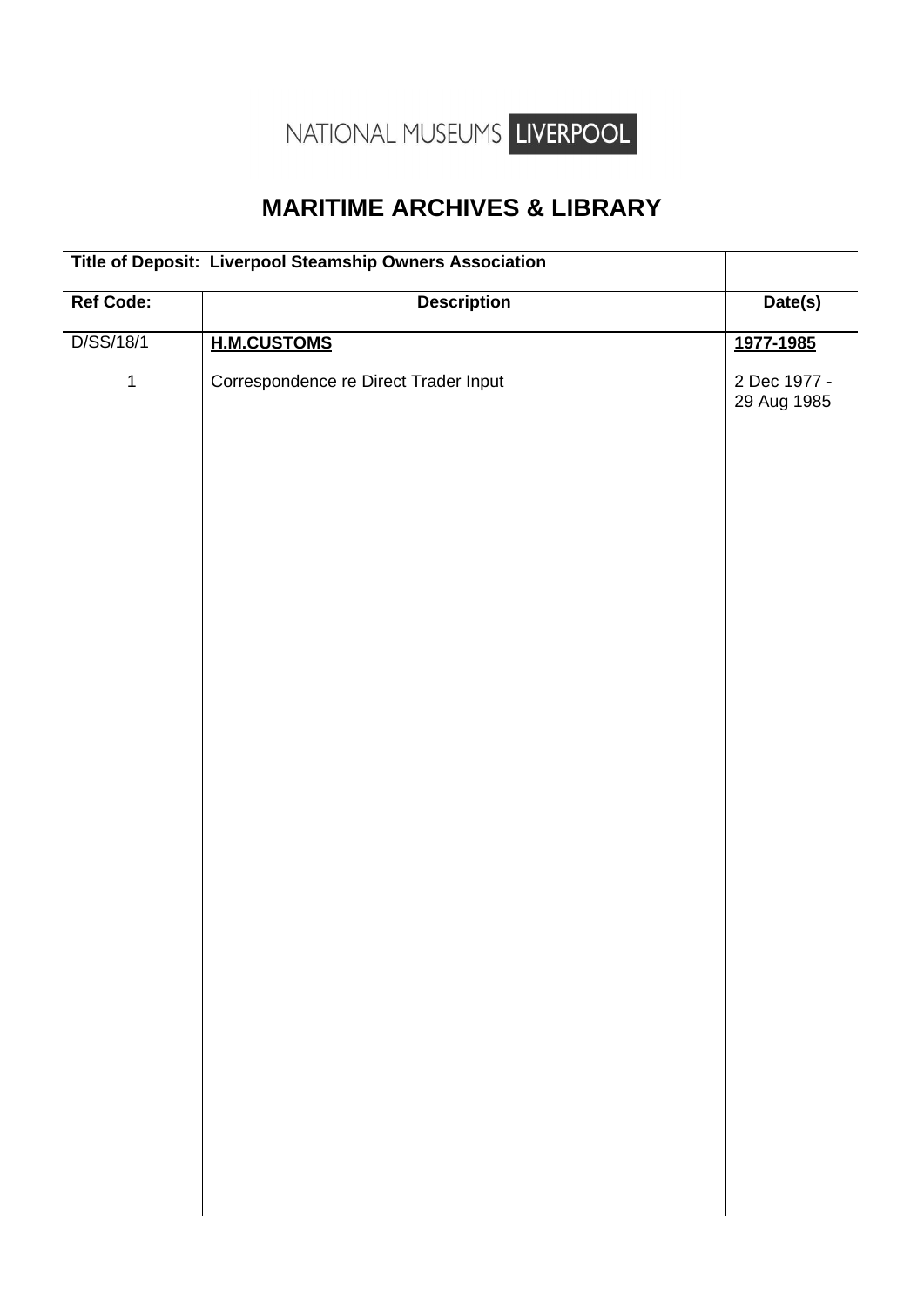|                  | Title of Deposit: Liverpool Steamship Owners Association                                                |                              |
|------------------|---------------------------------------------------------------------------------------------------------|------------------------------|
| <b>Ref Code:</b> | <b>Description</b>                                                                                      | Date(s)                      |
| D/SS/19/1-2      | <b>MERSEYSIDE CHAMBER OF COMMERCE</b>                                                                   | 1985-1993                    |
| $\mathbf 1$      | Minutes of Chamber of Commerce Port & Transport Committee.                                              | 19 Dec 1985 -<br>17 Feb 1993 |
| $\overline{2}$   | Correspondence re "Conecon 1985", port subsidies, "Liverpool<br>Land Bridge", Mersey Tunnel Tolls, etc. | 30 Jul 1985 -<br>25 Mar 1992 |
|                  |                                                                                                         |                              |
|                  |                                                                                                         |                              |
|                  |                                                                                                         |                              |
|                  |                                                                                                         |                              |
|                  |                                                                                                         |                              |
|                  |                                                                                                         |                              |
|                  |                                                                                                         |                              |
|                  |                                                                                                         |                              |
|                  |                                                                                                         |                              |
|                  |                                                                                                         |                              |
|                  |                                                                                                         |                              |
|                  |                                                                                                         |                              |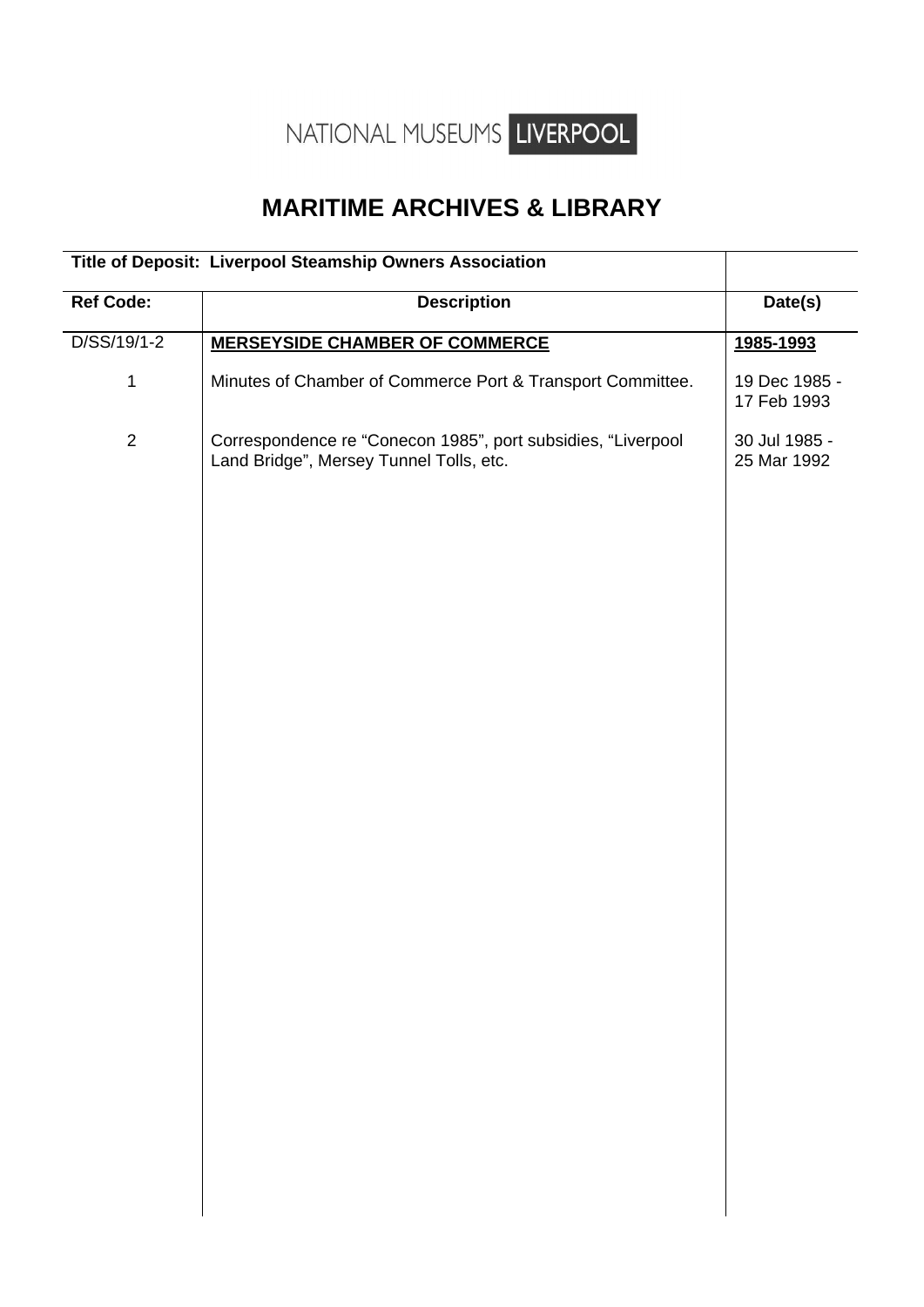|                | Title of Deposit: Liverpool Steamship Owners Association |                              |
|----------------|----------------------------------------------------------|------------------------------|
| Ref Code:      | <b>Description</b>                                       | Date(s)                      |
| D/SS/20/1-2    | LIVERPOOL SCHOOL OF TROPICAL MEDICINE                    | 1960-1993                    |
| $\mathbf 1$    | File re LSSOA representatives.                           | 15 Nov 1960 -<br>15 Dec 1967 |
| $\overline{2}$ | Correspondence re termination of LSSOA involvement.      | 4 Feb 1987 -<br>29 Mar 1993  |
|                |                                                          |                              |
|                |                                                          |                              |
|                |                                                          |                              |
|                |                                                          |                              |
|                |                                                          |                              |
|                |                                                          |                              |
|                |                                                          |                              |
|                |                                                          |                              |
|                |                                                          |                              |
|                |                                                          |                              |
|                |                                                          |                              |
|                |                                                          |                              |
|                |                                                          |                              |
|                |                                                          |                              |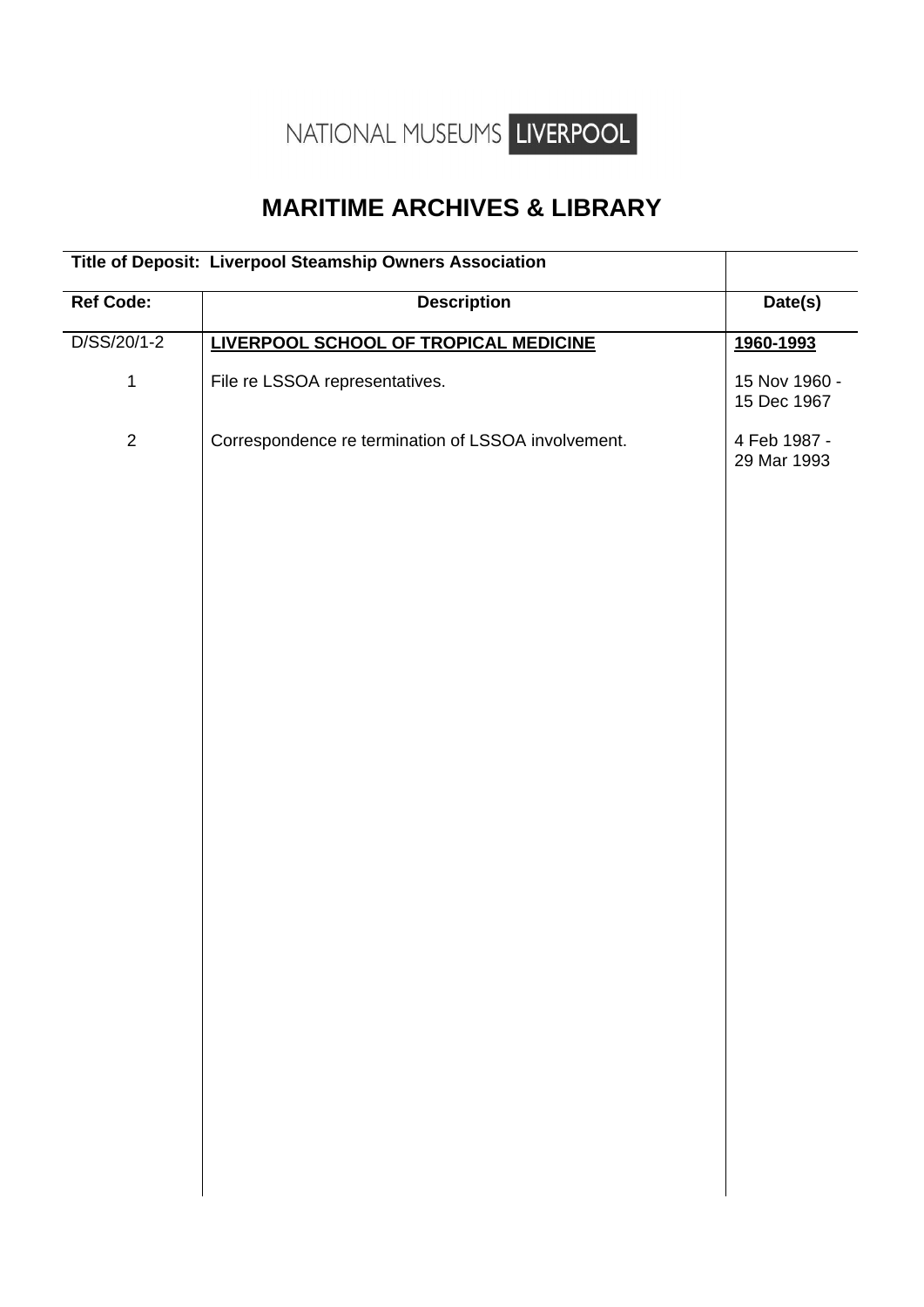|                  | Title of Deposit: Liverpool Steamship Owners Association                                                |           |
|------------------|---------------------------------------------------------------------------------------------------------|-----------|
| <b>Ref Code:</b> | <b>Description</b>                                                                                      | Date(s)   |
| D/SS/21/1        | <b>MERSEY DOCKS &amp; HARBOUR COMPANY</b>                                                               | 1984-1989 |
| $\mathbf 1$      | Correspondence and circulars re Liverpool Free Port status, 1984,<br>Harbour Revision Order, 1988, etc. | 1984-1989 |
|                  |                                                                                                         |           |
|                  |                                                                                                         |           |
|                  |                                                                                                         |           |
|                  |                                                                                                         |           |
|                  |                                                                                                         |           |
|                  |                                                                                                         |           |
|                  |                                                                                                         |           |
|                  |                                                                                                         |           |
|                  |                                                                                                         |           |
|                  |                                                                                                         |           |
|                  |                                                                                                         |           |
|                  |                                                                                                         |           |
|                  |                                                                                                         |           |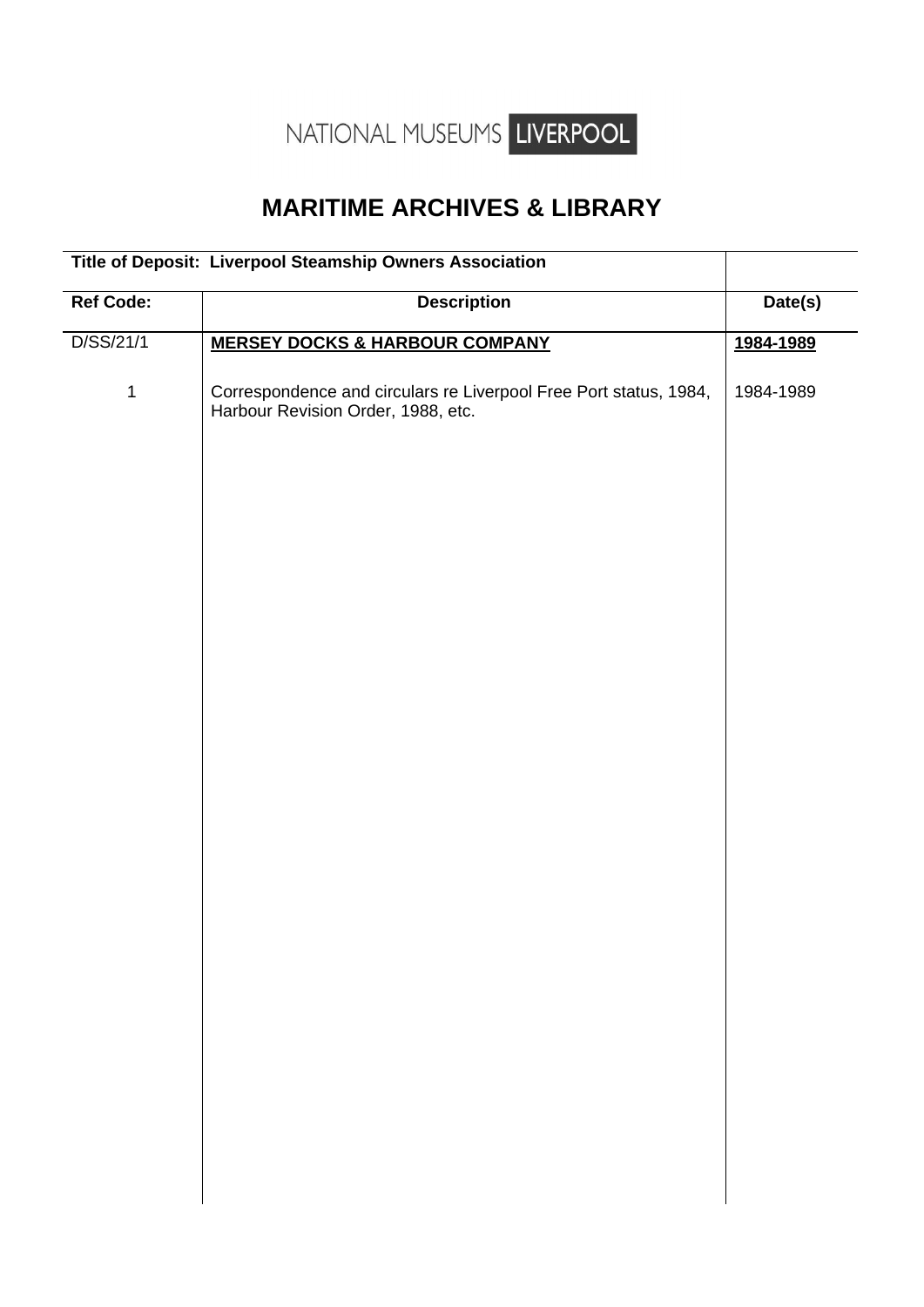|                  | Title of Deposit: Liverpool Steamship Owners Association                                                                                                                                   |                              |
|------------------|--------------------------------------------------------------------------------------------------------------------------------------------------------------------------------------------|------------------------------|
| <b>Ref Code:</b> | <b>Description</b>                                                                                                                                                                         | Date(s)                      |
| D/SS/22/1-5      | <b>MISCELLANEOUS</b>                                                                                                                                                                       | 1965-1993                    |
| 1                | Reports by General Council on British Shipping re laid up tonnage<br>due to lack of employment. Nos. 43-53.                                                                                | 31 Dec 1985 -<br>31 Oct 1986 |
| $\overline{2}$   | Typescript of speech given by Sir John Brocklebank upon his<br>appointment as chairman, and press release. (see section 4/1-20<br>for reports of annual meetings and chairmen's speeches). | 27 Apr 1965                  |
| 3                | Report of the U K Chamber of Shipping "Exemption clauses in<br>contracts. Answers to the Inquiry of the Working Party appointed<br>by the Law Commission.                                  | Mar 1967                     |
| 4                | Framed sign of the LSSOA.                                                                                                                                                                  | n.d.                         |
| 5                | Limited edition print "Help at Hand" A scene from the Battle of the<br>Atlantic painted by Les Towle and signed by Admiral Sir Nicholas<br>Hunt GCB.LVO.1993                               | 1993                         |
|                  |                                                                                                                                                                                            |                              |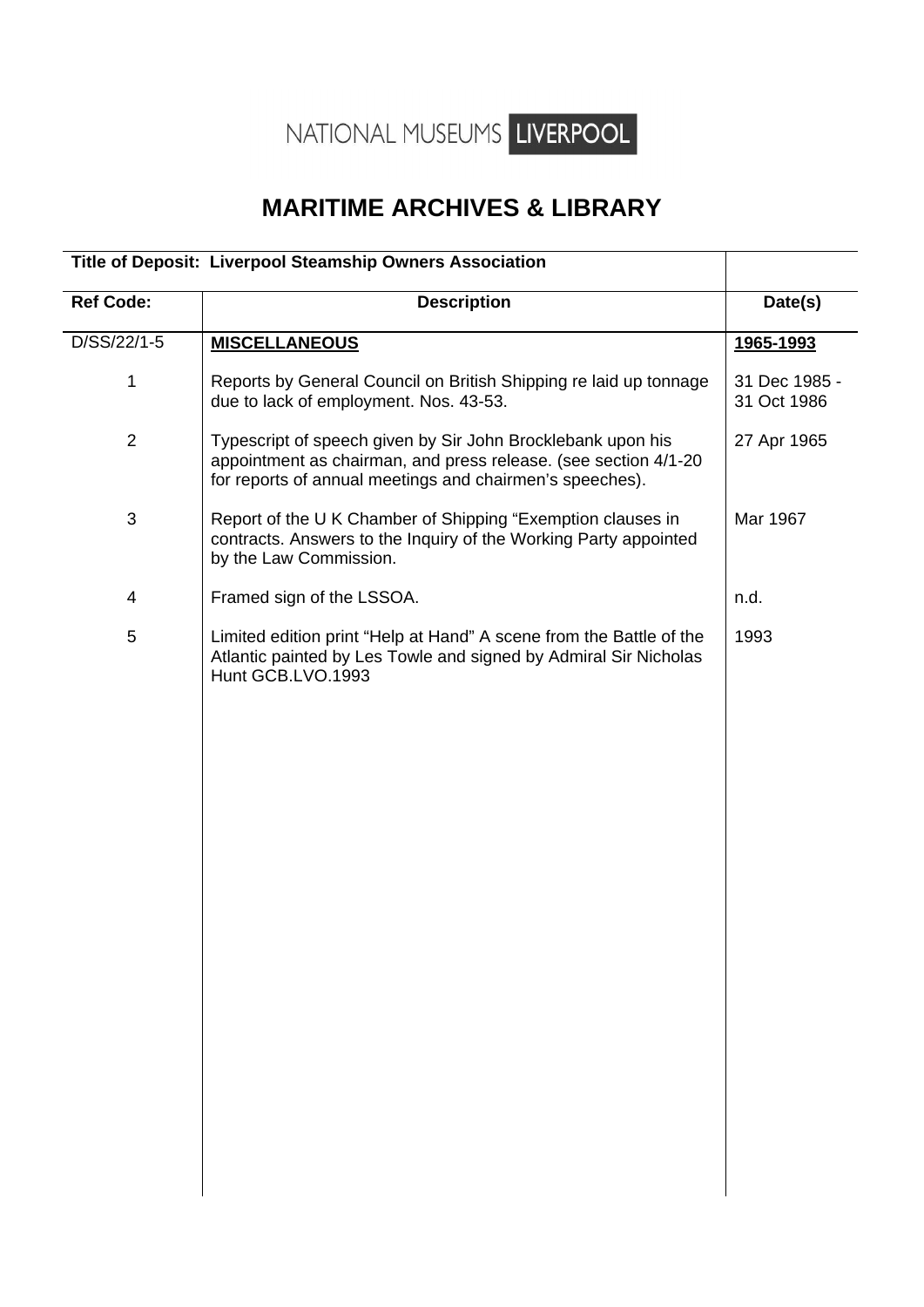J.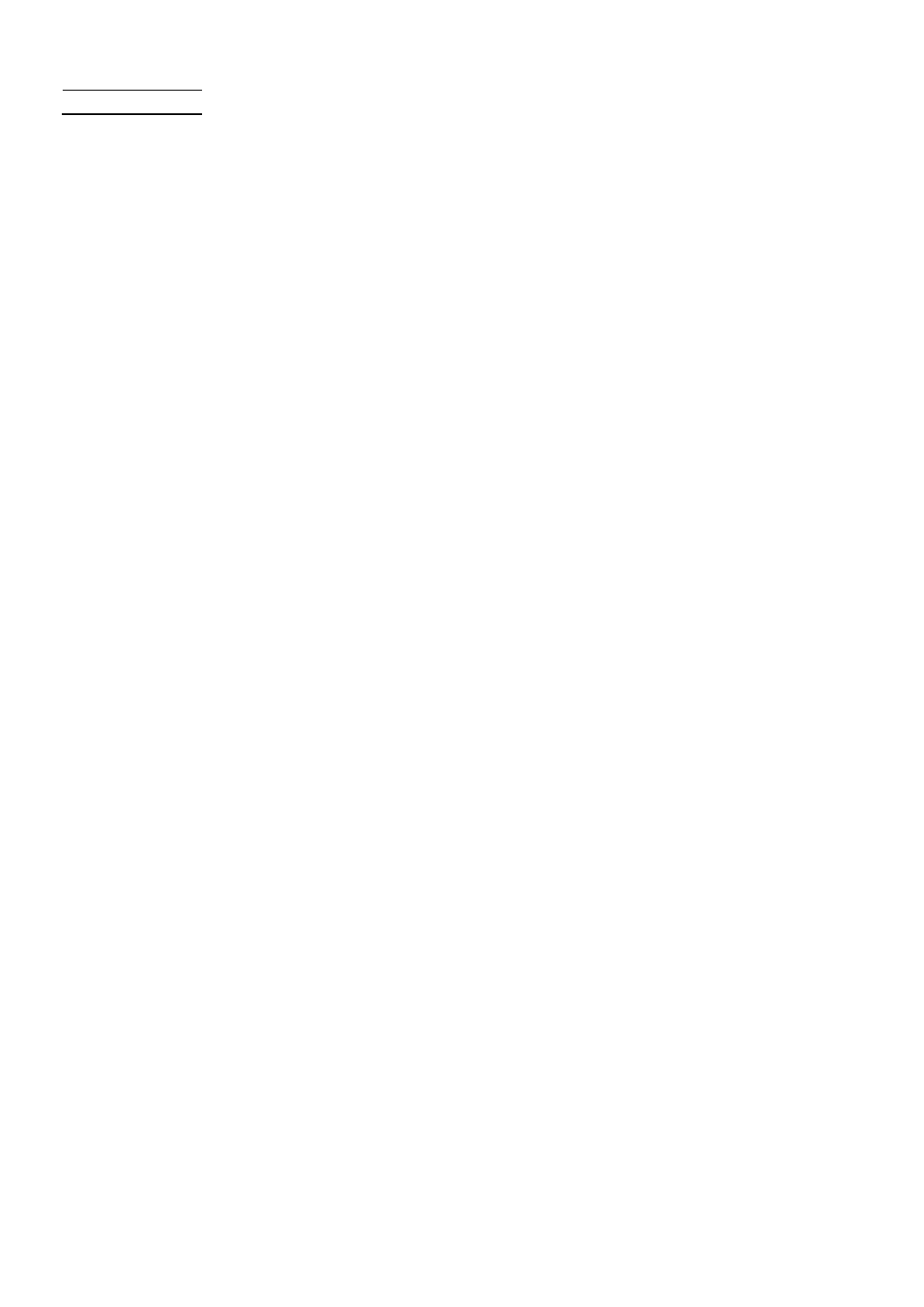|                  | Title of Deposit: Liverpool Steamship Owners Association                                                                           |                              |
|------------------|------------------------------------------------------------------------------------------------------------------------------------|------------------------------|
| <b>Ref Code:</b> | <b>Description</b>                                                                                                                 | Date(s)                      |
| D/SS/23/1-27     | <b>MATERIAL IN MDHB COLLECTION</b>                                                                                                 | 1903 - 1908                  |
|                  | This material is held in the MDHB Archive under<br>MDHB/LEG/17/1-27.                                                               |                              |
|                  | <b>Merchant Shipping (TD for Propelling Power) Bill</b>                                                                            | <u> 1903 – 1908</u>          |
|                  | Documents re the above                                                                                                             |                              |
| 1                | In Parliament Session 1907, correspondence.                                                                                        | 27 Mar 1907 -<br>21 May 1907 |
| $\overline{2}$   | In Parliament Session 1907, correspondence.                                                                                        | 22 May 1907 -<br>3 Aug 1907  |
| 3                | In Parliament Session 1907, correspondence.                                                                                        | 6 Aug 1907 -<br>13 May 1908  |
| 4                | Newspaper extracts (including references to move of White Star<br>liners to Southampton).                                          | 1907                         |
| 5                | Notes in support of the Bill in H.L. (2 copies).                                                                                   | 1907                         |
| 6                | Report and special report from the Select Committee on the Bill<br>with the proceedings of the Committee.                          | 17 Jul 1907                  |
| $\overline{7}$   | Correspondence (confidential) and news cuttings between W.C.<br>Thorne and various parties re the Bill.                            | 16 Oct 1906 -<br>26 Mar 1907 |
| 8                | Tonnage measurements and registration of 7 varying sized<br>vessels, including Lusitania, Oceanic and Campania (Cunard<br>liners). |                              |
| 9                | Package containing statistics of tonnage, passengers, number of<br>voyages per annum for various ships and shipping lines.         |                              |
| 10               | Board's Tonnage Bills reports to Party committee.                                                                                  | 1903 - 1904                  |
| 11               | Statement on behalf of dock authorities and shipowners against<br>the motion to refer the Bill to a Select Committee (2 copies).   | 14 Aug 1907                  |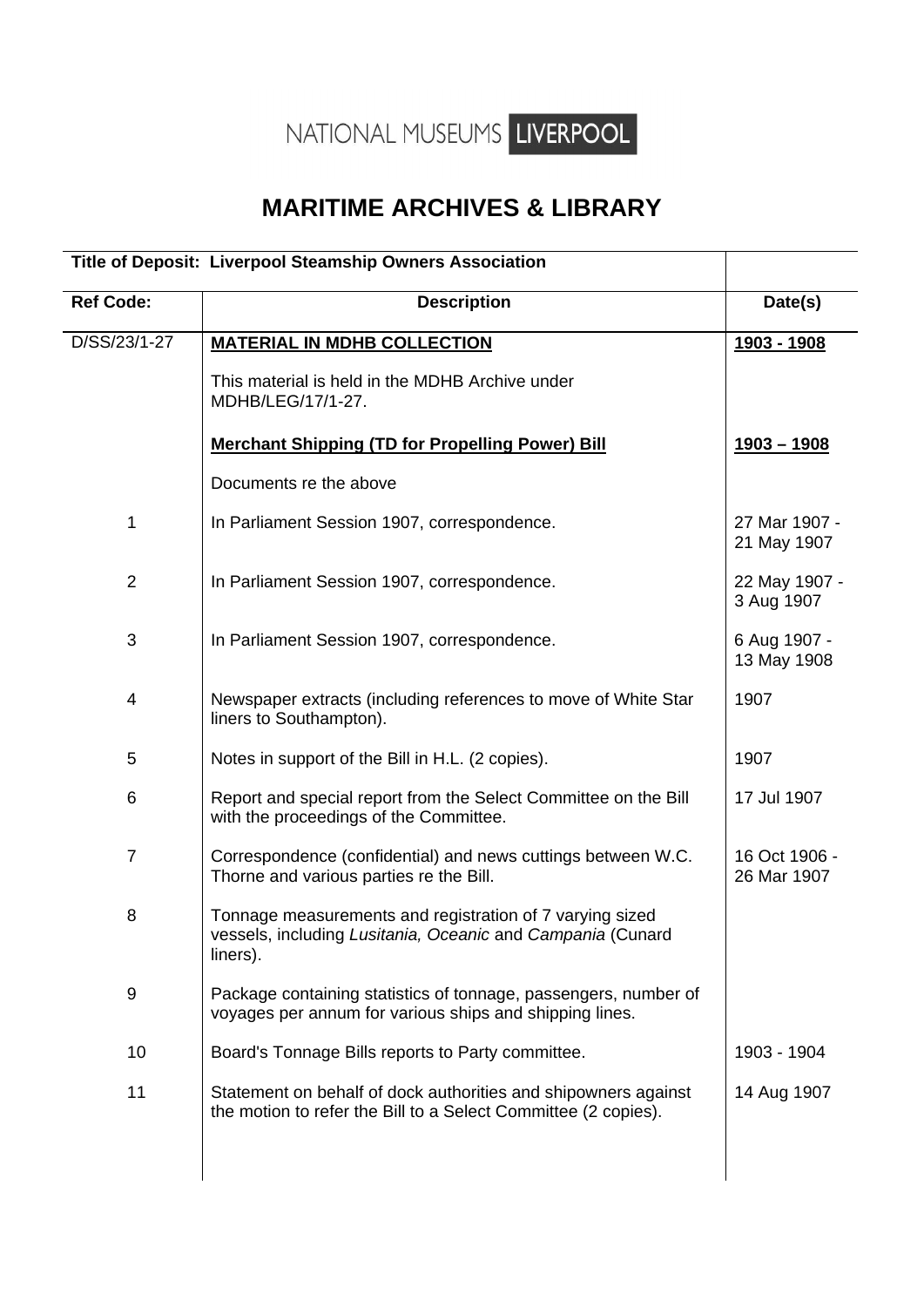| Title of Deposit: Liverpool Steamship Owners Association |                                                                                                                                                   |                             |
|----------------------------------------------------------|---------------------------------------------------------------------------------------------------------------------------------------------------|-----------------------------|
| <b>Ref Code:</b>                                         | <b>Description</b>                                                                                                                                | Date(s)                     |
| D/SS/23/1-27                                             | <b>MATERIAL IN MDHB COLLECTION (cont)</b>                                                                                                         | 1903 - 1908                 |
|                                                          | <b>Merchant Shipping (TD for Propelling Power) Bill (cont)</b>                                                                                    | $1903 - 1908$               |
| 12                                                       | Petitions against the Bill – shipowners and dock owners.                                                                                          | 1907                        |
| 13                                                       | Tonnage measurements - allowance for the propelling power of<br>steamships Board of Trade.                                                        | Apr 1905                    |
| 14                                                       | Memorandum (containing draft memo, 4 copies).                                                                                                     | Apr 1907                    |
| 15                                                       | Water ballast amendment, Mr. Brace's notes (3 copies).                                                                                            | 24 June 1907                |
| 16                                                       | Lords amendments to the Bill for H.C.                                                                                                             | 23 Aug 1907                 |
| 17                                                       | Observations to counsel on behalf of Mersey Docks & Harbour<br>Board.                                                                             | 1907                        |
| 18                                                       | Draft amendments.                                                                                                                                 | 15 June 1907                |
| 19                                                       | Statement showing how the gross tonnage, and the allowances<br>from that tonnage are arrived at in the principal maritime countries.              | n.d.                        |
|                                                          | <b>BOOKLETS</b>                                                                                                                                   |                             |
| 20                                                       | 3 booklets of Parliamentary debates (Tonnage Bill).                                                                                               | 24 May 1907 -<br>2 Aug 1907 |
| 21                                                       | West, On the Tonnage Laws and the Assessment of Harbour Dues<br>and Charges (2 copies).                                                           | 1904                        |
| 22                                                       | "Tonnage Measurements Reform"; a series of articles reprinted<br>from the Liverpool Journal of Commerce.                                          | 1907                        |
| 23                                                       | Liverpool Steam Shipowners Association report of 1906.                                                                                            | 11 Feb 1907                 |
| 24                                                       | Liverpool Steam Shipowners Association Annual Report and list of<br>vessels entered in the Association.                                           | 18 Feb 1907                 |
| 25                                                       | Liverpool Shipbrokers' Benevolent Society 12 <sup>th</sup> Annual Banquet (D.<br>Lloyd George, President of the Board of Trade, Guest of Honour). | 8 Dec 1906                  |
| 26                                                       | Liverpool Shipbrokers' Benevolent Society Annual Report, 1906.                                                                                    | 1907                        |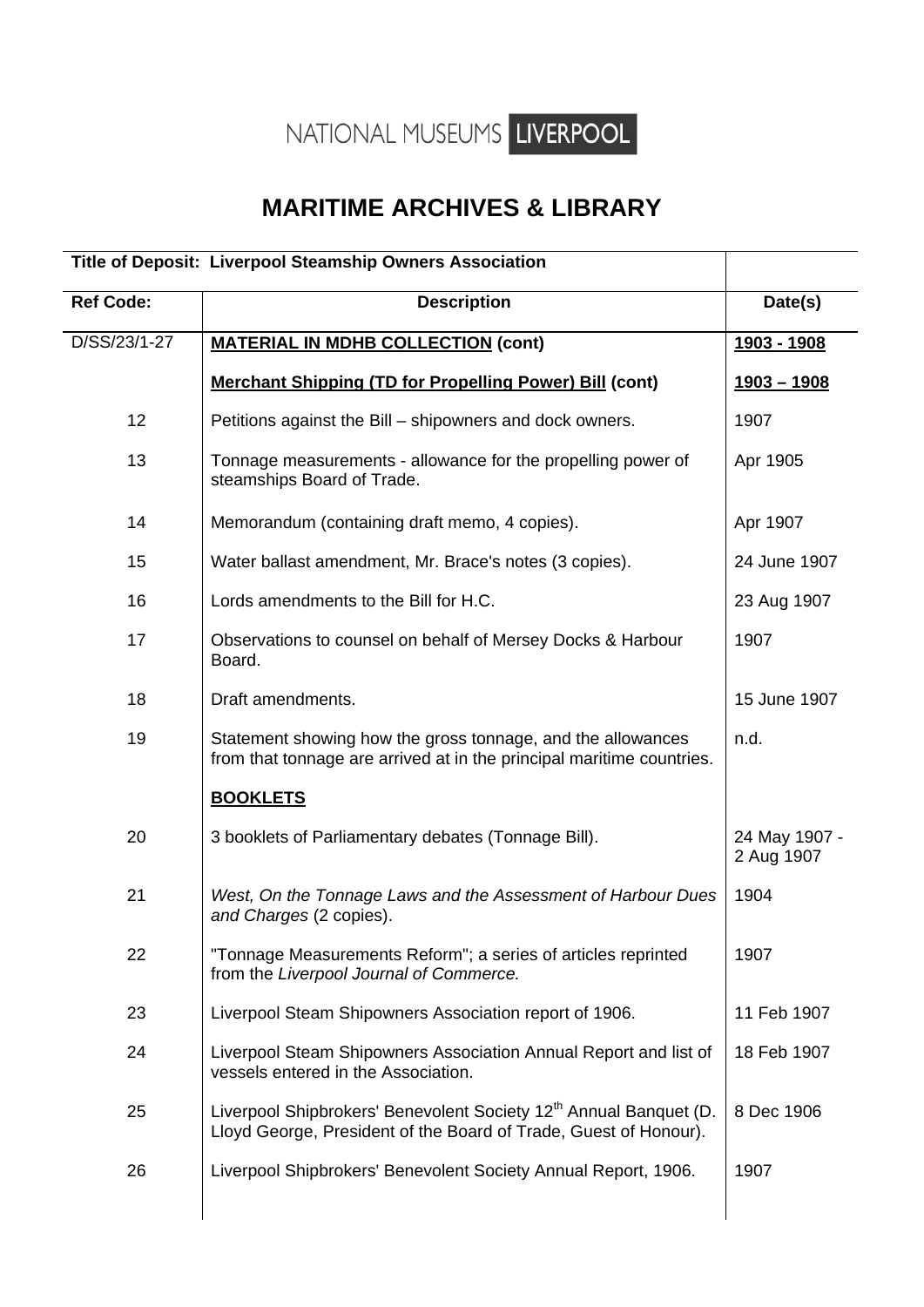| Title of Deposit: Liverpool Steamship Owners Association |                                                                                                                                                                                                                                   |               |
|----------------------------------------------------------|-----------------------------------------------------------------------------------------------------------------------------------------------------------------------------------------------------------------------------------|---------------|
| <b>Ref Code:</b>                                         | <b>Description</b>                                                                                                                                                                                                                | Date(s)       |
| D/SS/23/1-27                                             | <b>MATERIAL IN MDHB COLLECTION (cont)</b>                                                                                                                                                                                         | 1903 - 1908   |
|                                                          | <b>Merchant Shipping (TD for Propelling Power) Bill (cont)</b>                                                                                                                                                                    | $1903 - 1908$ |
| 27                                                       | Copy of an agreement between the Admiralty, the Board of Trade,<br>the Postmaster General and the Cunard Steamship Co., Itd. (30<br>July 1903) (with the Treasury minute thereon) (31 July 1903), and<br>Articles of Association. | 1903          |
|                                                          |                                                                                                                                                                                                                                   |               |
|                                                          |                                                                                                                                                                                                                                   |               |
|                                                          |                                                                                                                                                                                                                                   |               |
|                                                          |                                                                                                                                                                                                                                   |               |
|                                                          |                                                                                                                                                                                                                                   |               |
|                                                          |                                                                                                                                                                                                                                   |               |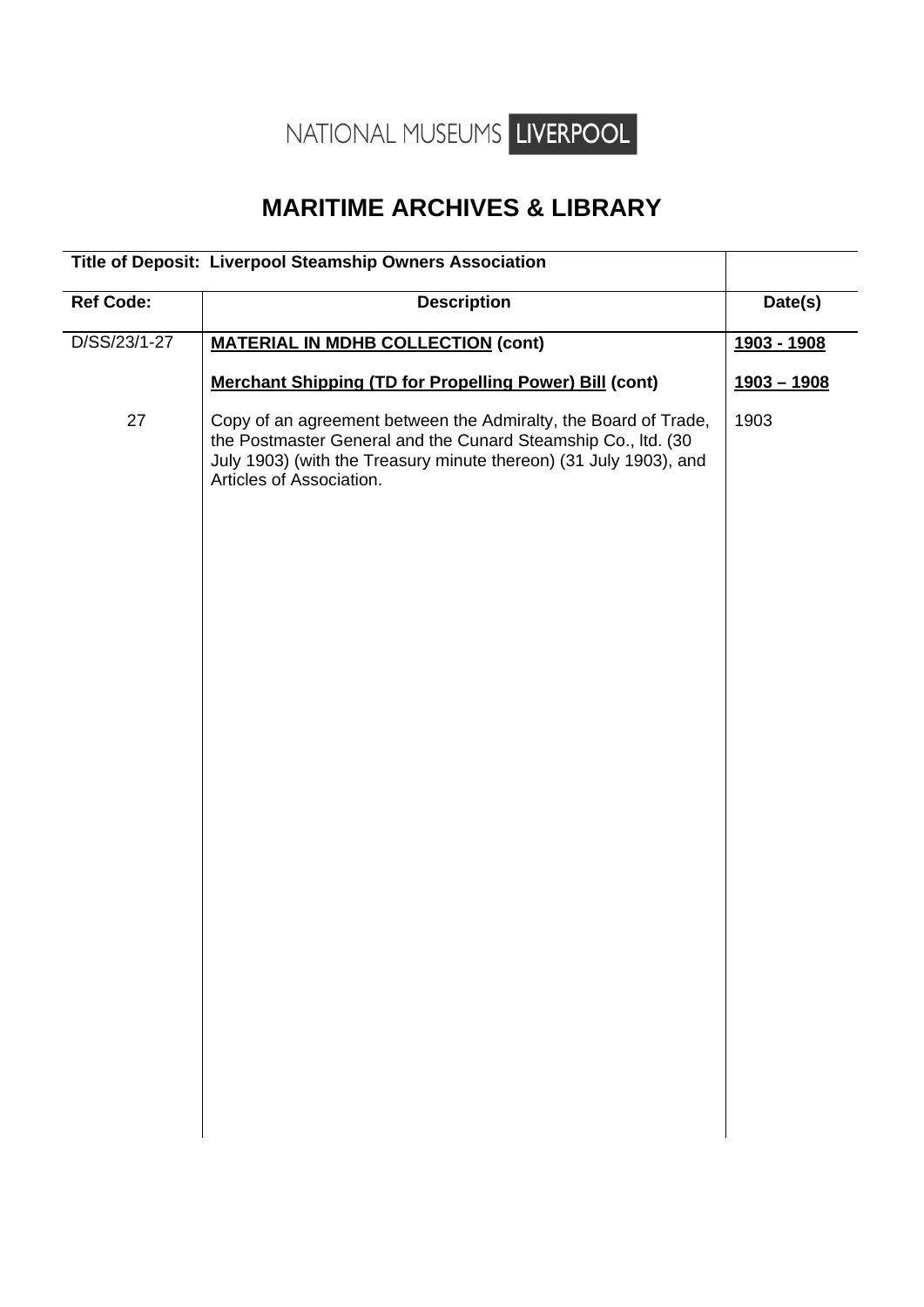#### **MARITIME ARCHIVES & LIBRARY**

#### **D/SS/24/ Source Guide for Researchers Liverpool Steamship Owners' Association**

#### **Scope of the Collection**

Liverpool Steamship Owners' Association was established in 1858 to lobby the newly formed Mersey Docks & Harbour Board. Its membership was drawn from the leading liner companies and its history is very much the history of the deep sea liner trade. It became an influential body in national as well as local affairs, to the extent that it was often consulted by parliamentary committees on the shipping industry. In 1988 the Association merged with the Liverpool Shipowners' Association, founded in 1810, the equivalent association for sail and tramp ships. The Association is now known as the Liverpool Steamship Owners' & Agents Association.

The archive of the Association consists of the Minute Books which begin in 1858 and run through to 1964, the Annual Reports (1859-1981) and Miscellaneous Reports (1890-1965). The Minute Books are the most important record, for they are remarkable in that not only do they perform the standard function of providing an extensive and well-indexed legal record of the meetings of the Association, but they also contain much additional material enclosed in the volumes. This includes correspondence sent to the Association, reports and memoranda (confidential, official and unofficial), the Annual Reports of the Association and parliamentary legislation (and associated documents) relating to matters mercantile marine. Correspondents include the Board of Trade, Lloyd's of London, chambers of commerce, overseas steamship owners' associations and harbour and port authorities around the world. Information can be found relating to the imports into Liverpool, for example cotton and grain, commodity prices, bills of landing, etc., and also on port employment, safety at sea and other marine insurance matters, to name but a few of the subjects covered.

#### **Scope for Research**

The Minute Books, Annual Reports and Miscellaneous Reports show how wide-ranging the interests of the Association were, for example, at its outset the members were concerned with preventing competition from the railway companies operating steamship services, and thirty years later, in 1887, they were critical of the Mersey Docks & Harbour Board's arrangements for master porterage. The Association was also active politically and during 1906 they lobbied the Liberal Government on its Merchant Shipping Bill. In 1925 the taxation of post-war profits was a major concern, and in 1960 the Association complained to the British Government about the "nationalistic policies of foreign governments through the adoption of flag discrimination, subsidies and other artifices designed to maintain national merchant fleets regardless of economic considerations" (Annual Report, 1960, D/SS/2/7).

The membership from its very beginning represented a "Who's Who" of the great names of both the Liverpool and national shipping scene, involved primarily from their need to represent their business interests with the formation of the MDHB. Leading on from the more general business of the Association, much can be gleaned of the members own